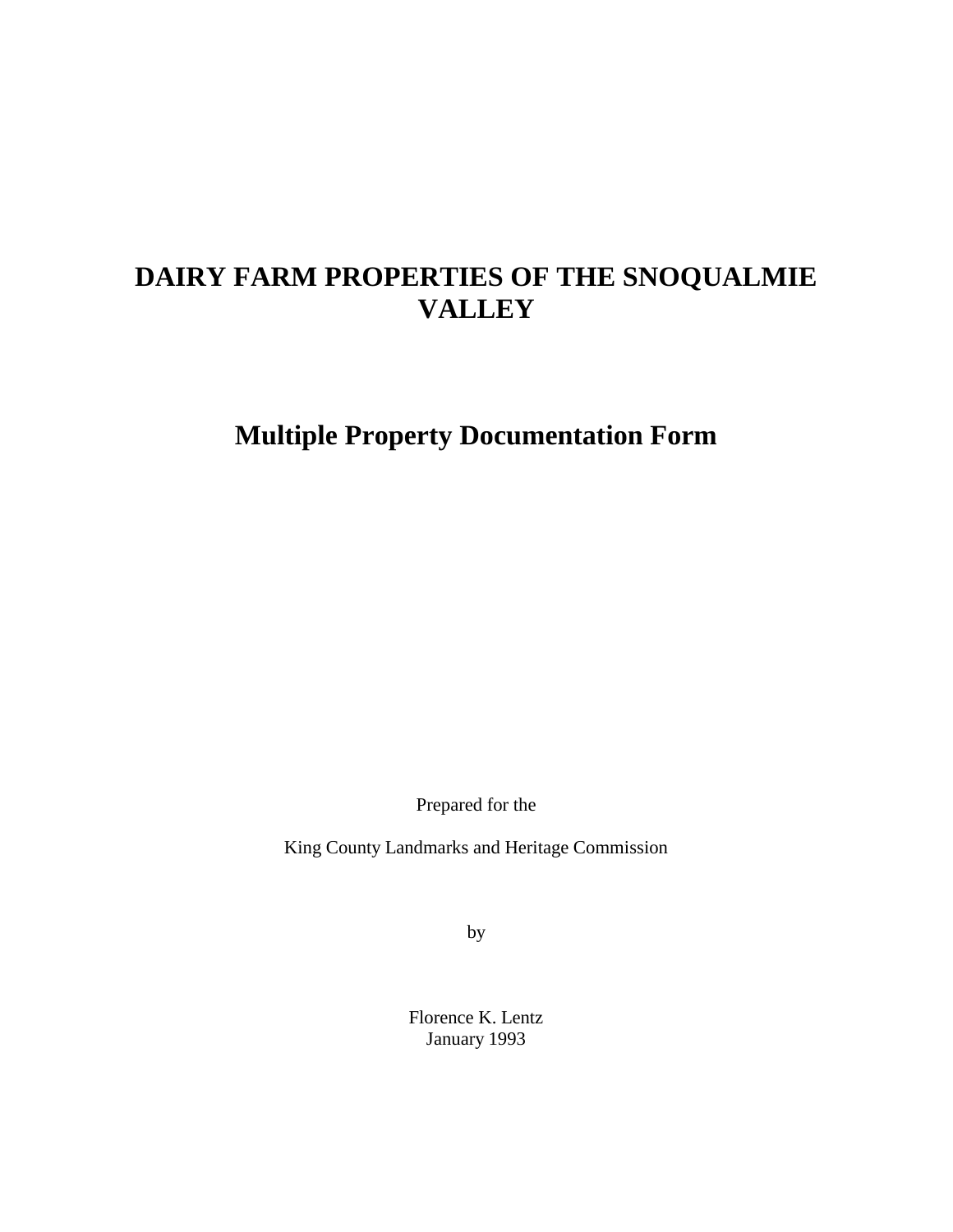# **A. NAME OF MULTIPLE PROPERTY LISTING**

Dairy Farm Properties of the Snoqualmie River Valley, Western Washington

## **B. ASSOCIATED HISTORIC CONTEXTS**

Evolution of Dairy Farming in the Snoqualmie Valley from 1890 to 1990

# **C. GEOGRAPHICAL DATA**

Snoqualmie River Valley bottomlands and tributary stream valleys from North Bend to Monroe, King and Snohomish Counties

# **D. CERTIFICATION**

# **E. STATEMENT OF HISTORIC CONTEXTS**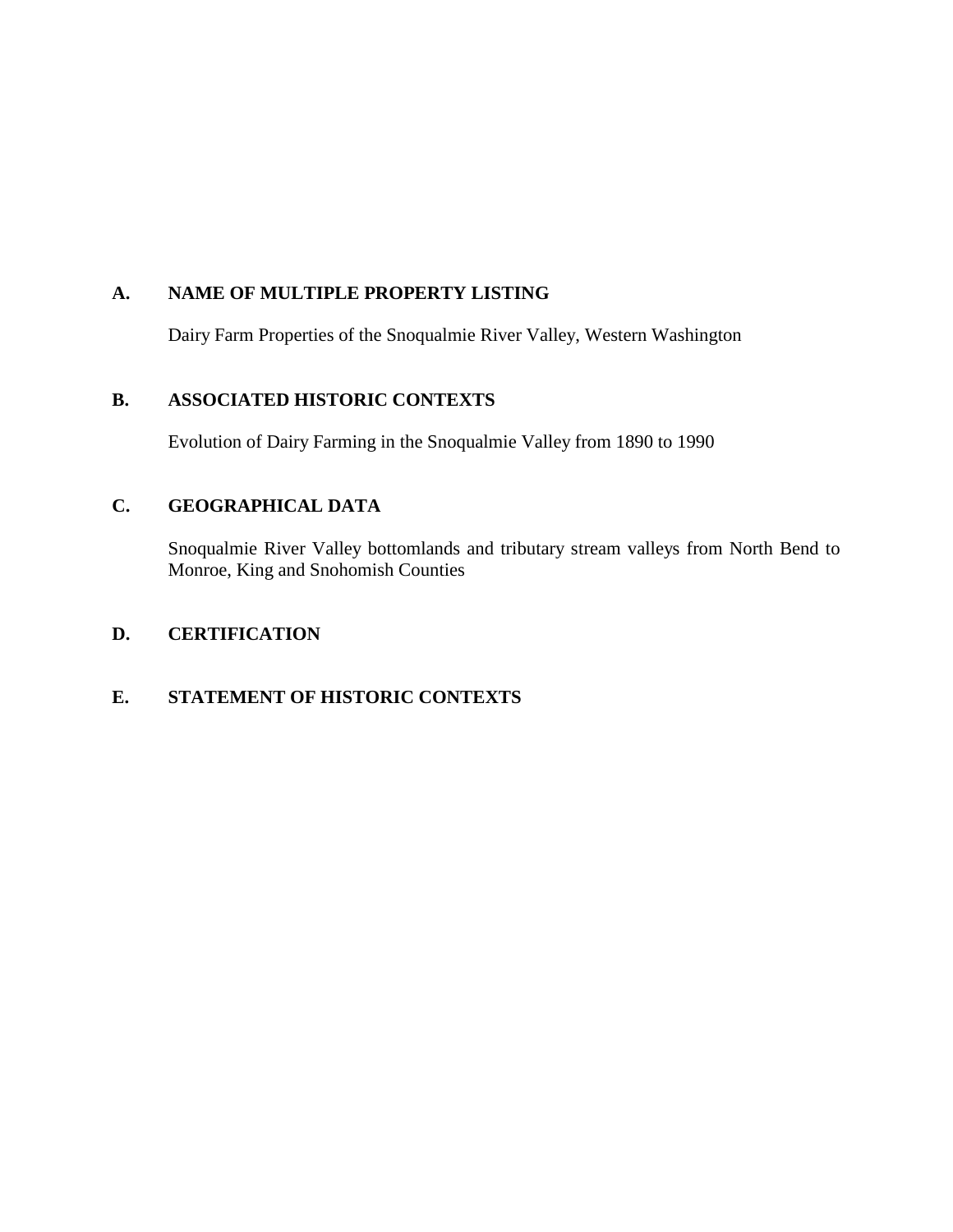#### **Introduction**

The river valleys of Western Washington, with their mild marine climate, fertile alluvial soils, and proximity to urban markets, were admirably suited to an economy sustained by agriculture. Dairy farming in particular rose to the fore throughout the region after 1890. The industry was encouraged in its formative years by progressive state legislation and by nationally significant, scientific advances in the technology of dairying. In the Snoqualmie Valley of King and Snohomish Counties, the golden age of dairy farming lasted well into the 1950s and continues to shape the cultural landscape of the valley today.

### **Organization of the Multiple Property Document**

This multiple property documentation form identifies one historic context--Dairy Farming in the Snoqualmie Valley from 1890--and two associated property types--Dairy Farmsteads as complete complexes, and traditional Hay Barns as individual structures. The context statement outlines general historic developments related to regional and local dairying. The discussion of property types includes descriptions of physical characteristics, evaluations of significance, and registration standards for both property types.

### **Background: Early Agriculture in the Snoqualmie Valley**

The practice of Euro-American agriculture in the Snoqualmie River Valley began in a limited fashion in the 1850s and 1860s with the first permanent settlements above Snoqualmie Falls. On the open prairie where the native Snoqualmie people had long harvested seasonal berries and root crops, the newcomers staked their claims. Here they established primitive subsistence farms, authorized by the Donation Land Law, the Homestead Act, and later by school and railroad land grand sales. Jeremiah Borst arrived in 1858 over the Cedar River Pack Trail and settled at the site of Fort Alden on the Snoqualmie River at Meadowbrook. Other pioneers soon followed, including Josiah Merritt, Mats and Peter Peterson, A. C. Kimball, and Joseph and Lucinda Fares (Corliss, pp. 28-31).

A handful of pioneer farmers settled in the Lower Valley in the 1860s, but the forested bottomland there primarily attracted logging operations. Logging camps dotted the banks of the Snoqualmie, the river providing a means of floating logs to market. Many newcomers began by working in the camps, then establishing and clearing their own claims in close proximity to the river. Farmers often supplemented their meager income with the production of hand-split shakes and shingles. Ship knees cut from stumps brought from forty to fifty cents a foot--one Snohomish City newspaper reported 250 ship knees ready for sale at a local valley farm (Whitfield, p. 645).

From Snohomish City to Snoqualmie Falls, a linear pattern of pioneer farmsteads emerged. A newspaper reporter from the Northern Star penned a description of the country following his excursion up the river on the steamboat "Nellie" in 1877:

...by the river there is a settler on nearly every quarter section between this place and the Falls. In many places the mere shanty, the necessity of every newcomer,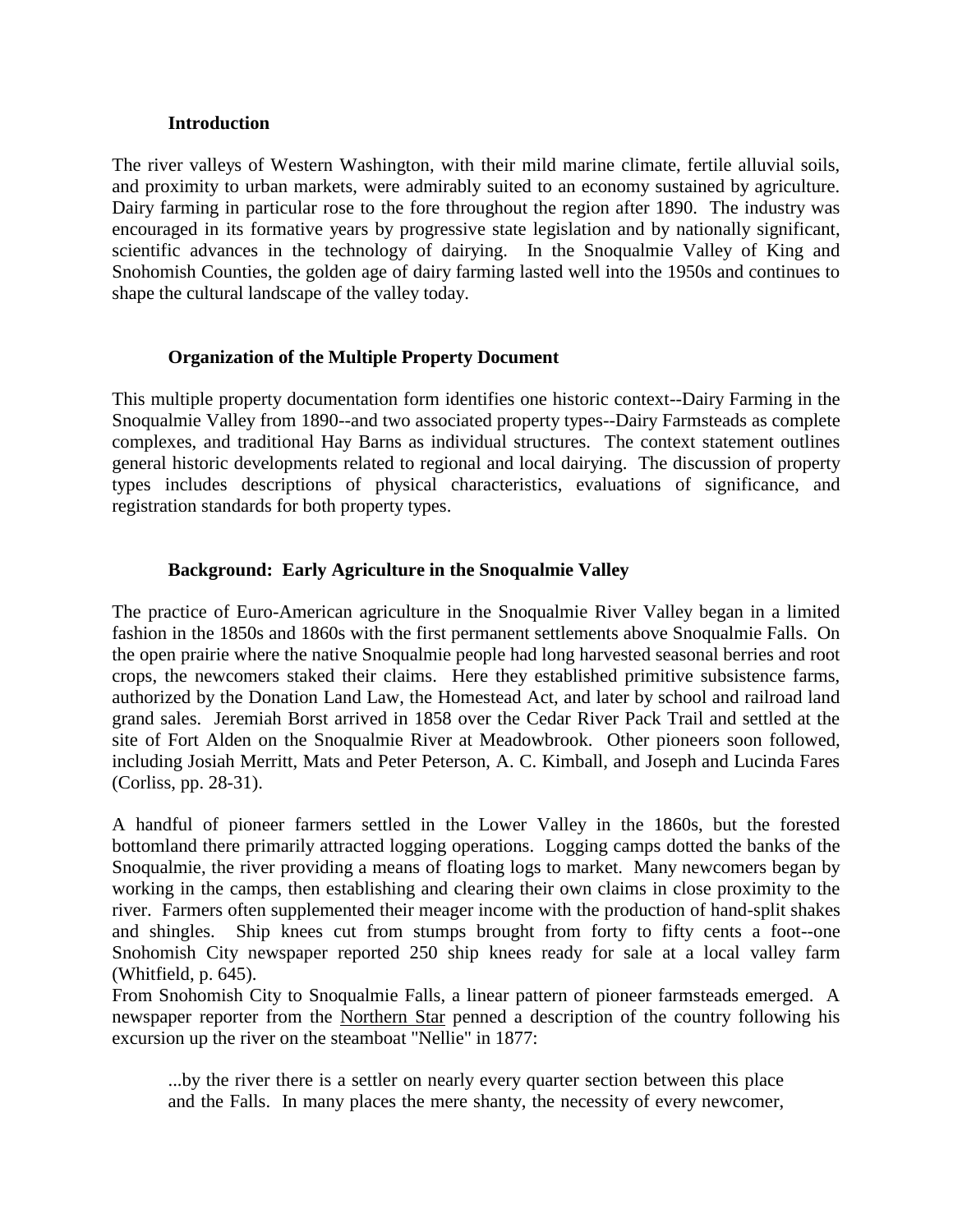has given place to more comfortable dwellings. The area of forest that girts these dwellings...has been in many instances very much lessened, the unsightly stumps are everywhere disappearing, patches of grain and vegetables can be seen where only a short time since the nettle grew among the tangled vine maple.... Settlers are daily coming in. Already they are compelled to go back from the river bank for timber or agricultural lands (Bagley, pp. 808-809).

In the Upper Valley, where agriculture preceded lumbering, an important early cash crop was bacon. It was cheaply raised, and of sufficient value to justify the long trip to market. By mule or horseback, the bacon was hauled from the prairie to the base of the falls and loaded onto small river canoes which carried it downriver as far as Snohomish City. From there it was transported by salt-water canoe to settlements on Puget Sound. Jeremiah Borst operated a thriving business in cured pork--he bought up his neighbors' hogs and handled the butchering, curing, packaging, and marketing himself. Borst also maintained extensive apple orchards and produced a second cash crop of dried apples for market in Seattle (Marts, p. 45; Corliss, pp. 32-33).

Subsistence farms in the Lower Valley produced a wider variety of crops which found a local market in the logging camps as well as in Seattle. An inventory of products exhibited at the Snohomish County Fair in 1877 is undoubtedly representative of the range of foodstuffs grown on the Snoqualmie during that time. The list included: wheat, potatoes, leaf tobacco, chicory, vegetables of all sorts, canary seed, grapes, apples, pears, butter, eggs, timothy, red clover, and barreled meats (Whitfield, p. 634).

In 1883, the editor of the Snohomish Star described several farms along the river between Snohomish and Cherry Valley. One farmstead, owned by a Mr. Foye, included 50 acres under cultivation, and 60 acres slashed and burned for pasture. This farm produced hay, turnips, potatoes, and orchard fruit, and its animal stock consisted of 135 sheep, 4 horses, 32 head of cattle including 9 milk cows. A more modest operation, owned by Frank Phelps, supported 65 acres under cultivation in oats, potatoes, and turnips, along with 37 head of cattle, 4 horses, and 47 sheep. Its equipment included plows, rakes, a mower, and a "good wagon" (Whitfield, p. 644).

The early inclination of Snoqualmie Valley farmers to raise livestock foreshadowed the region's 20th-century dairy industry. Dairying as an agricultural specialty, however, awaited the expansion of area markets and the improvement of transportation systems. In the meanwhile, a cash crop that swept all of Western Washington dominated the local farm scene. Hops were introduced in the Upper Valley and in the vicinity of Fall City in the late 1870s. Land values soared and many a valley farmer became wealthy overnight. Cultivation was concentrated in the Upper Valley, centering on the old Borst place where the Hop Growers' Association established a 1500-acre hop ranch in 1882.

The Hop Ranch brought prosperity to the valley for nearly twelve years. Every picking season there was ample work for men and women in the area, as well as for workers from Eastern Washington and other parts of Puget Sound. Native Americans from as far away as British Columbia came in their war canoes to take part in the harvest. The ranch also produced a wide variety of fruits, vegetables, hay, and livestock. In 1887, T. G. Wilson, secretary and manager of the Association, reported that the farm had shipped 400 to 500 tons of hops and other products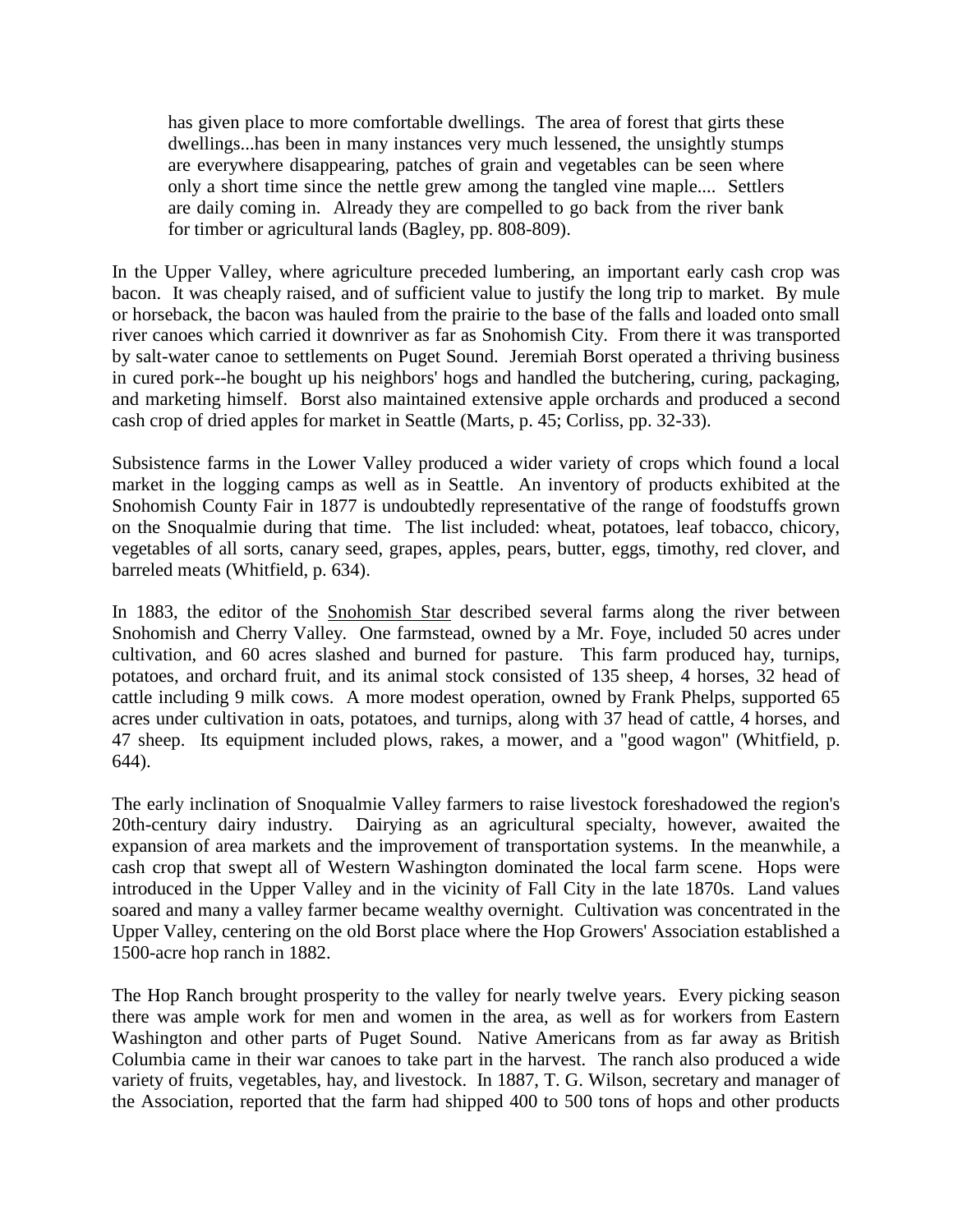that season, and that it employed over 1200 men and women at the height of the harvest (Bagley, p. 789).

In the early 1890s, Western Washington's hop culture was ruined by the influx of a destructive aphid. Simultaneously, prices for hops on the worldwide market plummeted. The Snoqualmie Valley Hop Ranch, already struggling with the high cost of bringing in supplies to the prairie, sold out to a majority partner. The farm changed hands a few times in the 1890s and became known as Meadowbrook Farm. The Northwest Horticulturist, Agriculturist, and Dairyman reported in its September 1904 issue:

The Meadow Brook Farm, Snoqualmie, have a fine herd of 75 purebred registered Holstein Fressians, besides 25 head of very choice grades. They are offering some young stock for sale. Their potato patch consists of 550 acres, with a very promising crop. They are operating a creamery.

The owners of Meadowbrook Farm had correctly envisioned the future of agriculture in King County with their shift in emphasis to dairying. For the next fifty years and beyond in the Snoqualmie Valley, dairying would remain the dominant form of agricultural activity.

## **IV. Historic Context**

## **The Rise of Dairying**

At the turn of the century, several factors worked in concert to strengthen a fledgling dairy industry in the Snoqualmie Valley and elsewhere in Western Washington. The advent of rail transportation, the growth of both local and distant markets for dairy products, and crucial advancements in dairying technology together made this form of specialization economically feasible for the first time. These factors and others will be individually discussed in separate sections below.

The swift decline of hops as a cash crop in the 1890s brought an equally sharp decline in land values. In the Fall City area and in the Upper Valley, many large farms were subdivided and sold. A more intensive kind of farming, such as dairying, was required on these smaller parcels. The valley was ripe for a new form of profitable land use (Marts, p. 48).

On a state-wide scale, dairying grew in stature in the 1890s. The Washington State Dairymen's Association was found in 1892. Its members were influential in the passage of legislation establishing the Washington State Dairy and Food Commission several years later. This commission was empowered to inspect all dairy products suspected of containing impurities (Hanson Papers, WSU). At the State Agricultural College in Pullman, the Dairy School was opened in 1896 and a Dairy Short Course initiated to promote the latest scientific practices among the working dairymen of the state. Publications devoted in whole or in part to dairy farming proliferated--periodicals such as Pacific Coast Dairyman, published in Tacoma, and Northwest Horticulturist, Agriculturist, and Dairyman and Horn and Hoof, published in Seattle.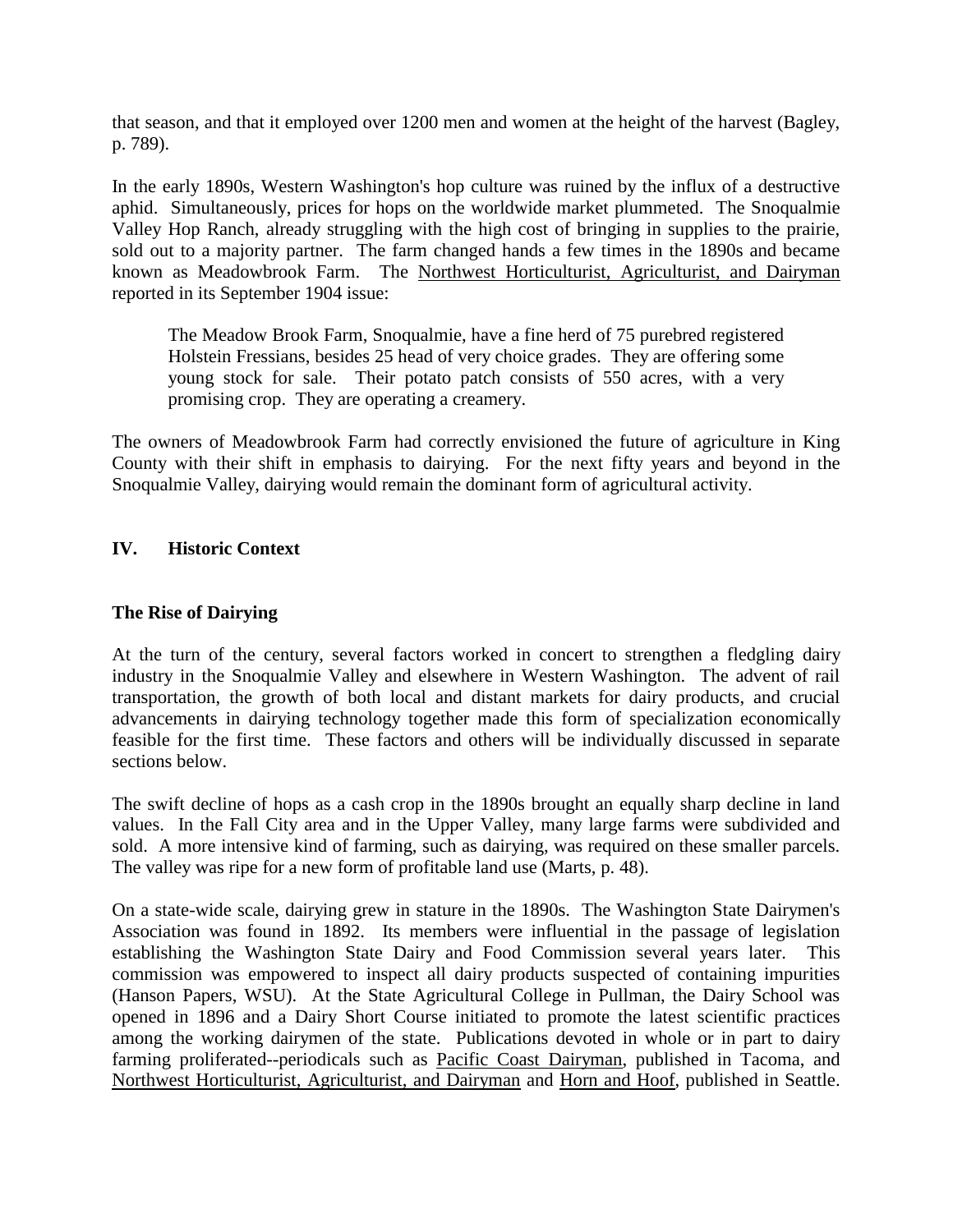Bulletins, articles, and informational pamphlets from the State Agricultural College and its experimental stations and extension service became widely available after 1900.

When President H. L. Blanchard of the Washington State Dairymen's Association addressed the annual membership meeting in Everett in 1901, he predicted a glowing future for the up-andcoming industry, and summarized its very recent history:

Prior to eight years ago, crude and unbusinesslike methods characterized the work of our dairy farms, without organization or definite purpose. The dairy products of these farms possessed uniformity in neither color, quantity, nor value. It was mostly bartered for groceries and other family needs for such price as the farmer could get. Instead of a makeshift [sic], dairying has become systematized, and is now being prosecuted under modern business methods. For all of these changes due credit must be given to the influences emanating from the state agricultural college...(NW H, A,D, Jan. 1902).

All of these positive advances soon resulted in documentable growth in King County's dairy industry. According to U. S. Census figures, the number of dairy cows maintained for milk production on King County farms rose decade by decade in the following fashion, with the sharpest increases occurring after 1890: 280 cows in 1860; 628 in 1870; 1343 in 1880; 3962 in 1890; 8568 in 1900; and 18,166 in 1910 (Washington Livestock, p. 92).

By 1920, dairying had become the predominant agricultural activity in the Snoqualmie Valley (Marts, p. 49). Locally, this fact was likely acknowledged much earlier. In the summer of 1914, the Duvall Citizen advised area farmers to focus on preparing exhibits for the third annual Snoqualmie Valley Fair that would reflect "the principal industry of the valley--dairying" (Duvall Citizen, May 21, 1914).

In a statistical study of 21 Snoqualmie Valley dairy farms, published in 1940 by the Agricultural Extension Service, gross receipts per farm averaged between \$4000 and \$5000 per year. Most of the farmsteads covered in this analysis boasted a comfortable dwelling, a large hay barn raised above flood water level with a concrete floor, and one or more silos. Although the average farm size was 110 acres, most in fact were much smaller. A typical farm was about 40 acres, and supported 17 dairy cows, with 14 acres of clover and grass hay, 7 acres of silage, and 18 acres of tillable pasture (Marts, pp. 49-50).

Dairying remained in ascendancy in the valley until the late 1950s when the business economics became less favorable. Long-time dairymen in the valley today cite the increase of government regulation at all levels, the lack of effective flood control, and growing development pressure in the surrounding uplands as the major factors in dairying's slow decline. Small family dairy farms are in fact going out of business at a rapid rate. There were 23 fully operational dairies between Duvall and Carnation on the east side of the valley in 1940. Today there remain less than five (Kosters, 5/2/91).

An interesting phenomenon in valley land use was first noted in 1929 by the historian Clarence Bagley who observed that Snohomish County received the most fertile portion of the Lower Valley, and that King County farms were less prosperous than those situated north of Duvall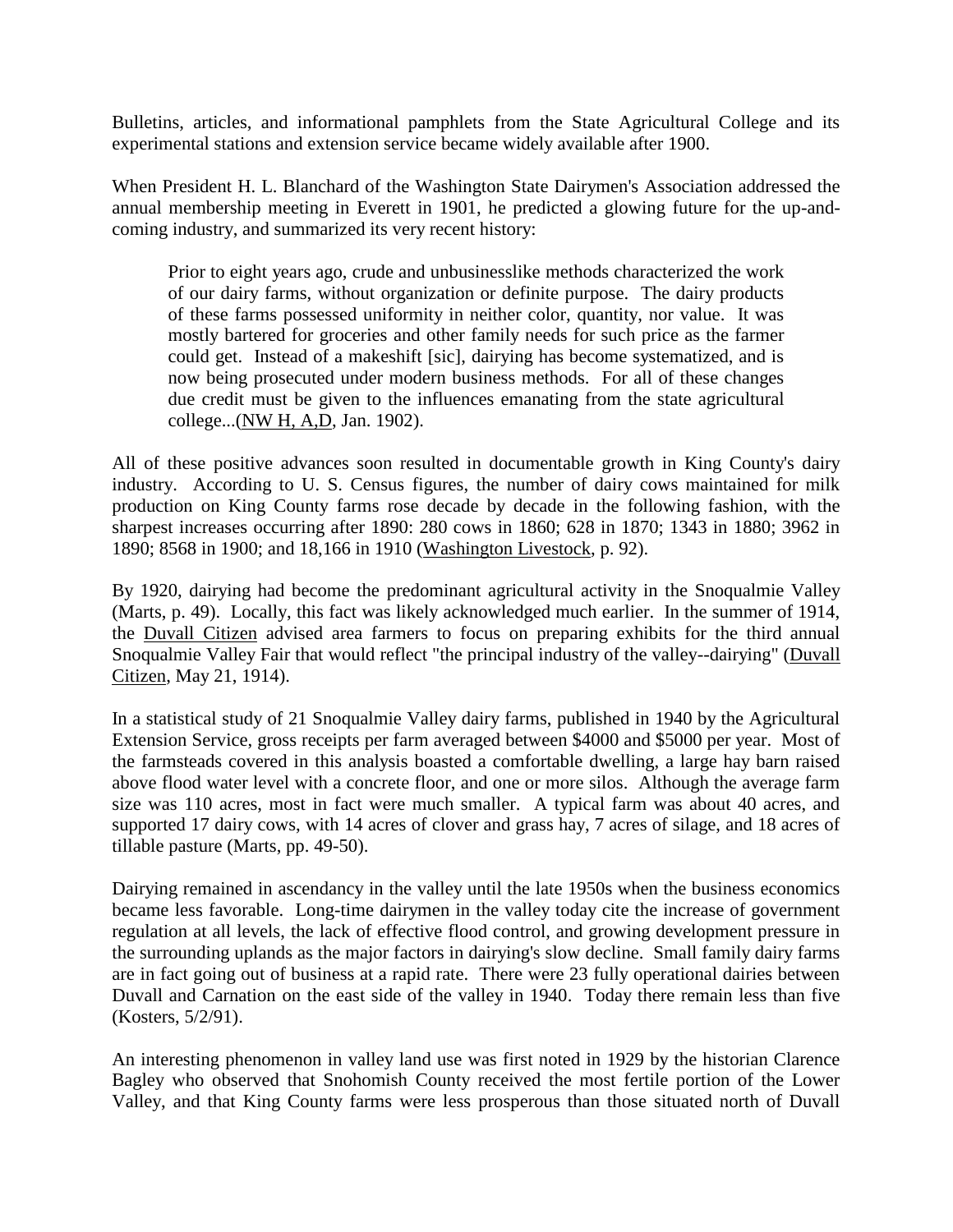(Bagley, p. 807). The geographer Marion Marts made the same economic observation in 1944, and in partial explanation theorized that the southern half of the Lower Valley, in the Fall City and Carnation area, had perhaps never quite recovered from the collapse of the hops culture in the 1890s (Marts, p. 53). Even today, some of the most modern, progressive dairy farms in the Snoqualmie Valley lie north of the town of Duvall.

#### **Improvements in Transportation**

Over the years, improvements in transportation did much to ensure the early development and continued growth of dairying in the somewhat isolated Snoqualmie Valley. For several decades during the pioneer period the river itself was the avenue of travel and commerce in the Lower Valley. Farms and small settlements faced the stream and were built on the high ground that flanked the channel. Snohomish City served as the commercial outlet for Lower Valley produce and as the point of departure for markets on Puget Sound. During this era, Native Americans in their dugout canoes ferried in settlers, loggers, and a good portion of their supplies, returning downriver to Snohomish with the products of forest and field.

It became increasingly apparent to Snoqualmie settlers that the agricultural potential of the valley was dependent upon establishing regular steamboat connections to Puget Sound. The woodburning sternwheeler "Nellie" was launched in Seattle in 1876, opening a colorful period of steamer navigation on the Snoqualmie River. For some fifteen years, the "Nellie" and her eventual replacement, the "Glide," plied the river carrying freight and passengers. These boats were only occasionally able to travel as far upstream as "The Landing" at Fall City, because in low water hidden pilings and riffles could obstruct their progress (Corliss, p. 54).

The hops boom spurred the construction of smaller river boats of light draft such as the reliable "Alki" and the "Mame." Some of these vessels hauled passengers, others strictly freight. Baled hops were on-loaded from farms in the vicinity of Tolt and Fall City, including those from the Hop Ranch warehouse just below Fall City.

With the coming of the railroad to Fall City and the Upper Valley in 1889, steamer transport declined, but small local boats remained in service on the lower river well into the 1900s, particularly for the movement of dairy products to market. August Marshall of Fall City operated a creamery near the river in the 1890s. He built a boat to deliver his product and to pick up the milk of his suppliers along the river as well. Carnation Farms, established in 1909 near Tolt, also hauled milk down river by boat to their condensery in Monroe (Corliss, p. 60). The Horation Allen family, who acquired their Cherry Valley farm near Duvall in 1904, shipped their homeseparated cream to Monroe by boat for some years (Zaremba, 5/22/91). Long-time valley resident Ole Ronnei remembers milk from his family's farm near Novelty being sent by ferryboat to the condensery in Monroe opened in 1908 (Duvall Vignettes, Vol. 1, p. 48).

The earliest railroad to reach the Snoqualmie Valley was the Seattle-based Seattle, Lakeshore, and Eastern, which arrived in Fall City in 1889. From there the line was pushed up the southwest shore of the river to fledgling settlements on the prairie. The coming of the railroad was of immense importance to the Hop Ranch. Although the line stopped short of crossing Snoqualmie Pass into Eastern Washington, it nevertheless gave the Upper Valley a direct link to Seattle and,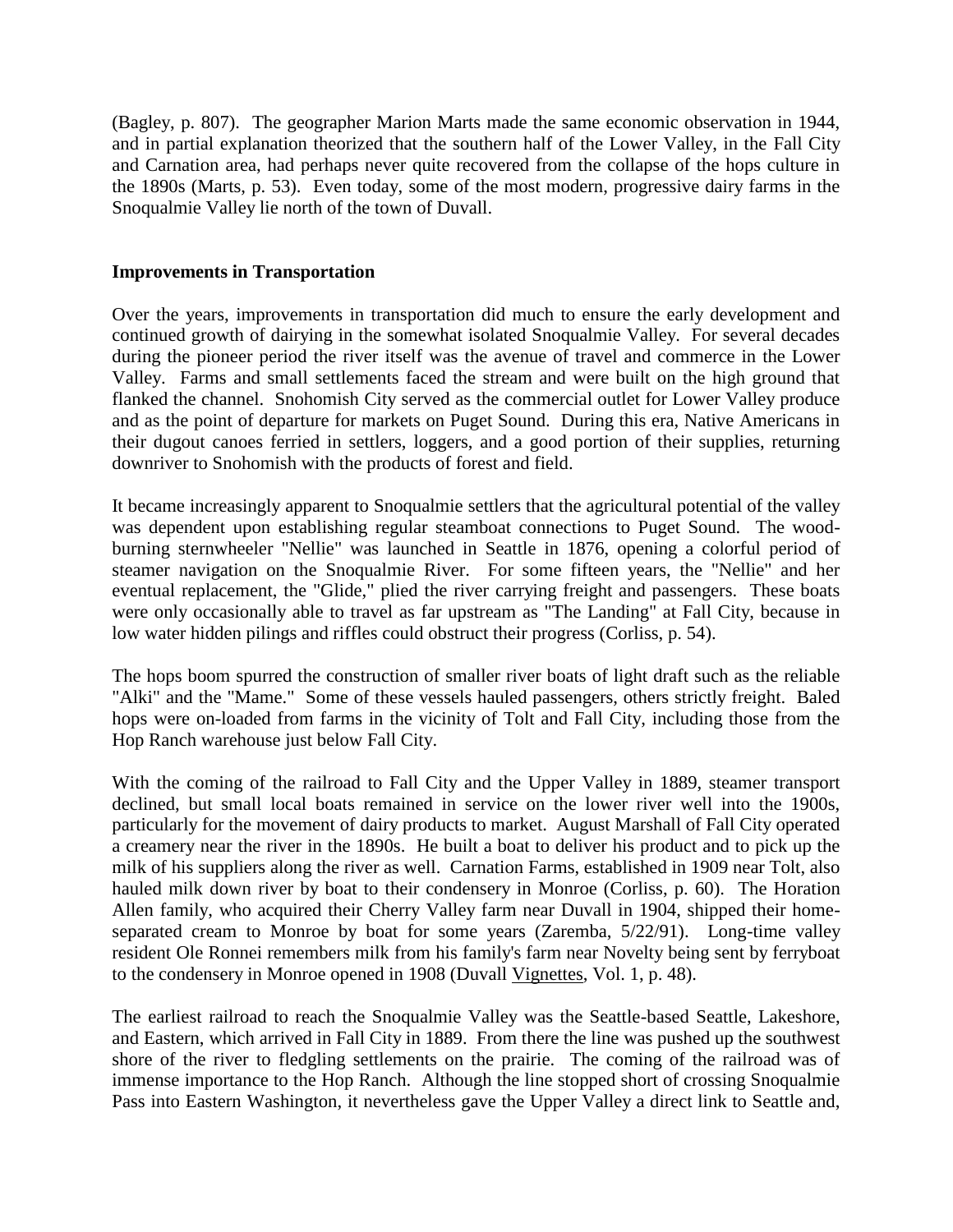for the first time, a means of hauling farm and dairy produce to market by other than wagon road (Hill, pp. 128-129).

In the Lower Valley, operational rail service was not put in place until some twenty years later. The Great Northern Railroad first built a branch line south from Monroe as far as Tolt in 1910. This line was abandoned only seven years later, and thus its greatest impact seems to have been the forced relocation of the village of Cherry Valley on the river's edge to the newly laid-out townsite of Duvall on the hillside above (Funk, p. 21).

The railroad, which exerted the most lasting influence on the entire Snoqualmie Valley, was the Chicago, Milwaukee, and St. Paul. A branch line was constructed down the valley from Cedar Falls north to Everett in 1911. This line proved a great boon to local logging operations, to agriculture, and most significantly to local dairying. Passenger service continued until 1930, and freight service until 1973 (Tolt/Carnation, pp. 77-78).

The primary means of moving Snoqualmie Valley milk to market between 1911 and about 1920, when gasoline-engine trucks came into regular use, was the railroad. At various Milwaukee Road sidings up the length of the valley, were milk platforms to which farmers daily hauled their ten-gallon cans. Many of these sidings are still indicated on modern-day Kroll maps. According to one valley railroad historian, milk platforms were situated from north to south at the following locations: High Rock (above the King-Snohomish County line), Bacus, Duvall, Novelty, Stuart (especially for the pick-up of milk from Carnation Farm across the river), Tolt (at the Farmers Cooperative Milk Plant), Pleasant Hill, Fall City, and Snoqualmie Falls (Miller, 9/24/91).

Early settlers to the Upper Valley arrived on foot over the Cedar River Pack Trail. Gradually crude trails became wagon roads. When the Hop Ranch began operations in 1882, the only method of hauling in supplies was over the wagon road from Issaquah to Fall City and up a steep grade on the southwest side of the river to the prairie. It was not until 1890 that a wagon road on the opposite side of the river, following the present-day S.R. #203, was completed (Bagley, p. 790).

In the Lower Valley, the river served so effectively as a highway that wagon roads were somewhat less crucial in the early days. An Anderson map of King County, dated 1894, delineates a wagon road extending north from Fall City to the villages of Tolt and Cherry Valley along the east bank of the river. This route (S.R. #203) was made part of the state road system in 1915 (Tolt/Carnation, p. 2). Its improvement, and that of the West Snoqualmie Valley Road, altered the traditional pattern of farmstead development in the Lower Valley. New dwellings and barns were increasingly constructed along these arterial roads at the valley's edge, rather than along the meandering river channel (Marts, p. 22).

The Snoqualmie Pass road, a segment of the interstate Sunset Highway, was completed in 1915. This year-around automobile route linked Seattle and Puget Sound with all points east of the Cascade Mountains, and a portion of it traversed the Snoqualmie Valley, passing through North Bend, Snoqualmie, and Fall City. Westward from Fall City, the road split into two legs: one leading along the old wagon road to Issaquah, Renton, and thus into Seattle; the other leading to Redmond, Kirkland, and thence via the north shore of Lake Washington into Seattle (Bagley, p.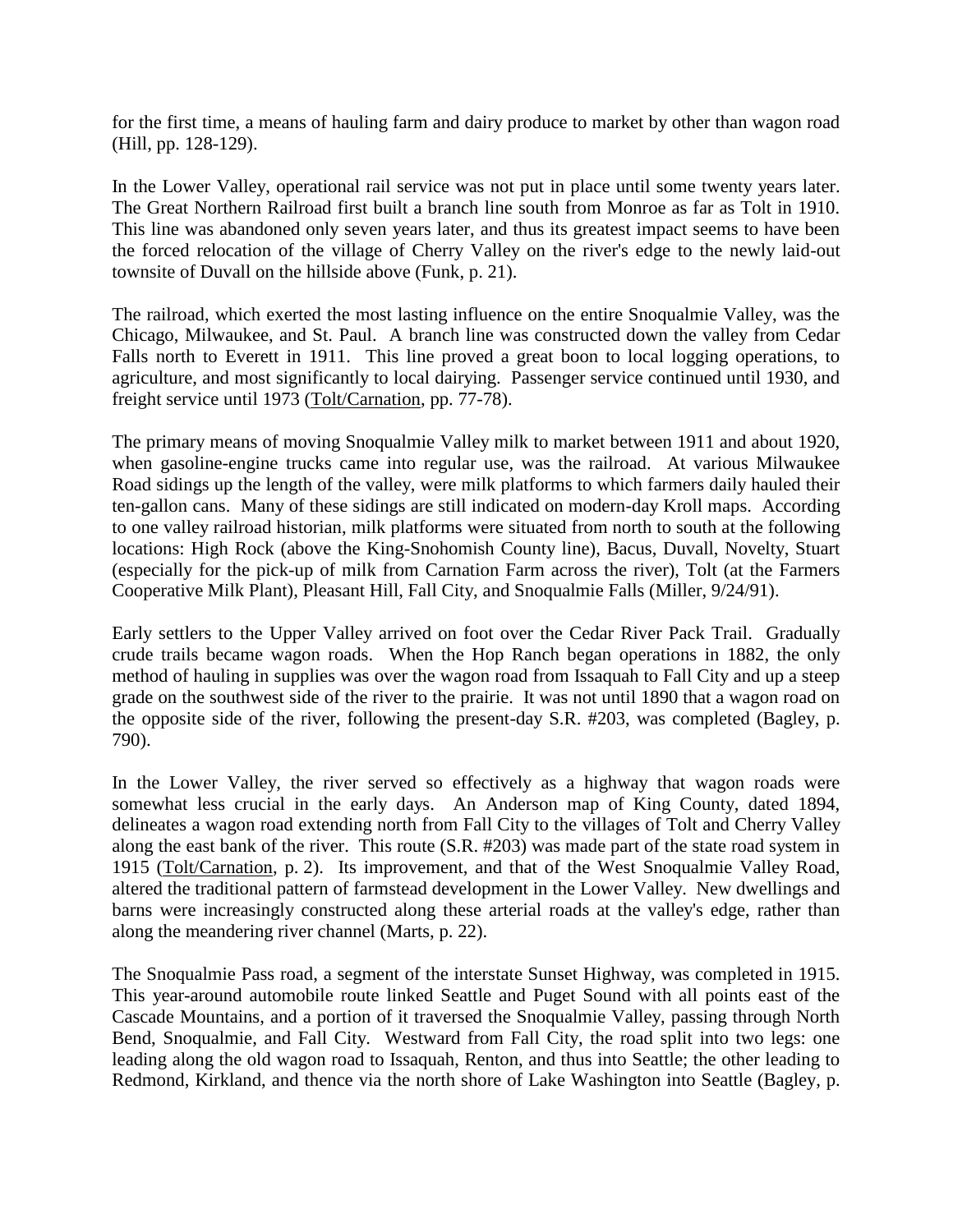278; Marts, p. 22). Snoqualmie Valley dairymen now enjoyed easy access to markets in Seattle, and improved access to the valued alfalfa hay from Kittitas County in Eastern Washington.

In 1940 and '41, construction of the "Cross State Highway" resulted in the widening of the main street of North Bend, and a more direct connection from Snoqualmie Pass to the new Lacey V. Murrow Bridge across Lake Washington into Seattle. With this new configuration, the towns of Snoqualmie and Fall City were left off the main route. Outlet roads from the highway to these communities were built to compensate (Battey, 1990).

### **The Growth of Markets and Co-operatives**

The earliest markets for Snoqualmie Valley dairy products (primarily butter) were the small trading posts, logging camps, and settlements along the river. "Ranch butter," or butter handchurned on the farm, was a valued commodity. Lucinda Fares, legendary as the first white woman in the valley, homesteaded the land known as the Tollgate Farm. Stories of her trained cows and her plentiful, if not very pure, butter have passed down through the years. Like other subsistence farmers, she sold her ranch butter to make ends meet (Hill, pp. 15-16).

Ranch butter became a thing of the past when small local creameries came into being. Creameries improved the uniformity of butter and provided better prices per pound. King County supported nineteen small creameries in 1901 and a total butter output of 973,206 pounds, according to a statement issued by the Washington State Dairy and Food Commissioner (NW H,A,D, Jan. 1902).

A good number of these creameries were situated in, or within easy access to, the Snoqualmie Valley. In Snohomish City, a creamery was in operation as early as 1894 (Marts, p. 48). By October of 1900, the Austin Brothers of Monroe were running a well-equipped creamery there in conjunction with their 65-cow dairy. The creamery featured a 1500-pound capacity separator, and a No. 2 Fargo's Victor Combined churn and butter worker (NW H,A,D, Oct. 1900). August Marshall is said to have founded a creamery in Fall City in the 1890s. Another source dates Fall City's first creamery at 1902, and states that this facility sold its butter locally and in Seattle (Marts, p. 49). Robert Davis of Tolt ran a creamery with two separators in an old saloon sometime after 1895. The Tolt Cooperative Creamery was established in January of 1900. In 1910, when the Great Northern Railroad entered Tolt, the Farmers Cooperative Milk Plant was doing business on West Entwhistle Street (Tolt/Carnation, pp. 1, 54, 77). Meadowbrook Farm operated its own creamery in the Upper Valley by 1904. On August 20, 1914, the Duvall Citizen announced that "the sweet creamery at Duvall is now paying 37 cents a pound for butter fat."

The discovery of gold in the Klondike in 1897 opened an unexpected new market for King County dairy products. In the White River Valley at Kent, E. A. Stuart established the Carnation Company's first condensery for the manufacture of evaporated milk. Others soon followed. The Northwest Milk Condensing Company (later to become the Alpine Dairy, and still later, Darigold) opened in Issaquah in 1908. That same year, the Carnation Company put another condensery into operation in Monroe, capturing a producer area that extended the length of the Lower Valley (Marshall, appendix). The river and, by 1910, the railroad ensured quick delivery to that plant.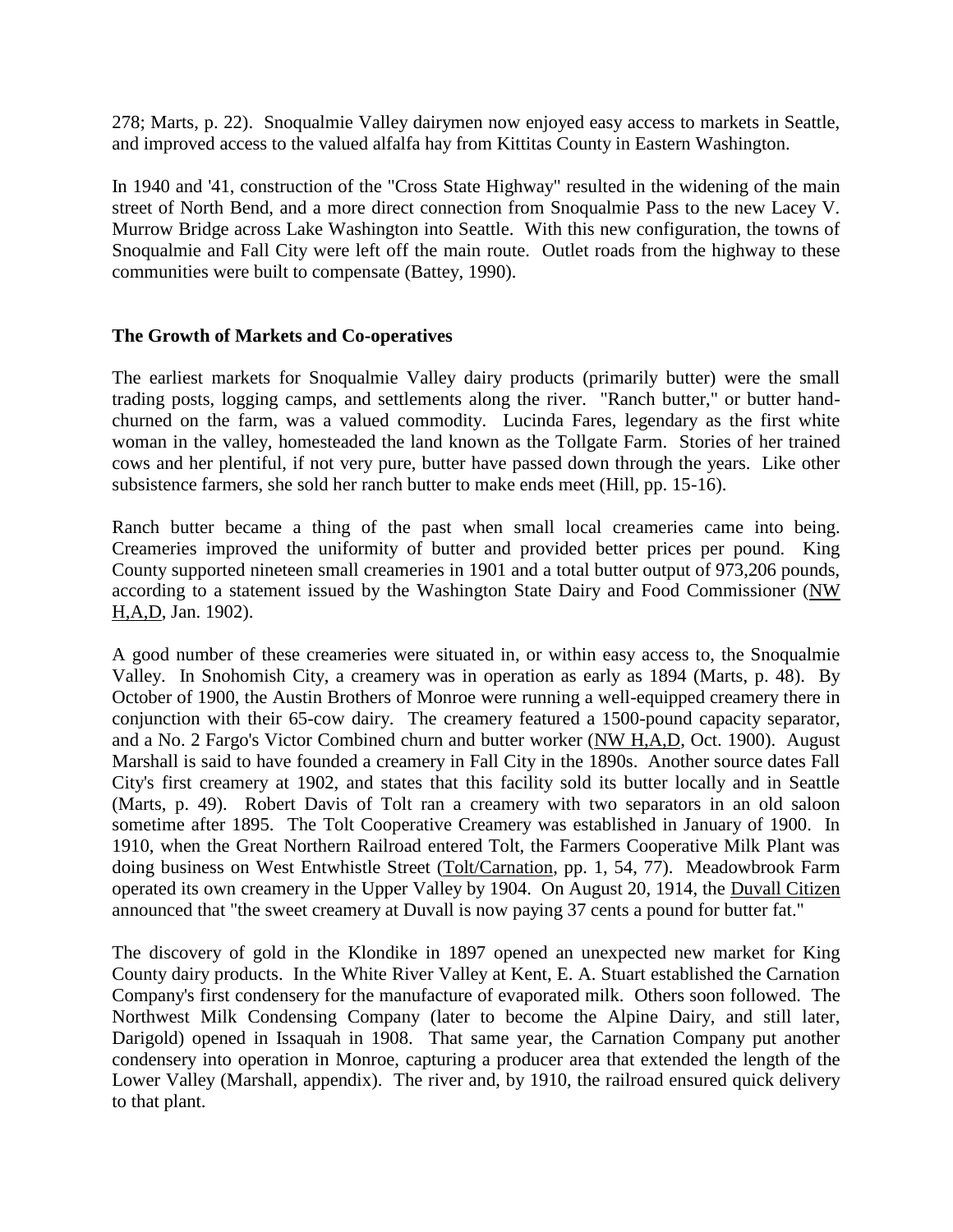The proliferation of creameries in the Snoqualmie Valley occurred in tandem with an important advance in dairying technology, the invention of the centrifugal home separator. Prior to its use, farmers delivered their fresh whole milk daily by wagon or boat to the local creamery. Here the cream was separated and the skim milk returned to each individual dairyman, who then hauled it home again to feed his calves and pigs. It was a time-consuming, labor intensive process, both for the farmer and the creamery, and spoilage was not an infrequent result.

There were numerous advantages to the new home separator system, in which the butterfat was removed on the farm, chilled for delivery to the creamery, and the skim milk kept at home. The immediate benefit to the creamery was a decreased need for equipment and the labor to operate it. The Northwest...Dairyman published a number of articles during this period on the improved aspects of Washington's creameries owing to this new system. It pointed out that, "...one creamery can take care of a larger territory, as cream can be economically gathered from a much greater distance than would be practical with the whole milk system." (NW H,A,D April 1900)

The population of Seattle increased dramatically in the 1890s and the first decade of the twentieth century. Pasteurized and bottled milk was first introduced there in 1899, and thereafter the market for fluid milk expanded steadily. Still, the surrounding King County dairy industry easily kept pace and there remained plenty of reserve product for manufacture and export outside the area. World War One, however, triggered a sudden new demand for whole milk products in Seattle. City bottling plants and condenseries sought ever-increasing quantities of local milk, and the small country creameries lost business. In response, dairy farmers throughout the country expanded the size of their herds. The once-indispensable home separator fell into disuse as many producers entered Seattle's fluid milk market (United Dairymen's Association, p. 41).

When the war ended, farm prices in general fell sharply. There were great surpluses of milk, and processing plants sometimes refused milk at any price. Scales, tests, and hauling charges became increasingly inconsistent and unfair from the dairyman's point of view. To remedy the situation many counties in Washington formed local dairymen's associations that functioned as bargaining associations or as co-operatives. In King County, the Seattle Milk Shippers Association was organized as a co-operative in 1921. This group became one of the first to join the region-wide United Dairymen's Association, most commonly known through its sales agency as Darigold. In 1936, the King County association changed its name to the Seattle Milk Producers Association (United Dairymen's Association, p. 63).

Many Snoqualmie Valley farmers joined this co-op from its inception and stayed on as loyal members. Others remained independent, selling at various times to Hans Forester's Alpine Dairy in Issaquah, to Carnation in Monroe (the condensery remained in operation until 1940) or, in later decades, to Arden/Foremost or Safeway in Seattle.

Marion Marts' 1944 study of land-use in the valley provides a snapshot of market conditions in that decade. Two dairymen in the Upper Valley were bottling and distributing locally. A processing plant was operating in the town of Snoqualmie. Surplus in the Upper Valley went to Alpine in Issaquah, or was shipped to Seattle. Meadowbrook Farm was by then selling its milk to an independent wholesaler in Seattle. In the Lower Valley, where most farmers belonged to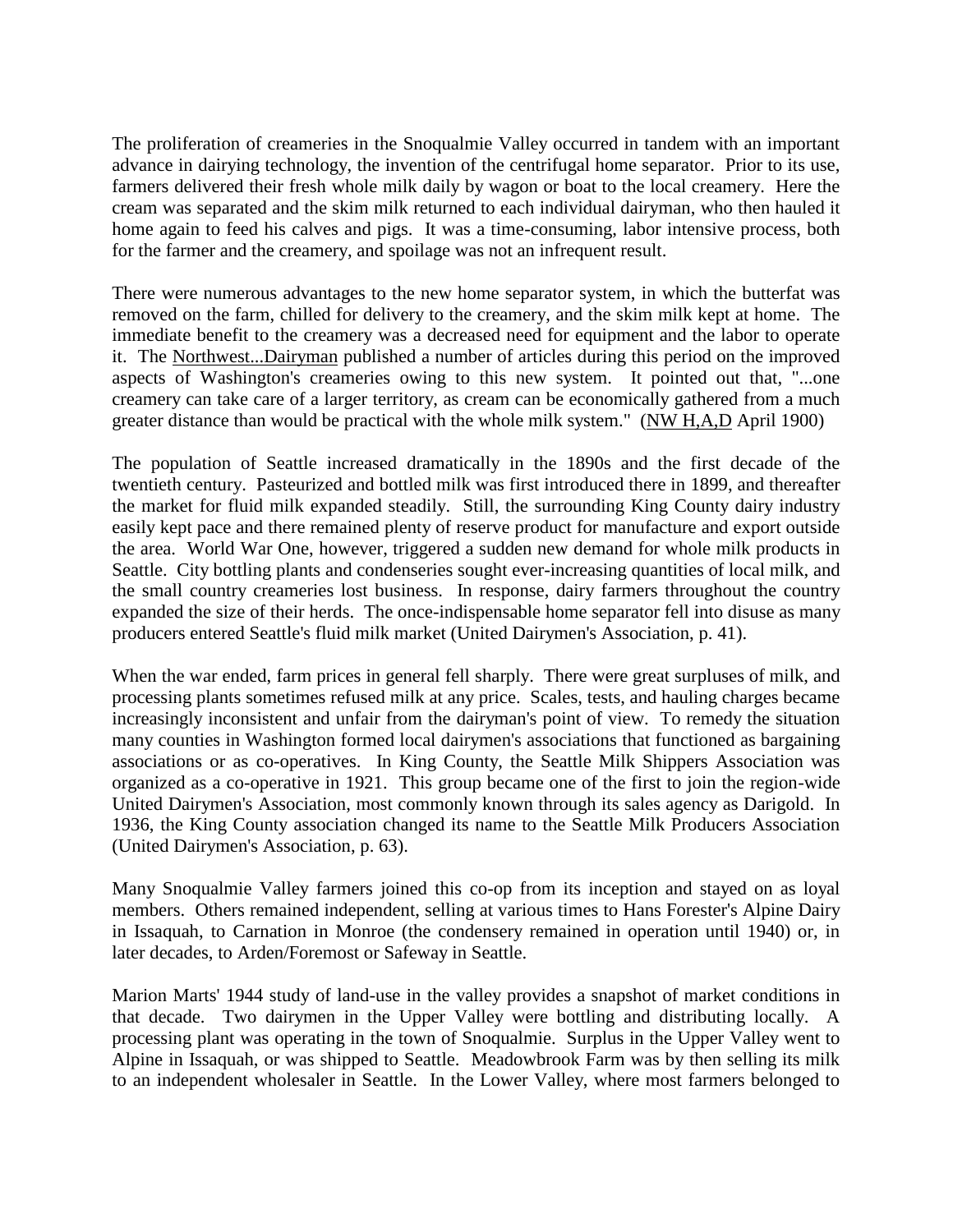the Darigold co-operative, five or six trucks made daily rounds, picking up milk bound for plants in the city. Carnation Farm was retailing its own milk in Seattle (Marts, p. 52).

In 1950, valley dairyman Bill Hjertoos of Carnation helped to organize remaining independents into the Snoqualmie Valley Dairymen's Association, and then into a larger umbrella bargaining association, the Washington Milk Producers (Hjertoos-Thorson family files). Those organizations eventually merged with the existing Darigold co-op (Scott, 9/23/92).

Not all farmers in the valley sold their milk to processors. Primarily in the Upper Valley where there was a solid local market, a number of "producer-handlers" produced, bottled, and distributed their own milk. The early-day Meadowbrook Farm, and the once-prosperous Ribary, Sorenson, and Monte Vista dairies are no longer in operation (Battey, 8/20/92). Normanbrook Farm, just outside North Bend, remains in business today after sixty years, still bottling milk, half-and-half, and chocolate milk produced on the farm. Carnation Company only recently ceased to bottle and distribute its own product in Seattle. Milk produced at Walter De Jong's several valley farms is still bottled in Monroe and sold under the family's Sno-King label (Bernard, 9/25/92).

Since 1963, all the milk from Snoqualmie Valley dairy farms has been processed and distributed within the immediate Seattle milkshed, and most of it has gone for fluid consumption (WA State Dept. of Ag., Atlas of WA Agriculture, p. 17). Today, in the 1990s, the majority of valley dairy farmers sell to Darigold, and a lesser number to Vitamilk (Bernard, 9/25/92).

## **Dairy Industry Regulations**

Governmental regulation of Washington's dairy industry dates back to 1895 and the passage of legislation entitled "Law Relating to Dairy Products." This law prohibited the sale of impure and unwholesome products, regulated oleo-margarine and other dairy substitutes, and required the stamping of butter with the date and source of manufacture. A State Food and Dairy Commissioner was appointed and charged with enforcing these regulations. To do so the Commissioner was empowered to inspect suspicious dairy products, but not, as yet, to visit private farms. Tighter regulations requiring the inspection of all milk sold in first-class cities awaited the passage of new legislation in 1907.

A far-reaching new state law designed to regulate the "sale and manufacture of milk and milk products" was enacted in 1919. Still on the books today and codified as RCW 15.32, this legislation directly impacted day-to-day practices on the dairy farm and farmstead design. Although, from the mid-1890s, dairy industry and extension service literature had stressed the important connection between cleanliness on the farm and a high quality product, this new law for the first time set official standards for sanitary conditions in barns and creameries.

The 1919 law required that water for the herd be kept clean, that no manure piles be maintained in yards or enclosures with the cows, that the milk house be a separate structure from the barn with no manure or pig pens nearby, that no filth be allowed within fifty feet of milking stanchions, that milking barns and milk houses be whitewashed at least once a year, that the milker's clothes be clean, and that all equipment such as pails, cans, milking stools and milking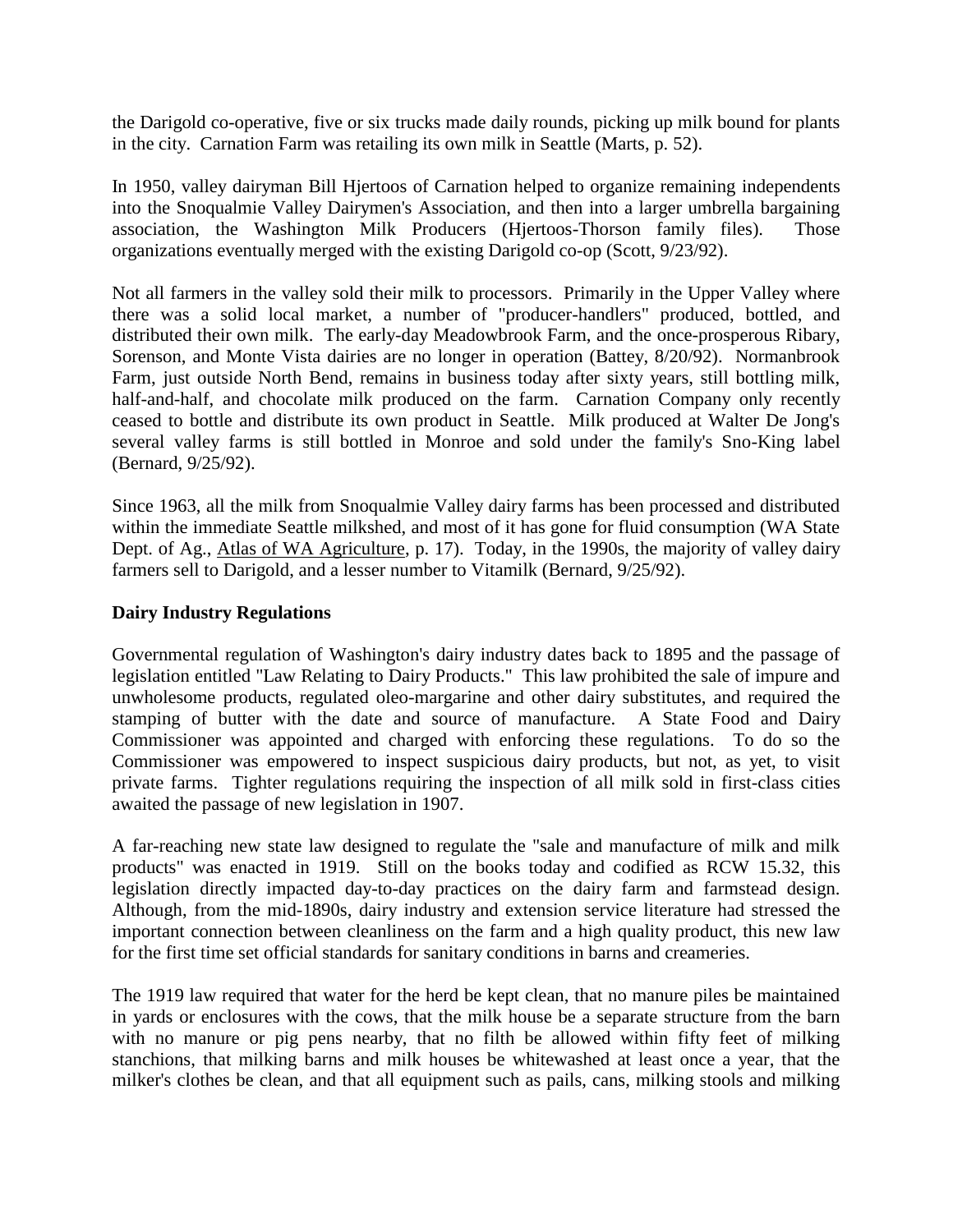machines be maintained in a sanitary condition (WA State Dept. of Ag., Laws and Regulations Relating to Dairying).

In 1949 the "Fluid Milk Law," commonly known as the Grade A Milk Ordinance, was passed by the state legislature and codified as RCW 15.36. This law provided for the grading of fluid milk and milk products, and further tightened regulations governing dairy farm practices and farmstead design.

Most farmers in the Snoqualmie Valley sought to update their farming operations to meet the standards set for Grade A raw milk. The new physical requirements for the Grade A dairy farm included: proper lighting, good ventilation, and no overcrowding in milking barns or sections of dairy barns designated for milking; floors and gutters of the milking area built of concrete or another impervious, easily cleaned material; no horses, swine, or poultry allowed in the milking areas and dry cows, bulls, and calves separately confined in stalls or pens; walls and ceilings of a smooth, finished construction to be kept clean and whitewashed; hay, grain, or other feed separated from milking areas by dust-tight partitions; and all manure removed and stored at least fifty feet from the milking barn to prevent the breeding of flies (RCW 15.36.155~180).

Stricter standards for the design of the milk house were also implemented with the 1949 law, including: no direct opening into the barn; self-closing screened doors; concrete floors and walls for easy cleaning; proper lighting and ventilation; and running water with facilities for heating it and for washing utensils. The milk house was required to be kept completely clean at all times, as were all pieces of milk-handling equipment, the cows at time of milking, and the milker's clothes and hands (RCW 15.36.185-250).

A further interesting provision of the 1949 regulations required that all dairies and milk plants constructed or altered after June of 1949 meet the Grade requirements of the RCW. Properly prepared plans for such work had to be submitted thereafter for prior approval to the Department of Agriculture in Olympia (RCW 15.36.510).

Until the early 1970s, public health officials in King County conducted near-monthly inspections of all dairy farms, looking for violations of the sanitation and design standards set by the legislation of 1919 and 1949. Now these inspections are conducted twice each year by the state Department of Agriculture, overseen by an official from the federal Food and Drug Administration (Bernard, 9/25/92).

A multitude of regulations control the modern-day King County dairy farmers' operations, including the construction of new barns, the fertilizing of fields, flood protection measures, the pricing and marketing of milk, and much more. Long-time dairymen today appear unanimous in their belief that the level of government regulation has made dairying in the Snoqualmie Valley increasingly unprofitable (Various informants, 1991-1992).

### **Advances in Dairy Technology**

Improvements in the practice of dairy farming and its supporting technologies were eagerly adopted in the dairying regions of Western Washington. The latest scientific advances were accessible to Snoqualmie Valley dairymen through regional industry literature, through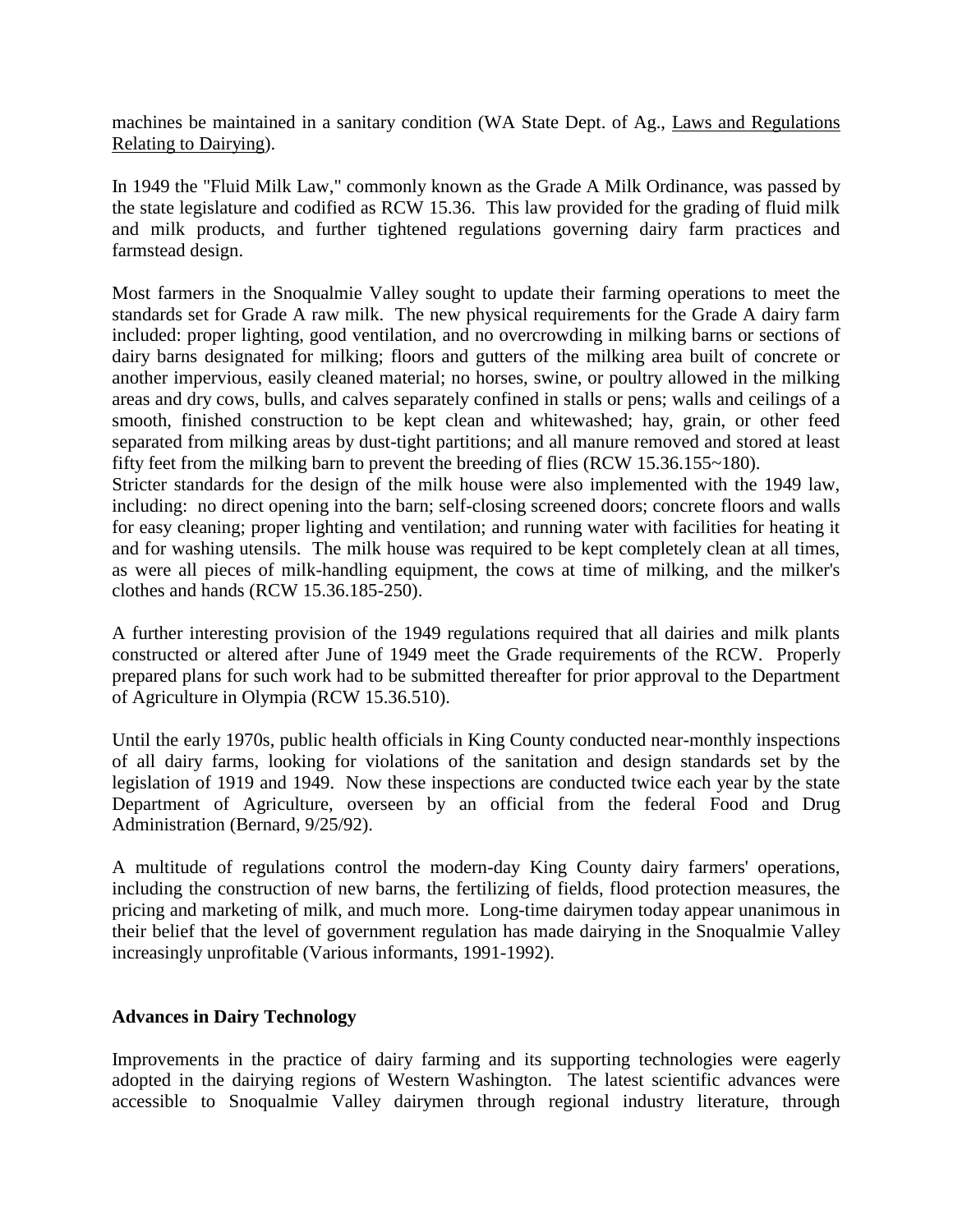publications of the Agricultural College at Pullman, and through the programs of the King County Agricultural Extension Service, founded in 1915. While valley dairy families lagged somewhat behind in their willingness to accept certain innovations, in other areas they stood squarely at the forefront of change.

Many progressive improvements in dairying methodology have visibly affected the functional design of the farmstead, including changes in milking technology, in the production and storage of hay and silage, in the housing of the dairy herd, and in manure removal systems. Because of their impact upon the physical evolution of the farm, each of those four areas are discussed in greater detail below.

Other important advances in dairy farming, although perhaps not so visible, greatly improved the productivity and profitability of the family farm. Such advances included scientific pasture management, disease control, artificial breeding, and herd improvement. The latter was first made possible by the Babcock Tester, a device which measured the butterfat content of the milk of each cow, allowing low-producing cows to be weeded out of the herd. Babcock Testers were available for sale at Merz Dairy Supply Co. in Seattle as early as 1900 (NW H,A,D, April 1900). The King County Cow Testing Association, now known as the Dairy Herd Improvement Association, was organized in 1921 to provide a testing service to its members' herds using the Babcock device. Horatio Allen of the Snoqualmie Valley was one of its earliest presidents (D.H.I.A. Annual Report, 1925).

The advent of new power sources on the dairy farm materially lightened the load of a wide range of chores, both for the farmer and his wife. Gasoline engines, promoted in the Washington Agriculturist in 1912, were available in the Snoqualmie Valley in the 1910s. Gasoline was sometimes used to power the first mechanical milking machines, as well as early tractors, trucks, and other farm machinery. Small utility companies installed electric light plants in Duvall and Tolt in 1912-1913, and Puget Power brought its line across the valley through the Anton Marty place in 1916 (Duvall Citizen, 4/6/91). But most farmers on the valley floor did not benefit from rural electrification until the late 1920s (Kosters, 8/6/92; Larson, 8/24/92). Although they were heavily promoted in the agricultural literature of the period, it is not clear if direct-current dynamos, or home lighting plants, were affordable to Snoqualmie Valley dairy families (Washington Agriculturist, Dec. 1911, June 1915).

The first of four areas of evolving dairy practice that most directly shaped farmstead operation and design was **Milking Technology.** Equally as revolutionary for the dairy industry as the Babcock Tester, was the invention by Gustaf De Laval of the centrifugal home separator. This hand-operated device offered numerous advantages to the farmer as well as to the creamery. Home separators were also widely held to produce more and better cream from a given amount of milk (NW H,A,D, May 1900, Aug. 1901).

Snoqualmie Valley dairy farmers readily adopted this new technology when it arrived. The Northwest...Dairyman reported in its May and June issues in 1900:

# **Some King County, Wash, Dairymen**

Mr. J. H. Moore an old-timer on the Snoqualmie, has a fine farm a few miles below Fall City. Mr. Moore has run a U. S. Separator over four years; he has a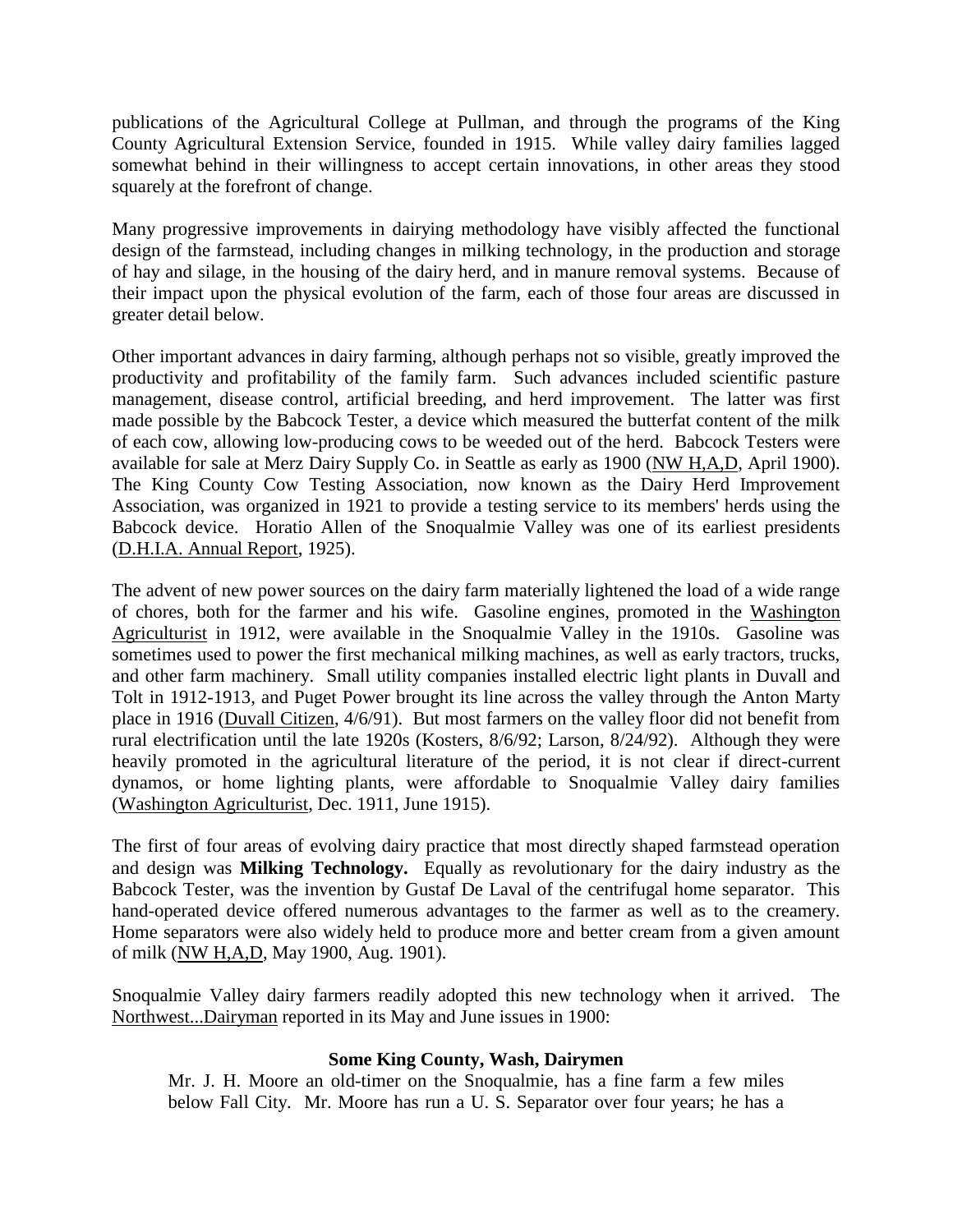boiler and engine to run his dairy machinery and to manufacture the butter at home, which sells at top price.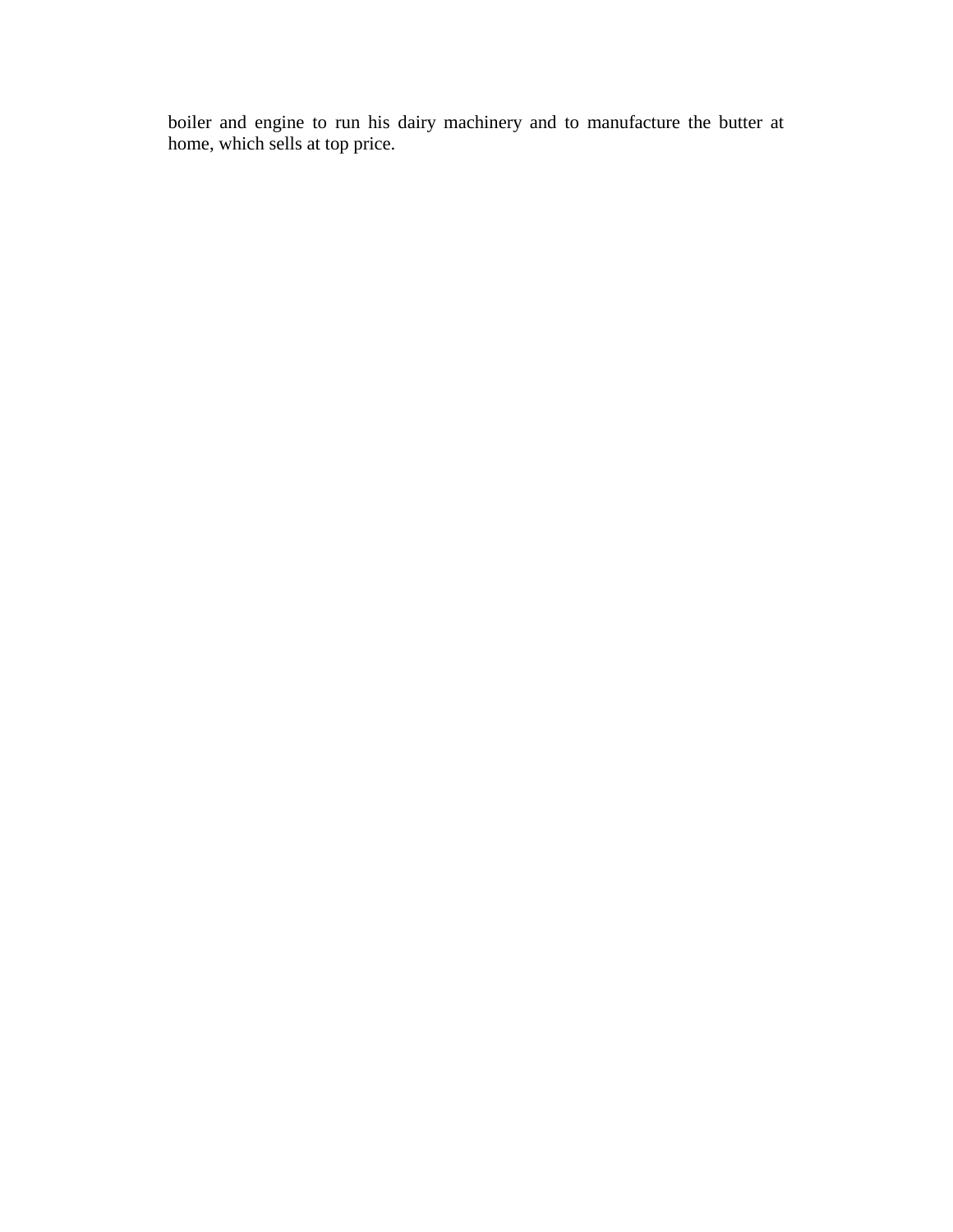#### **At Cherry Valley**

Mr. L. Lyons, Herbert Leak, Benham Bros., Geo. Fowler and John C. Dutcher all own fine farms at Cherry Valley on the Snoqualmie. They all run U. S. separators, making butter until recently but are now sending the cream to Austin Bros. creamers at Monroe....

Although the traditional practice of hand milking persisted on a number of Snoqualmie Valley dairy farms right up until World War Two, the new mechanical milking machines (patented between 1875 and 1900) were available locally by the 1910s. Thedinga Hardware Co. in Monroe offered a Sharples Mechanical Milker for sale in 1913 (Duvall Citizen, 12/4/13). The De Laval Dairy Supply Co. in Seattle offered such equipment for sale, at least by 1916 (Washington Agriculturist, June 1916). Powered by gasoline or by electricity, the machine consisted of a vacuum pump and a milker with a large covered pail, pulsator, teat cups, and rubber tubing. The farmer moved the machine from cow to cow along the stanchion line. The advantage of the machine was in the saving of time, as one person could manage two double-unit machines, or four cows, simultaneously (Washington Agriculturist, Feb. 1916). Most significantly, the mechanical milker enabled the farmer to expand his herd, keeping pace with the growing market demand for milk.

Methods of storing raw milk on the farm evolved accordingly. As the booming fluid milk market made home separation obsolete, whole milk fresh from the cows was hand-carried in pails from the barn to the milk house. There it was poured through a wall-mounted cooling apparatus and stored in ten-gallon tin cans placed in a water-filled concrete trough. Daily pick-ups by wagon or truck were crucial to maintaining a fresh product. This system prevailed until the 1950s when the first bulk tanks were installed, usually within the old milk house. The early tanks were small in capacity --only 300 or 400 gallons in size--and their introduction occurred in conjunction with the advent of tanker trucks. The Spoelstra-Kosters farm on the River Road north of Duvall installed one of the first bulk tanks in the area in the early 1950s (Kosters, 4/2/91).

The next major step forward in milking technology was the pipeline, a system which moved the milk directly from milking machine to storage tank and eliminated hand-carrying once and for all. On the Coy-Bellamy farm at Cherry Valley near Duvall, a pipeline was installed in 1953 (Bellamy, 4/22/91). As the holding capacity of these tanks grows larger--some dairies now utilize two 40,000-gallon tanks--specially designed tank houses of greater dimensions are required.

A final important advance in the practice and technology of milking was the invention of the milking parlor. Industry literature references these specialized rooms for milking as early as 1936. The concept revolutionized the industry and outmoded the centuries-old practice of milking cows in stanchions within the confines of the barn. Cows now entered a parlor only twice a day at milking time and were milked in groups of six to ten with sophisticated apparatus and minimal labor. The system dramatically improved the efficiency of the family farm, and the management of larger and larger herds became physically possible. The form and placement of the milking parlor has critically impacted the operation and layout of the modern farmstead.

Farmers in the Snoqualmie Valley were relatively quick to embrace this innovation. One of the first milking parlors in the valley was installed at Broadacre Farm, then owned by Pete Sinnema,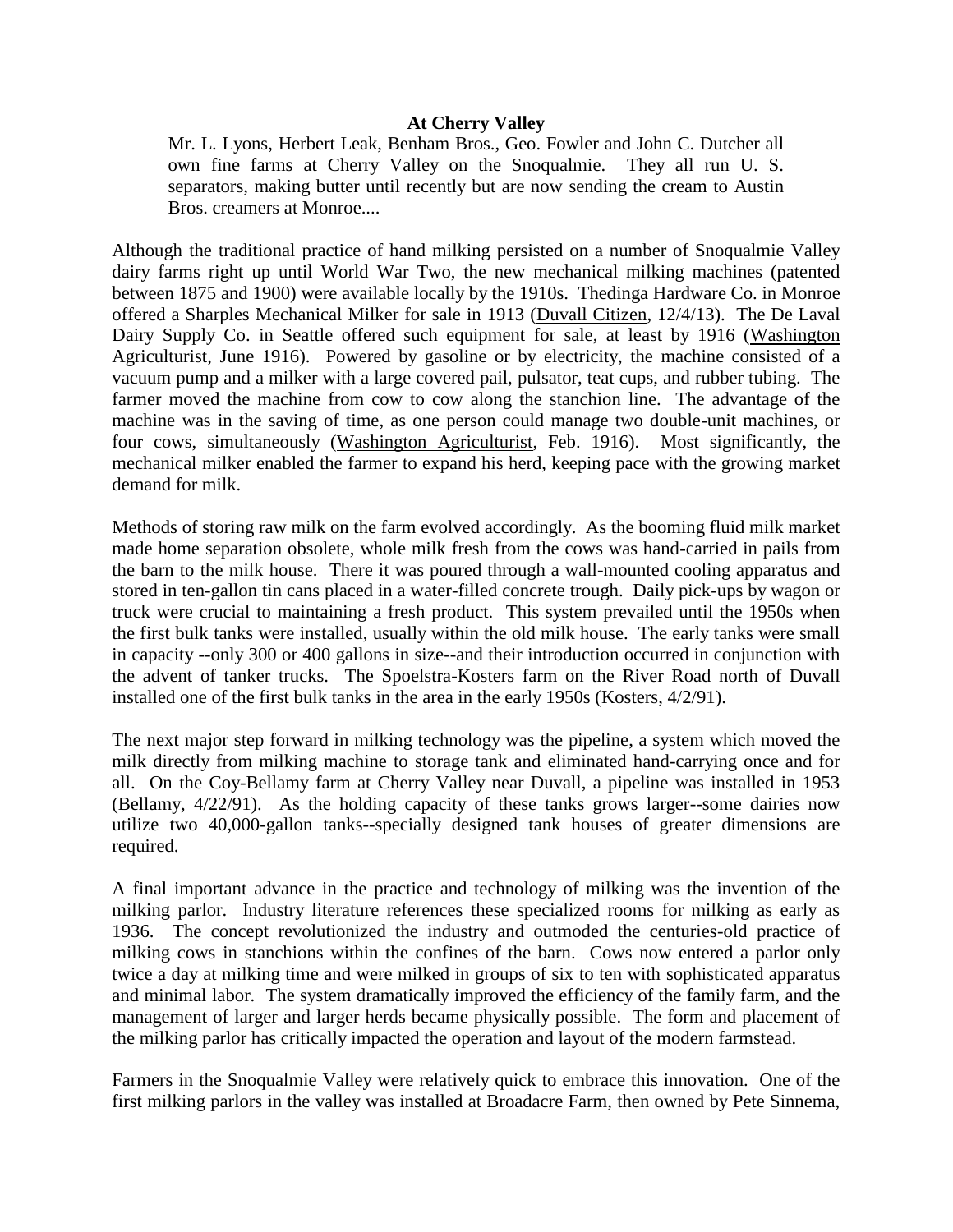in about 1950 (Ed Sinnema, 5/7/91). At the Ward Roney farm on the River Road, an early parlor was put in in 1955 (Roney, 6/25/91). To remain competitive, most valley dairy families had converted to the parlor system by the early 1970s. Long-time Snoqualmie Valley dairyman, Walt De Jong, invented the "parallel parlor" in 1983 and has since successfully marketed the design across the county. The parallel parlor doubled the capacity of the traditional herringbone arrangement, saving time, space, and labor (De Jong Dairy and Equipment Co. literature).

The second of four areas of evolving dairy practice that influenced farmstead design was the **Production and Storage of Hay and Silage.** From the inception of specialty dairy farming in the 1890s through World War Two, Snoqualmie Valley farmers raised most of the hay required for the maintenance of their herds. Typically, about half the farm's acreage was devoted to a hay crop which was harvested once a year in June. A good yield was 3.2 tons per acre, but some dairymen harvested more (Marts, p. 51).

With large crews of labor and a horse-drawn wagon, the loose hay was brought to the hay barn for unloading with pitch-forks and, later, with a mechanical hay track and carriage. The design of the barn was directly related to its requirements for hay storage. As herd size increased, the early-day, gable-roofed barn with hay storage on the floor or in partial lofts to the side of a wagon alley, gave way to the gambrel and bow-truss-roofed barn with its voluminous, full-lofted interior space.

Early dairy industry literature made frequent reference to the superior quality of hay raised in Eastern Washington. Indeed, alfalfa hay grown in the more acidic soils west of the Cascades, proved of lower nutritive value than its counterpart east of the mountains. Realizing this, and relying upon a greatly-improved cross-state highway system, Snoqualmie Valley dairy farmers after World War Two began to purchase alfalfa exclusively from Eastern Washington (Burhen, 9/12/91). Baled hay was (and still is) trucked across the mountains and delivered to many valley farms on a weekly basis. The massive lofted interiors of the old hay barns are no longer necessary or practical.

The importance of silage--fermented grass, corn, peas or vetch--to the dairy herd as winter feed was well-documented by the early 1900s. Silos were touted in dairy journals of the day as the ideal means of storage. Some early silos in the Snoqualmie Valley were built on the interior of the barn, but most were free-standing cylindrical structures build of native fir, concrete, and, less frequently, structural tile (Frohning, 10/1/92). Silos were a familiar feature of the rural landscape throughout Western Washington for several decades. A survey conducted in 1944 identified some 85 silos standing in the Snoqualmie Valley (Marts, p. 60).

Other less expensive, less labor-intensive forms of storing silage overlapped the era of the silo in the Snoqualmie Valley. Open stacks, formed without any structural container at all, were common in the 1930s through the '50s. During the 1950s, timber and concrete bunkers into which machinery could unload and compact the silage were popularized. Most recently the storage of silage has taken yet another form. Long polyurethane bags into which the organic matter is blown are now a common sight on valley farms.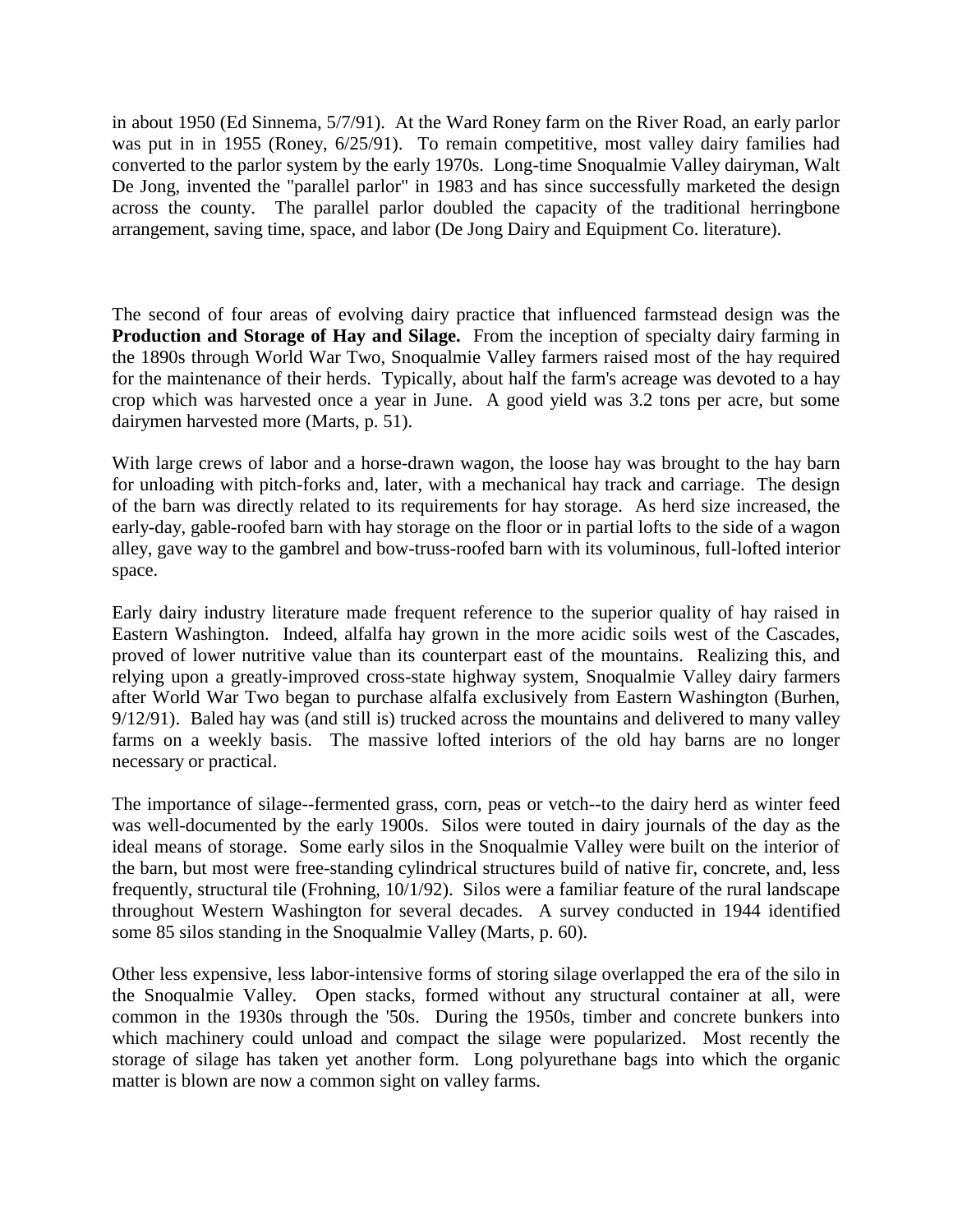The **Housing of the Herd** is a third area of dairying practice whose evolution has impacted the physical characteristics of the farm. In the mild Western Washington climate, dairy herds traditionally grazed in green pastures for nine months out of the year. During the coldest winter months they were confined to stanchions in the barn where they fed, slept, and were milked. As early as 1918 the Northwest Dairyman and Horticulturist discussed a new concept of herd housing in an article entitled "Dairy Barns or Open Sheds--Which?" (NW D&H, Dec. 1918).

The earliest of these new shelters, or loafing sheds, appeared in the Snoqualmie Valley in the late 1950s. At first the practice of "open loafing," in which the cows milled around freely, was the norm. The cost of bedding proved exorbitant under this system, and, as was soon discovered by Olaf Oien from Stanwood, cows preferred to rest in their own private stalls (Kosters, 8/6/92; Scott,  $9/23/92$ ). As a result, the "free-stall" loafing shed system was born and remains the favored method of housing the herd to the present day.

The proliferation of loafing sheds on the dairy farm, in conjunction with the advent of the milking parlor and the regular purchase of baled hay, spelled obsolescence for the once-critical hay barn. On most modern dairies, the herd is housed year-round in one or more massive loafing sheds and no longer turned-out for grazing in the open pasture. The more cost-effective system of "green-chopping" pasture grass and delivering it in measured quantity to the cow, represents an important shift in dairy farm land-use and farmstead design.

The care and housing of calves has changed over the years, as the need for disease control and good ventilation has become better understood. Originally sheltered in a dark corner of the hay barn, calf housing evolved in the 1940s and '50s to separate, specialized barn structures, and most recently, to a system of free-standing circular, plastic calf hutches. These individual little shelters provide the ideal temperature and air circulation, and are a distinctive visual feature on today's modern dairy (Werkhoven, 11/2/92).

**Manure removal** is a fourth area of dairying practice that has altered the layout, as well as the day-to-day operation, of the farm. All early dairy barns were designed with a gutter, or recessed trough, in the floor along the stanchion line, to collect animal wastes. It was often the job of the boys on the farm to muck-out the gutters with shovel and wheelbarrow, delivering each load out a slippery plank catwalk to a pile some 50' from the barn. The pile grew enormous until spring, when the farmer spread it upon his fields for fertilizer using a team of horses and a simple manure spreader (Burhen, 9/12/91).

Mechanization eased the drudgery of this work in the 1920s. Dairy equipment catalogues and industry literature of the period advertised track and carrier systems to be installed around the perimeter of the milking floor of the barn. The remnants of such a system remain in place in the milking barn at the Horrock-Petersen farm near Carnation, and the Spoelstra brothers designed such a system for the Spoelstra-Kosters barn on the River Road north of Duvall. Front-end manure loaders pulled by tractors further lightened the work of distributing the built-up waste across the fields in the spring. The Spoelstra brothers of Duvall designed a loader that was used throughout the valley in the 1940s (Kosters, 6/28/91).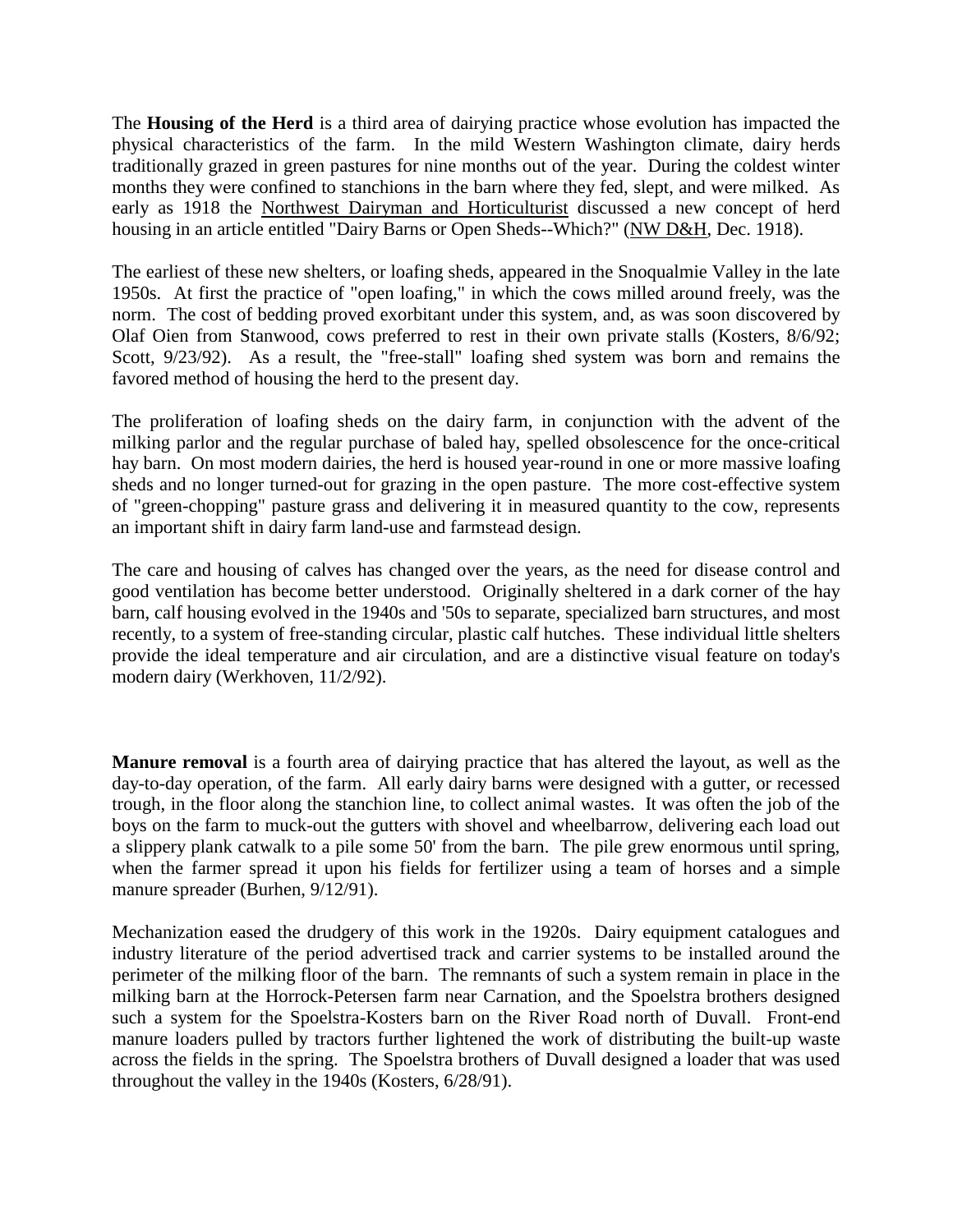Tractor and blade most commonly accomplish the removal of manure from today's loafing sheds. A few of the most up-to-date dairies in the Snoqualmie Valley have installed state-of-the-artflushing systems. The waste matter produced by ever-expanding herds is thus pushed or flushed into underground holding tanks, or into manure lagoons (large open ponds). Here it is stored until county regulations allow its distribution over the fields by pump and sprinkler system, or by spreader. Sometimes the solids are separated for sale to local nurseries. Methods of modern-day manure removal, storage, and distribution are a crucial environmental factor in the design of today's dairy (Werkhoven, 11/2/92).

## **Influence of Model Dairies**

During the heyday of dairying in the Snoqualmie Valley, prior to 1950, a number of large private, corporate, and government-sponsored dairy farms operated in the near vicinity. It is possible, although not yet documented, that these model enterprises may have influenced by their example the physical design and dairying practices of the average local farm. With a greater level of capitalization, the model farms were able to implement the latest scientific approaches in herd improvement, sanitation, barn design, etc. The high standards they set may have inspired neighboring dairymen and, to some degree, influenced their decision-making.

Meadowbrook Farm, the site of the former Hop Ranch on the Snoqualmie Prairie, turned to specialized dairying by 1904. A. W. Pratt and his foreman Angus Moffat managed the 800-acre spread for over four decades. By 1944, the farm supported 175 head of dairy cattle and was looking to expand. Hay, corn silage, and grain were under cultivation, but these were supplemented by alfalfa trucked from Moffat's Yakima Valley farm (Marts, p. 56). Meadowbrook boasted an impressive array of farm structures and a payroll that boosted the local economy well into the 1950s (Battey, 8/20/92).

A second corporate dairy of even larger presence in the valley was the Carnation Stock Farm, established by E. A. Stuart in 1909. From its inception, the farm was a major local employer, hiring dozens of men to clear and grade the site, to erect an extensive complex of farm buildings, and to tend an ever-expanding dairy herd. There was ample public access to the farm--visitors and tourists were always welcome. The hallmarks of the farm's day-to-day operation were its strict sanitation standards, the gentle treatment of its "contented cows," and a meticulous system of record keeping. Carnation Farm was not known, on the other hand, for its advanced milking techniques. In order to maintain careful production records, hand milking continued there into the 1970s (Bernard, 9/25/92).

The primary focus of effort at this world-renowned Snoqualmie Valley farm was the production of genetically superior dairy stock. Here, E. A. Stuart succeeded in developing a new blood line of record-breaking Holstein dairy cattle. Carnation-bred bulls and cows were regularly sold at auction, contributing to the quality and production capacity of Holstein herds on a local, national, and international scale (Marshall, pp. 116-127).

In nearby Sammamish Valley, two gentlemen farmers indulged in serious dairy-farming at Willowmoor and Hollywood Farms. Charles Clise and Frederick Stimson, whose fortunes grew from real estate, banking, and the timber industry, established model operations there in 1904 and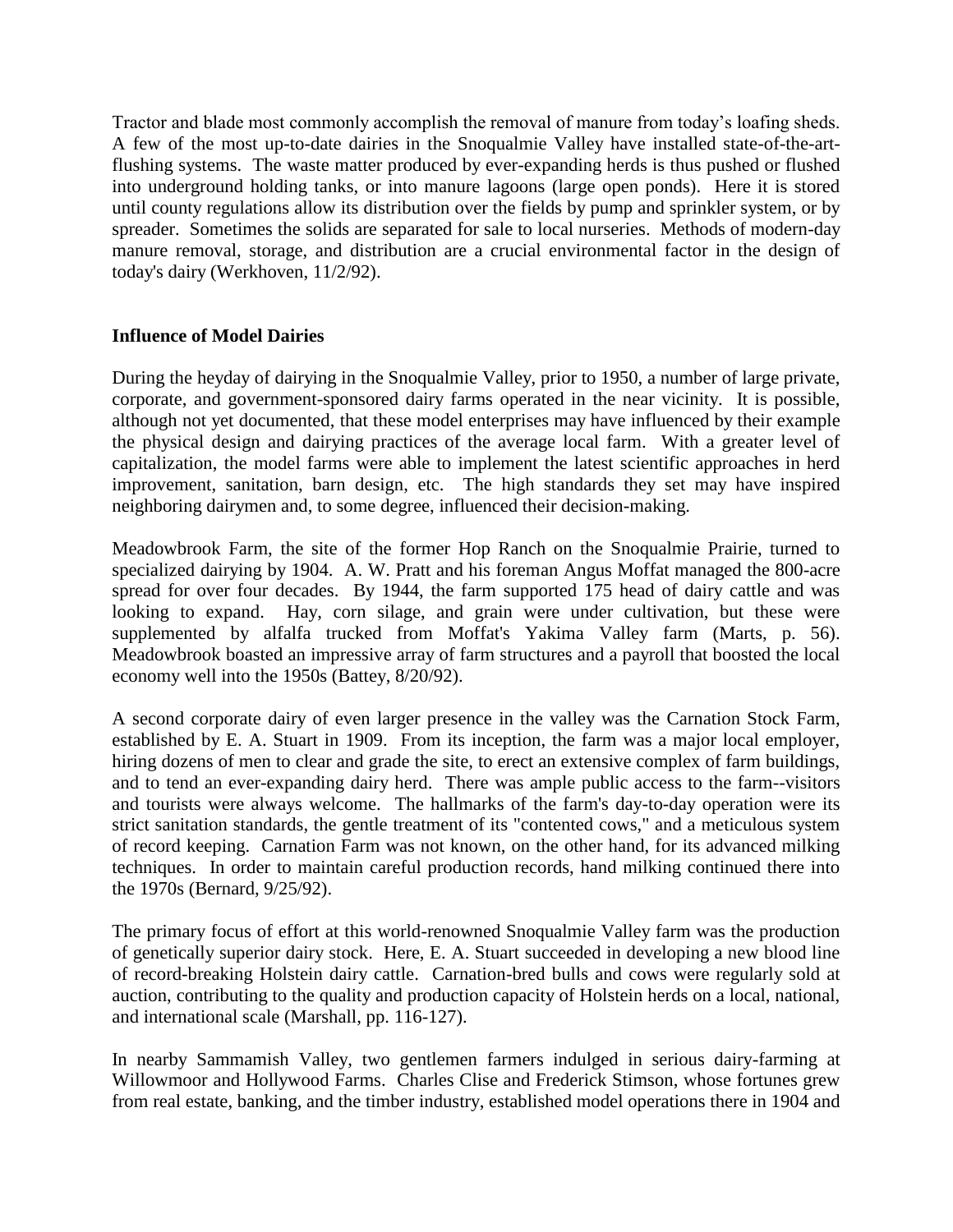1910 respectively. Both were dedicated to improving the quality of milk production in their herds through the practice and promotion of scientific dairying techniques. Both farms enjoyed a certain amount of publicity and encouraged organized visitation by the public. Through the sale of their cattle, or by the example of their methodologies, it is possible that the influence of Willowmoor and Hollywood Farms spread to the average dairy farmer in the neighboring Snoqualmie Valley.

A component of the Western Washington Experiment Station in Puyallup, established in 1895 in affiliation with the Agricultural College, was an extensive model dairy farm. Its structures formed a handsome complex, but the extent of its influence is not certain. Publications from the Experiment Station were issued from 1913 to 1925, but their content did not focus upon the subject of dairying. A modern descendant of the Experiment Station dairy in Puyallup is currently operated at Buckley in eastern Pierce County (Bernard, 9/25/92).

At the Alaska-Yukon-Pacific Exposition, staged in Seattle in 1909, the Washington State Dairy and Food Commission erected a small model dairy barn. In the barn, an elaborate demonstration run by State Dairy Instructor L. W. Hanson exhibited sanitary milking techniques using cows of the four most popular dairy breeds (A.Y.P. Model Dairy Barn Report, L. W. Hanson Papers). At the close of the Exposition, construction plans for the model barn were made available to interested parties. According to the Biennial Report of the State Dairy and Food Commissioner for 1909-1910, 100 such requests for plans were received in the year following the A.Y.P. It is possible that one or more of those requests came from dairymen of the Snoqualmie Valley.

### **Social Structure in the Dairy Community**

The ethnic heritage of dairy-farming families in the Snoqualmie Valley is a rich mixture of European traditions. Some of the earliest settlers who dairied in the valley were of British stock- -English, Irish, and Scottish. Names such as Sikes, Adair, Allen, and Smallman were joined after the turn of the century by Joyce, Wallace, Roney, Chapman and Stuart. During the 1880s and 1890s came increasing numbers of Scandinavian settlers looking for economic opportunity. Many of these old family names persist in the valley today: Solberg, Quaale, Hjertoos, Larson, Ronnei, and Sorensen.

Beginning in the 1910s and continuing well into the 1940s, an influx of Dutch immigrants had a pronounced impact upon the social make-up of the Snoqualmie Valley, and of other dairying districts in Western Washington as well. Drawn by family ties and a flourishing dairy economy, Dutch newcomers to the valley whose descendants remain in dairy-farming today included the Roetcisoender, Sinnema, De Jong, Groeneweg, Zylstra, Kosters, Van Ess, and Werkhoven families. Although no specific aspects of farmstead design in the valley have been traced to Dutch influence, the Dutch dairy farms in the area have long been noted for their tidy management, and the dairy families for their industry and thrift (Wagon Wheel, May 1991).

Swiss-born immigrants made their way to the valley in the 1920s and 1930s and took up dairy farming. Names like Dolder, Marty, Hannish, Siegenthaler, and Ribary have long been familiar in the valley, although today most have stopped dairying. A 1944 description of the Ribary dairy farm in the Upper Valley suggests a strong cultural influence upon farmstead design: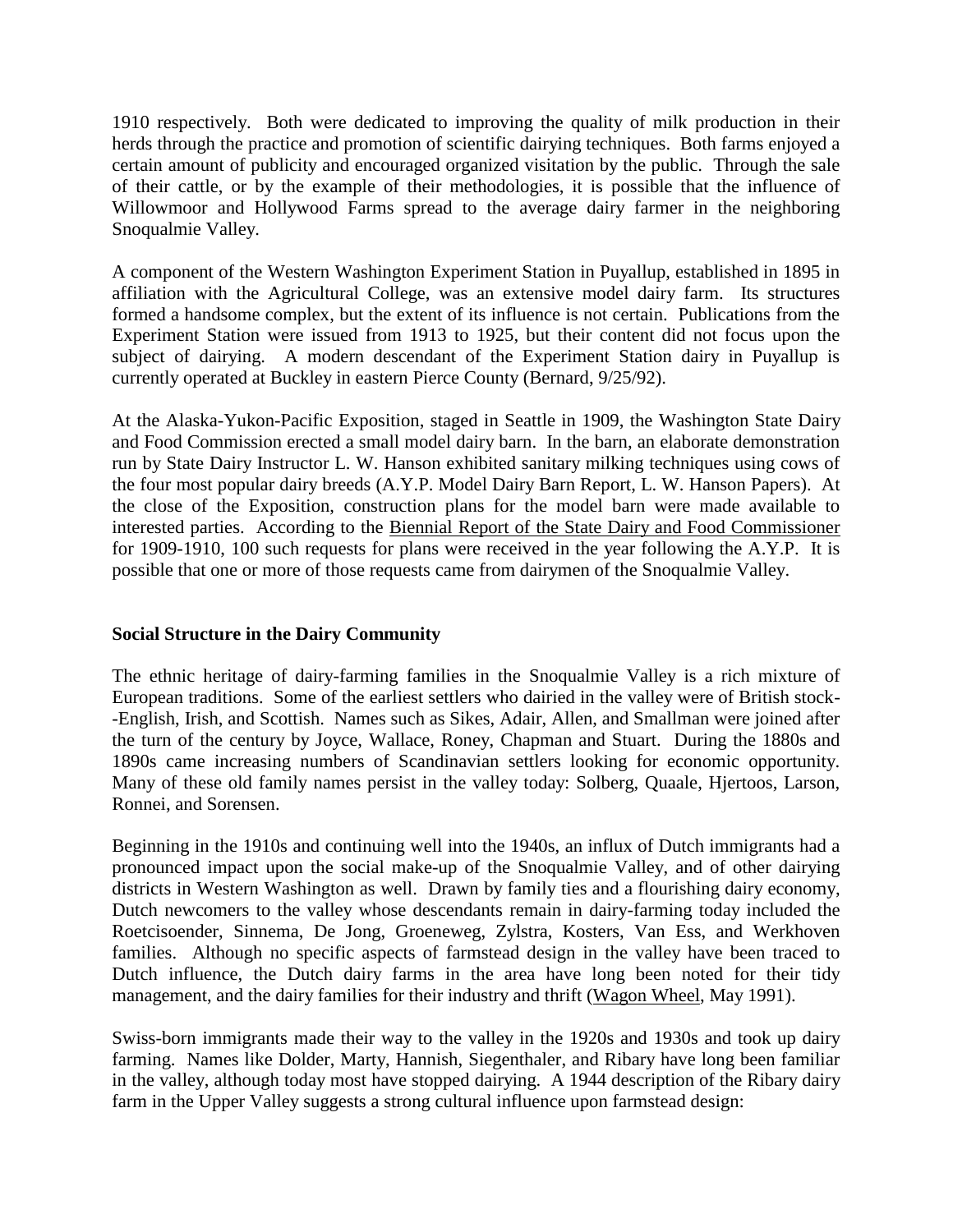A Swiss immigrant, Joseph Ribary, who operates the Sunset Dairy, near North Bend, has made a successful attempt to duplicate the Swiss type of farmstead in a mountain environment. His rustic, well-built house, alongside a stream, is surrounded by flowers, trees, and shrubs. An artificial pool near the house suffices as a mountain tarn, complete even to the waterfall at its outlet, while a grove of neatly pruned evergreens serves both as a bird refuge and an Alpine forest. Carefully tended fruit trees and vineyard complete the picture (Marts, p. 18).

Families of German extraction settled in the Snoqualmie Valley over a period of decades. The names Reinig, Frohning, Herman, Rusch, and Unger were all involved in dairying, and some continue to the present day. Japanese immigrants were frequently attracted to dairy-farming in the White River Valley of King County prior to World War One, but in the Snoqualmie Valley, interestingly, only one Japanese name as come to light in interviews with long-time valley dairymen. In the 1910s and 1920s, the Sato family leased various dairy farm operations in the valley from Vincent north to the River Road at Duvall.

Many of the new arrivals to the valley in the early decades were first-generation immigrants from the Old Country. Some came directly to the Pacific Northwest but others, like the Zylstra family, first spent periods of time in the East or the Midwest. Not everyone came with a dairying background or with an intention of farming. Andrew Hjertoos was a brick mason and carpenter, and he continued to take on occasional construction jobs even after establishing his farm in 1907. The Solberg brothers, also from Norway, logged and prospected in the 1890s before settling down to dairy farming (Tolt/Carnation, p. 28). John Roetcisoender, a brickmaker from the Netherlands, made a difficult transition to dairying in 1911 when he settled in the Monroe and later in the Duvall area (Wagon Wheel, March 1982). For these and many other newcomers in the early 20th century, dairy farming offered a sure and certain route to economic stability.

With the notable exception of Meadowbrook and Carnation farms, specialty dairying in the Snoqualmie was always a family enterprise. Large families were an advantage in a laborintensive dairy operation, and on some farms several generations continue to live on the site and participate in the family business. For young families, a usual means of acquiring a farm in the valley was to first lease the property, run a successful dairy operation, and then purchase the farm on contract. Owner-operation was a goal, but not the only possible arrangement, and some families leased a succession of farms up and down the valley. To make ends meet, family members often "worked out" at jobs off the farm such as logging, ditching, or milking on another man's farm. Neighbor relied upon neighbor for the large tasks of haying, barn-building, and flood survival. These traditions continue among the valley's farm families to the present day.

Despite the seven-day-a-week demands of dairy farming, families found time to socialize with one another. The Dutch community remained particularly close-knit through extended family ties and through the influence of the Dutch Reform Church. Swiss farmers met regularly for "Swiss picnics" and dances held at the Swiss Hall, a social center built in the Tualco Valley near Monroe (Helen Larson, 7/17/92; Marty, 10/19/92). In both the Upper and Lower Valley, however, rural families intermingled freely without much ethnic separation, drawn together by school and church activities, and by their common economic concerns. Leake's Grove at Duvall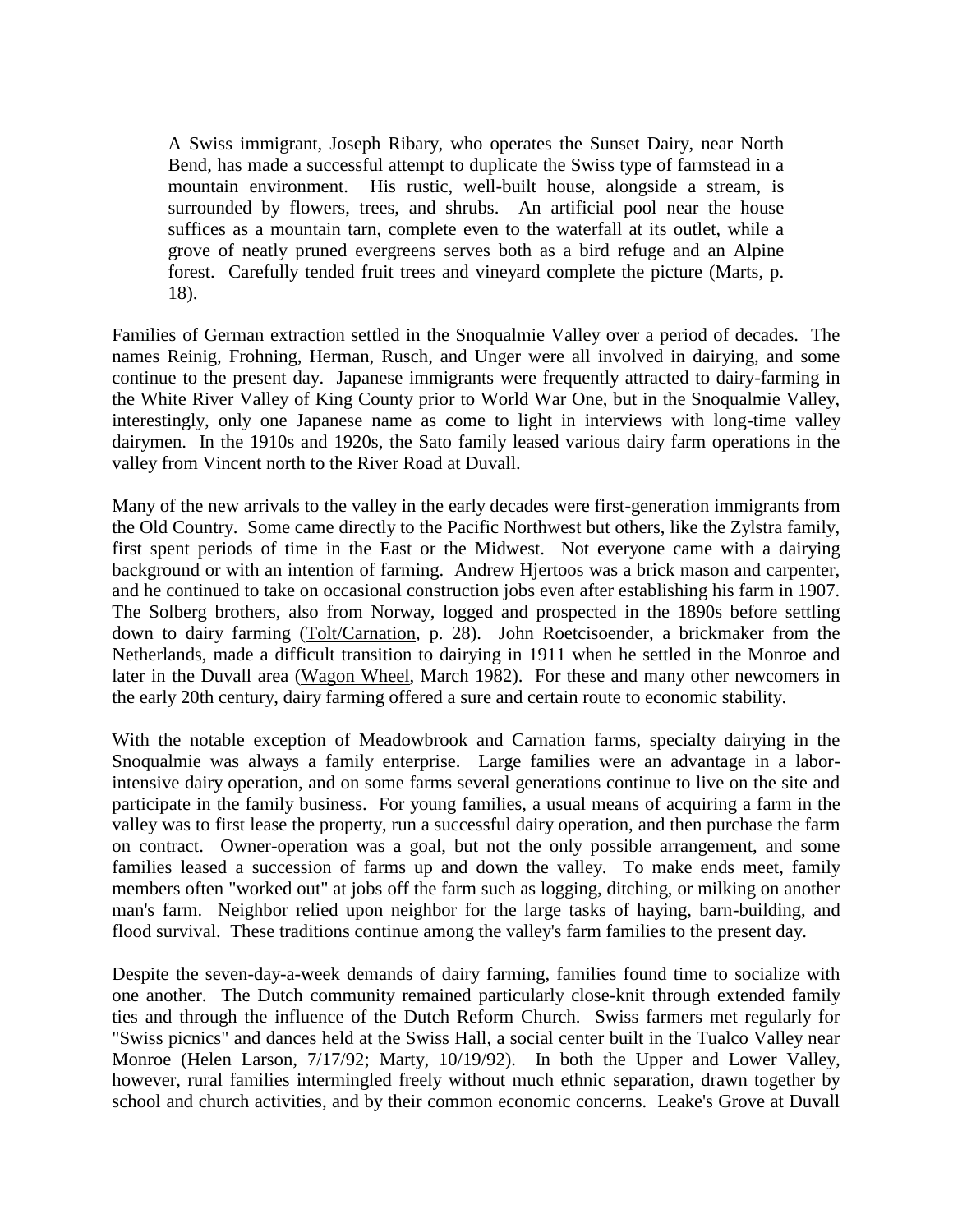on the river's west bank was a popular community picnic spot. Broadacre farm near Vincent was for many years the site of the Snoqualmie Valley Pioneer Picnic, first hosted by the William Adair family in 1923.

The role of the women on Snoqualmie Valley dairy farms is an important, and by no means fully documented, subject. Clearly, dairy wives were full partners in the family enterprise--local agricultural journals of the early 20th century stress the critical and complex nature of household economics. The economic status and background of a woman prior to her life on the dairy farm appears to have had much to do with the kinds of tasks for which she assumed responsibility on the farm.

In addition to the usual household chores of family laundry, cleaning, and cooking, an earlycentury dairy wife's day might well have included milking, cream separation, sterilizing pails and other milking equipment, tending a large garden, cooking for haying or barn-building crews, and seasonal food preservation. Some Snoqualmie Valley women did all this and "worked out" besides, but others limited their role strictly to homemaking and did not "go to the barn" (Florence Purard, 10/17/91; Mae Kosters, 8/6/92). In the 1940s and '50s some women began to play even more active parts in the outdoor work, assisting with the hay harvest, compacting silage, milking, and driving heavy equipment (Helen Sinnema, 1/13/93; Mae Kosters, 8/6/92; Donna Neilson, 4/25/91; Betty Frohning, 10/1/92). Dairy women of today typically participate fully in dairy operations on their family farms, and one, at least, serves as Farm Manager for her parents' extensive business interests (Colleen De Jong, 11/2/92).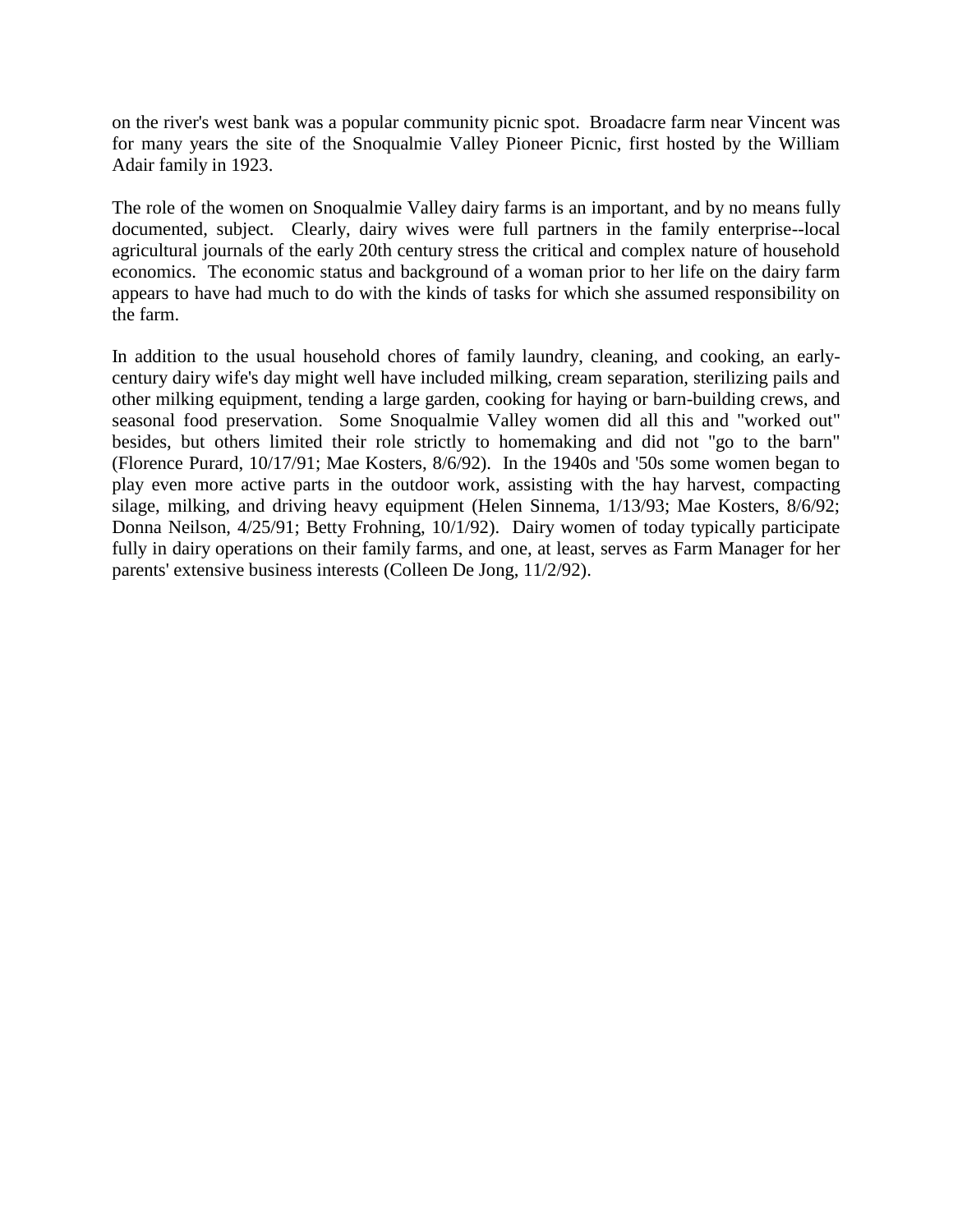## **F. ASSOCIATED PROPERTY TYPES**

### **Name of Property Type: Dairy Farmsteads**

#### **Description**

The essential physical features of a dairy farmstead established in the Snoqualmie Valley between 1890 and 1950 include: a setting that encompasses open fields and pastures, housing for the family and hired help, a traditional hay barn with milking facilities and accommodations for the herd, and a milk house for the daily storage of fresh milk. Dairy farmsteads that continued in operation beyond 1950, herein called "evolutionary farms," invariably include as well the key structures associated with modern dairying: a milking parlor, a tank house, and one or more loafing sheds.

**Farmstead Setting** The earliest specialized dairy farms in the Snoqualmie Valley were carved out of homesteads and hop ranches previously developed over several decades on the fertile valley floor. In the 1890s, economic hardship forced the sale of many large holdings as fortyacre, quarter-quarter sections. These small farms could amply support the average hand-milked herd of twelve to twenty cows, the recommended ratio of two acres per cow (Marts, pp. 48, 50). Most of today's valley dairymen raise vastly larger herds on 100- to 200-hundred acre farm sites.

The farmstead's immediate setting has been shaped in part by adaptation of the land over time. The location of the farm within the valley was a critical factor in its development. Most early dairy farms, even on the valley floor, required some additional clearing of trees for pastureland. If the farm was situated at the edge of the valley, there were peat-filled marshes to drain. Low meadows were ditched with rudimentary systems of cedar piping that have since been modernized and maintained to the present day (Ed Sinnema, 5/7/91). In recent years, dairymen have graded up platforms of dirt fill where cows can be led to safety in times of flood. These "critter pads" are located close to the loafing shed where the herd is housed.

Early farmsteads in the valley were oriented toward the river channel. Farmers knew to locate their structures on the highest knolls of silted-up land at the river's edge. Farmhouse and barn faced the water, with pastures and fields sloping away across the valley floor. Many farmsteads today reflect that early settlement pattern, but with the advent of the railroad and valley highways in the 1910s, farmstead development shifted to the lower hillside fringes of the valley. Today these farms hug the West Snoqualmie Valley Road and S.R. #203, with spectacular views across the breadth of the valley.

There is both variation and continuity in the physical layout of individual farmsteads. The barn is invariably situated on the highest point of land affording maximum flood protection for the herd. Always the milk house, or tank house, is located close to the farm lane or road. On evolutionary farms, space for tanker trucks, hay trucks, and other large vehicles to turn around and to access appropriate farm buildings is a prime design consideration. Depending upon the topography of the site, the farmhouse may sit prominently forward and to one side of the barn, clearly separated from it by lawn and landscaping. The rear kitchen or family room windows often provide sweeping views of the barnyard and fields beyond. At farmsteads located along the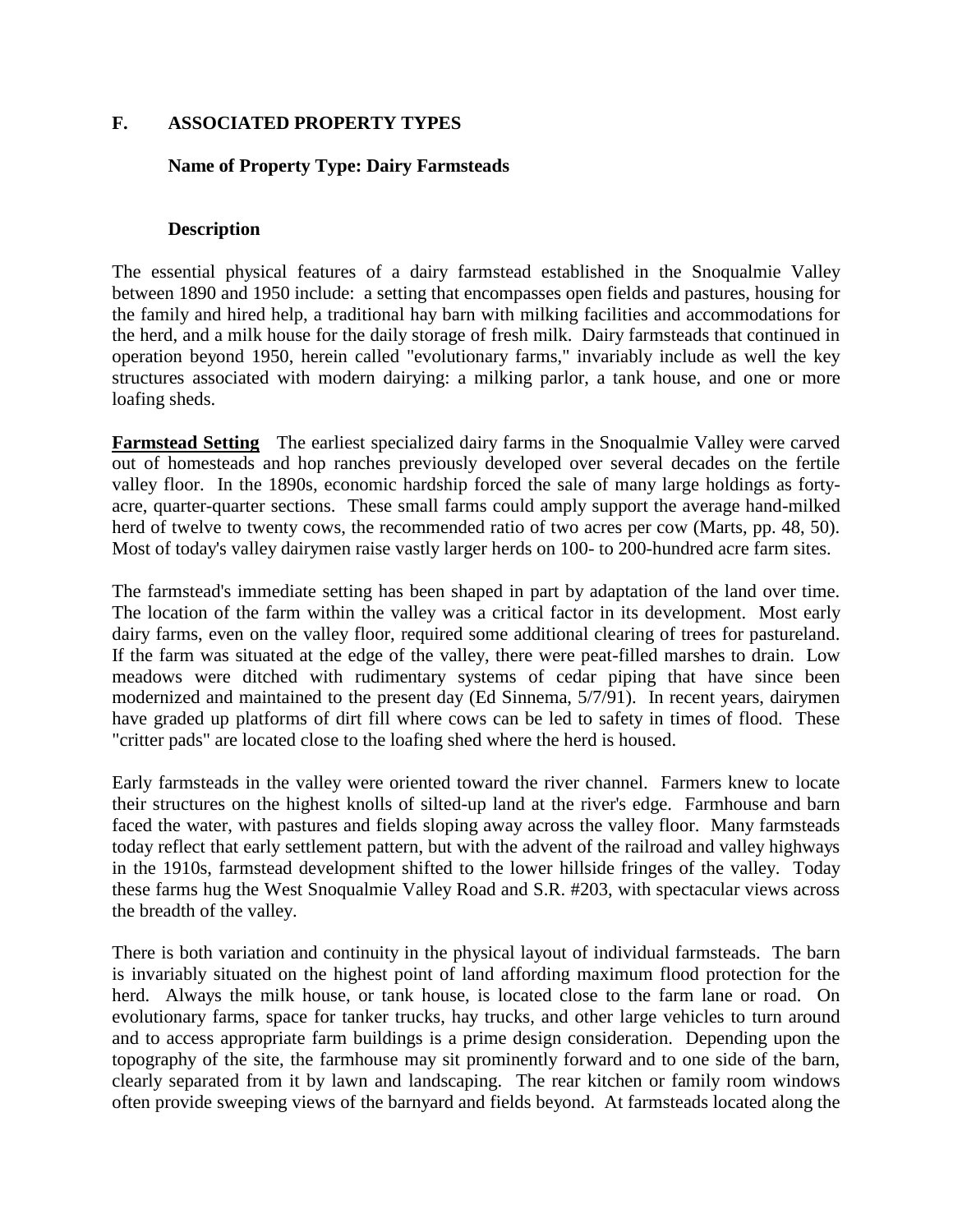valley walls, the farmhouse is frequently situated on the hillside above the road, overlooking the entire farm complex and pastures below.

Natural features visually mark the site of most valley farmstead complexes, as certainly as the soaring roofline of the hay barn. Many farms boast several ancient trees perhaps a cedar, a locust, or a broadleaf maple. Usually these trees flank the riverbank, or shade the farmhouse itself. Well-manicured, landscaped yards and extensive flower gardens typically add color and beauty to the farmstead setting.

**Housing** Second only to the hay barn, the family residence was the most distinctive architectural element of the historic dairy farmstead. In form and stylistic treatment, valley farm dwellings differed little from houses of the same era built throughout the towns and cities of Western Washington. Pattern books and mail-order plans may have been the design source for some dairy farmhouses. Others were likely designed and constructed by local architect-builders like Oscar Hanson, John Ince of Tolt, or Horace Chipman of Duvall.

By the onset of specialty dairying in the valley in the 1890s, most of the earliest subsistence shanties, homestead cabins, and stump houses were no longer inhabited. More substantial dwellings of milled lumber had taken their place. Photographs of the period depict one and onehalf story farmhouses, usually `T' or `L'-shaped in plan, on raised post and pier foundations. Gabled roofs clad with cedar shingles often encompassed a partial front or rear porch. Some boasted simple Queen Anne style details such as bracketed porch posts or projecting bay windows (King Co. Assessor's Property Records). A relatively small number of these pre-1910 residences survive on Snoqualmie Valley dairy farms, but good examples may be found at Tollgate Farm (K.C. Historic Site #0740), at the Johnson farm (K.C. Site #0767), the Dolder farm (K.C. Site #0895), the Unger-Burhen farm (K.C. Site #0901), and the Dougherty Farm, the latter a designated King County Landmark. The extant houses of this period range in condition from poor to good.

In the 1910s, '20s, and '30s, bungalow styles prevailed in the rural Snoqualmie Valley as they did in town. Those sited on the valley floor were designed, as earlier house types had been, with raised foundations to escape damage from winter flood waters. The modest bungalow has served many dairy families well over the years. It remains the most prevalent of housing types, although in many instances it has been modified for modern living with plate glass windows, family room additions, and carport extensions.

In the 1950s and '60s a number of valley dairy farmers replaced an aging dwelling with a new ranch-style home. Unconstrained by the dimensions of a city building lot, many of these houses are spacious, almost rambling by design. These homes, too, were appropriately sited with regard to flood protection. Few farms have housing of more recent vintage than 1970.

Other characteristics of Snoqualmie Valley farm housing reflect the economic advantage of having a labor force close at hand. Small, frame tenant houses from the 1920s through the 1950s remain in use on some farms. Often there is a second primary residence, sited with equal prominence, built for an older generation retiring from active dairying, or for a younger generation just beginning a new family. It is not uncommon to find that these second residences are older utilitarian structures cleverly adapted for new use.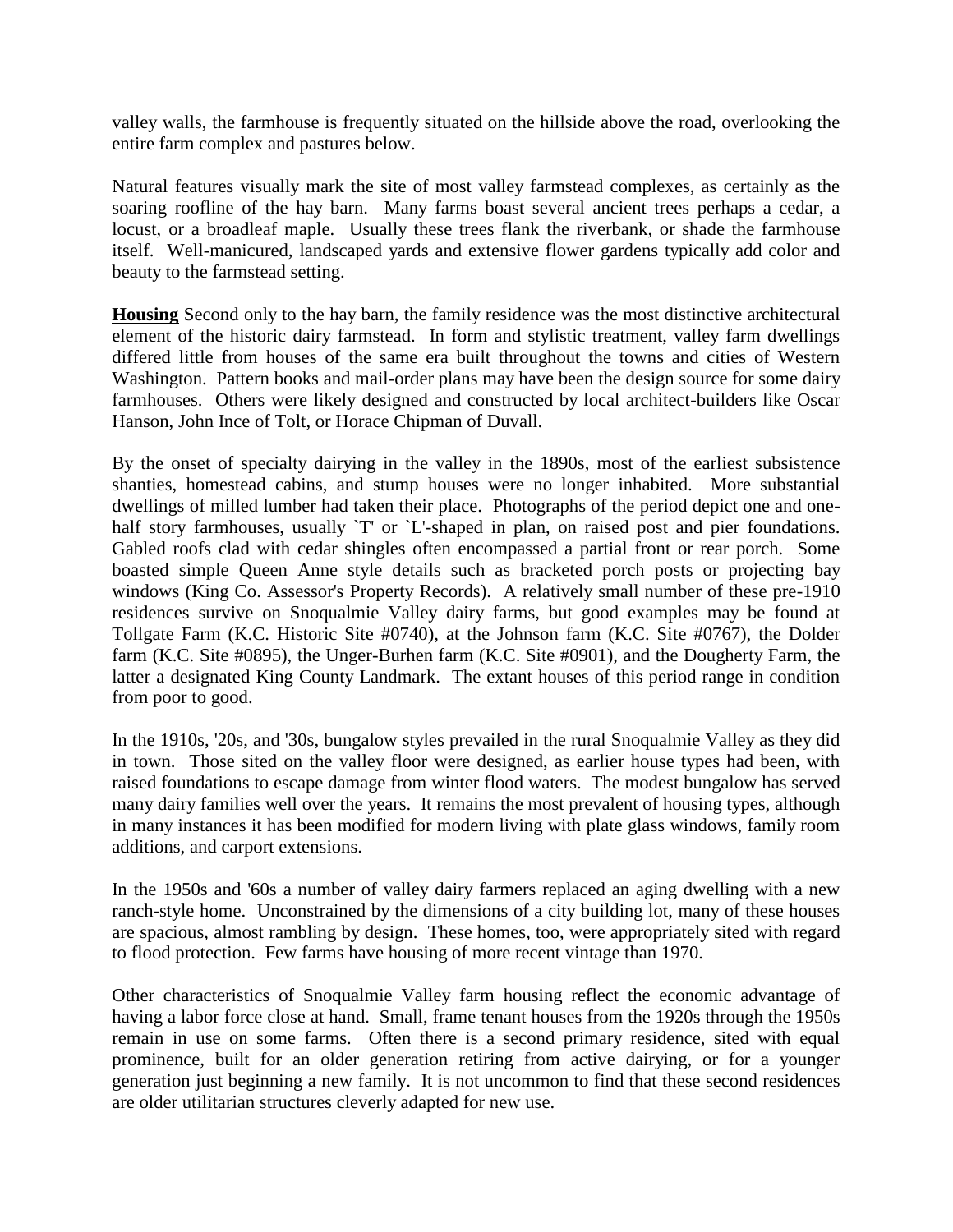**Hay Barns and Dependencies** The all-important hay barn, for over sixty years, was both the identifying visual component and the operational nerve center of the dairy farm. It provided winter protection for the herd, year-around storage for hay and feed, and shelter for the twicedaily milking procedure. A great number of Snoqualmie Valley hay barns have been lost, primarily on farmsteads where dairying has stopped. Marion Marts' land-use study of 1944 mapped over 250 standing hay barns from North Bend to the confluence of the Skykomish River at Monroe. Today considerably fewer survive but, interestingly, the large majority of today's functional dairy farms still retain the old hay barn in varying conditions and degrees of use.

Hay barns and their various dependencies--silos, "flat barns," and milk houses--were often planned and constructed by the farmer and his family and neighbors. In the early 1900s, help was readily available in the form of standard catalogue plans published by firms such as the Louden Machinery Company and the Radford Architectural Company. Dairy industry literature carried articles on such practical topics as the use of concrete in the barn, electrical wiring of the barn, and pole barn construction techniques (Washington Agriculturist; Nov. 1908, July 1912, June 1915). In the Snoqualmie Valley, certain carpenters and contractors specialized in barn construction and some examples of their work have been identified in the Lower Valley. Horace Chipman and Cecil Barto of Duvall, the Schmidt Brothers of Novelty, and the partnership of Hansen and Fowler of Tolt, all left their mark on a range of handsome valley hay barns built between c. 1905 and the late 1930s (Various informants, 1991-1992).

The earliest dairy barns were true multi-purpose buildings. Simply-built, gable-roofed structures, they were framed with hand-hewn timbers or roughly peeled logs and saplings harvested from the nearest hillside site. Hand-split vertical siding, cedar shake roofing, and hewn plank flooring five or six inches in thickness were the only finishes employed. Lean-to wings, in which a half-dozen or more cows were easily milked, were incrementally added to one or more sides of the barn. Loose hay was stored from floor to ceiling, at the center of the barn, or to either side of a central wagon alley. A handful of these turn-of-the-century barns remain standing, albeit in very poor condition.

As dairying took hold in the early years of the 20th century, sturdier pattern-book versions of gable-roofed, timber-frame barns, with board-and-batten or horizontal, milled siding went up in the valley. These featured windows with glazed sash, partial lofts for hay storage, and architecturally detailed, louvered ventilators (locally known as "cupolas"). The barn at Griffin Creek (K.C. Site #0893) and the Fred Keller barn near Carnation (K.C. Site #0714) are extant examples of this type.

As markets expanded and local dairymen began to increase their herds, the need for greater hay storage capacity encouraged the evolution of barn form and function. In the 1910s, the first gambrel-roofed barns, built entirely of lightweight, dimensioned lumber from local mills, were erected. Inside were full second-story haylofts and, below, floors entirely devoted to milking with double stanchions lines for twenty to fifty cows. The Suter barn (K.C. Site #0892) at Pleasant Hill and the Spoelstra-Kosters barn on River Road at Duvall (K.C. Site #0915) are excellent examples of this type.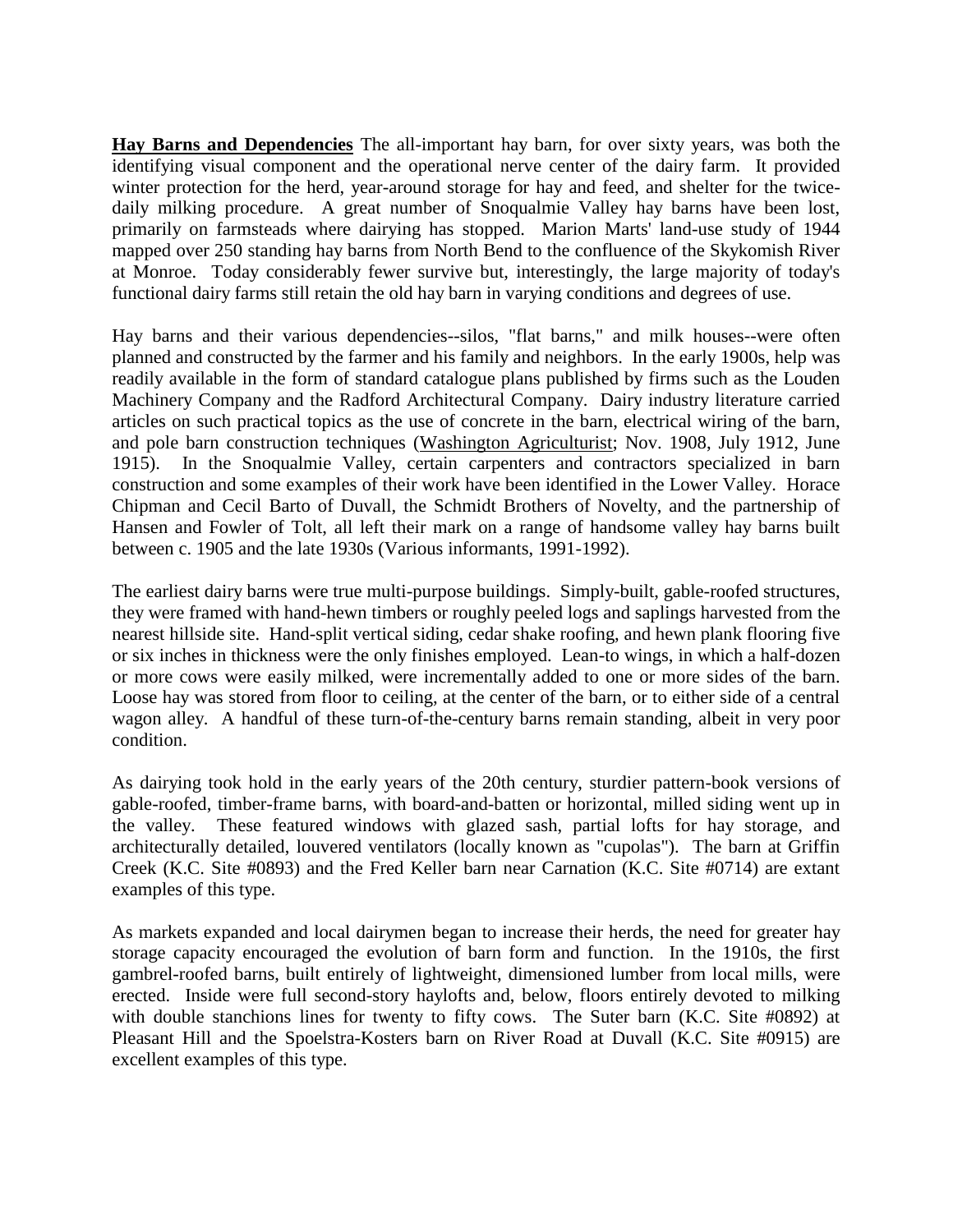Yet another roof profile--the bow truss or Gothic arch--first appeared in the valley in the early 1920s. The earliest remaining extant example is the Broadacre Farm barn (K.C. Site #0898). The massive bow-truss barns permitted even greater volumes of hay storage at the loft level and could accommodate up to ninety cows. Some were constructed with the latest concrete floors and gutters, although these were not required by law until the late 1940s.

Gambrel and bow-truss barns continued to be built, using increased volumes of structural concrete at the lower levels, into the mid-1950s. The most recently built traditional hay barn identified in the Snoqualmie Valley is the gambrel-roofed Angerer barn (K.C. Site #0892) in the Pleasant Hill vicinity.

Two important building types which evolved as barn dependencies during the pre-1950 period are the silo and "flat barn." Silos gained widespread favor--some farmers even built two. The majority were constructed of wood staves held together by steel cable. Weyerhauser heavily promoted its pre-cut, self-assembled silos in local industry literature, and it is likely that a number of Snoqualmie Valley farmers were supplied by that company. Wood silos have suffered a heavy attrition rate over the years owing to their obsolescence. Only two have been located in the valley by recent survey. Concrete silos have fared somewhat better, and a well-maintained example of twin, structural tile silos, undoubtedly rare in the valley, remains intact at the Horrock farm (K.C. Site #0894).

A relatively less frequent but distinctive addition to the traditional hay barn was the "flatbarn" or "cow barn," appearing in the valley approximately between 1920 and the early 1940s. The flat barn was a single-story, gable-roofed wing designed to house milking cows only. One of its important purposes was to improve the sanitation of the milking area by removing it from dusty hay and feed storage. Generally of frame construction, the flat barn was up-to-date with concrete floors, operable windows, and good ventilation. Several examples still stand in good condition in the valley.

**Milk Houses** A small but critical component of every dairy farmstead was, and still is, the milk house. For reasons of sanitation, the separation of the milk house from the barn itself was recommended by early industry publications and promoted by the State Dairy Instructor ("Milk Supply in Cities of Washington," L. W. Hanson Papers), but it was not required by law until 1919. On most Snoqualmie Valley farmsteads, the milk house was built and rebuilt several times to accommodate new regulations, the evolving technology of milk storage, and new modes of transportation to market. Extant milk houses in the valley generally appear to post-date the 1919 statute.

With poured concrete foundations, flooring, and lower walls, and with upper walls and gabled roofs of framed construction, these early milk houses frequently measured twelve by eighteen feet in dimension. Appended to the exterior was a platform of concrete or wood, upon which the ten-gallon receiving cans were placed for pick-up. The interior space included, along one wall. a poured concrete floor trough equipped with cold water plumbing, a sink for washing containers, and a cooler for lowering the temperature of the fresh raw milk. By law, the milk house was equipped with a screened door and operable screened windows, and was regularly whitewashed on its interior.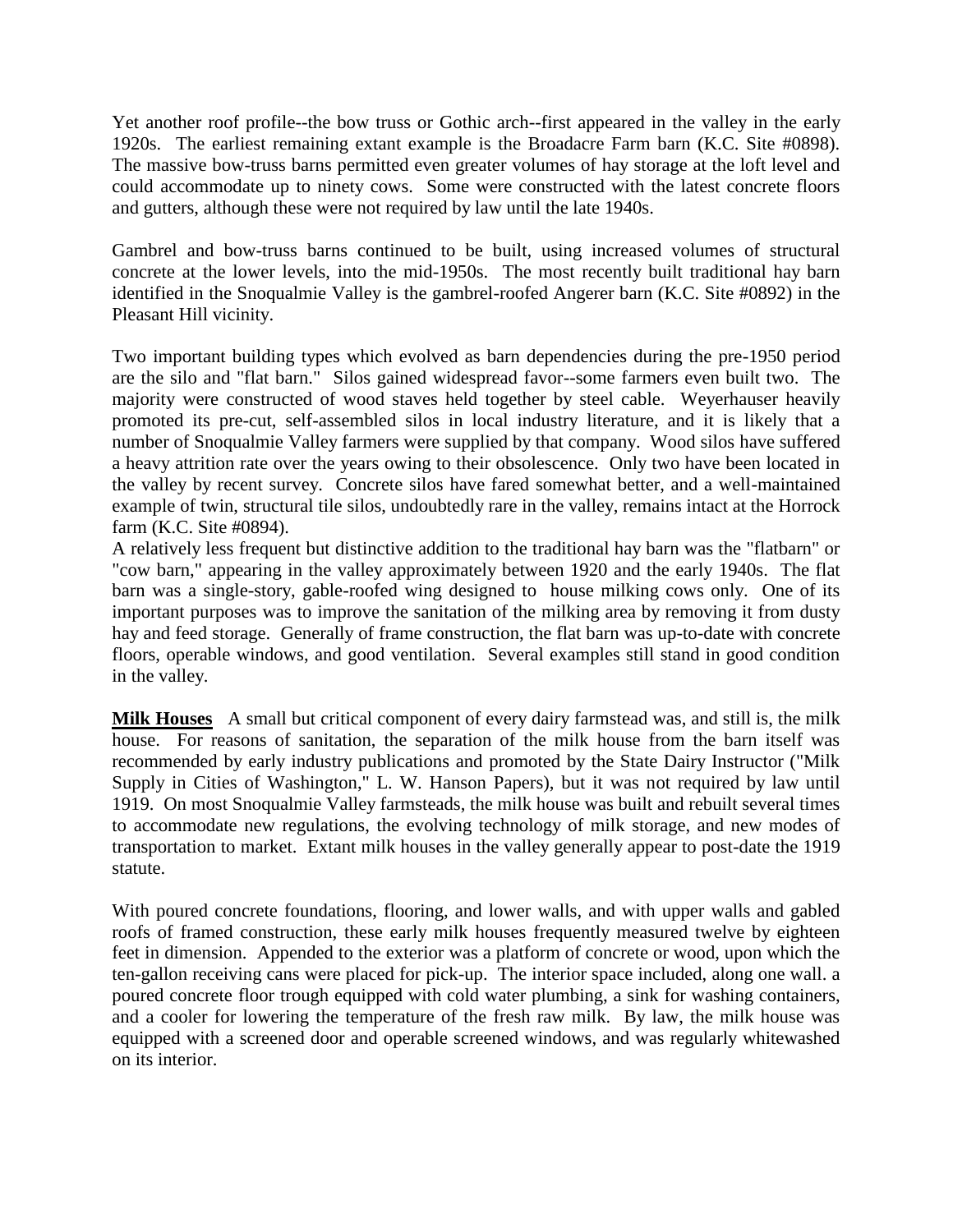The Grade A Milk Ordinance of 1949, together with the advent of the first bulk milk tanks in the early 1950s, encouraged many farmers to enlarge or to completely rebuild their milk houses. In other instances, the existing milk house was of adequate size to house an early 300- or 400-gallon holding tank. Larger tank sizes soon forced the construction of larger tank houses, discussed below, on farmsteads that continued in operation as dairies into the 1960s and '70s.

**Other Historic Outbuildings** Typically, a pre-1950 valley dairy farm included one or more additional outbuildings of simple, framed construction. Three or four-bay equipment sheds, open on one side for the storage of farm vehicles and machinery, appeared from the 1920s on. Sometimes one structural bay was enclosed to serve as a machine shop. To provide a water supply to the barn and milk house, many dairy farms had small gable-roofed pump houses. Although not believed to have been nearly as prevalent, at least one example of a freestanding granary building survives in the valley. Separate calf barns gained popularity in the 1940s and early 1950s, as dairymen learned new approaches to the care and handling of calves. Other ancillary structures on the farmstead might include a chicken coop, garage, root cellar, or woodshed.

**Evolutionary Structures** Farmsteads which continued in use in the Snoqualmie Valley after 1950 were invariably reshaped by the revolutionary advances in dairying practice which followed World War Two. Changes in herd housing and the methodology of milking ushered in the loafing shed, milking parlor, and the tank house, while advances in feed, silage, and hay storage and in manure removal brought the bunker silage pit, commodities shed, slurry tank, and manure lagoon to the farmstead. As in decades past, these structures too are designed to a great extent by the farmer himself. While outside labor or professional advice may be sought, even today the dairyman himself remains the driving force in the physical development of the farm (Werkhovens, 11/2/92; Groeneweg, 10/29/92).

The most visible of the "new" dairy farm buildings is the loafing shed--a long, low, gable-roofed shelter that hugs the landscape, dwarfing the size of all other farmstead structures and contrasting sharply with the monumental massing of the traditional hay barn. Of wood frame or, less frequently, steel post and beam construction, the loafing sheds are sometimes open to the weather, and other times enclosed with metal sheathing. Roof truss systems form shallow gables, consistently metal clad. Inside, baled hay is stored on an open loft platform above the feed alley, or on the floor itself at the center of the feed alley. Strings of dairy cattle eat and rest in bedded free-stalls, 200 or more under one roof.

Early loafing sheds were often appended in some fashion to the old hay barn, as at the Zylstra farm (K.C. Site #0910). But more recently, as the continued usefulness of the old hay barn is called into question, loafing sheds are built well apart from the barn, as on the Steve Keller farm near Fall City and the Spoelstra-Kosters farm on the River Road (K.C. Site #0915).

Milking parlors reflect nearly forty years' evolution in their location and design. Those from the 1950s are most often contained within a corner of the old hay barn at the milking floor level. Later parlors are frequently appended to the barn, perhaps utilizing an old litter alley as a holding area or an exit passage from the parlor. Most recently built parlors are designed as freestanding structures, separate altogether from the old hay barn. Generally parlors are built of concrete block with fully washable concrete or tile interiors. The earliest parlors positioned four to eight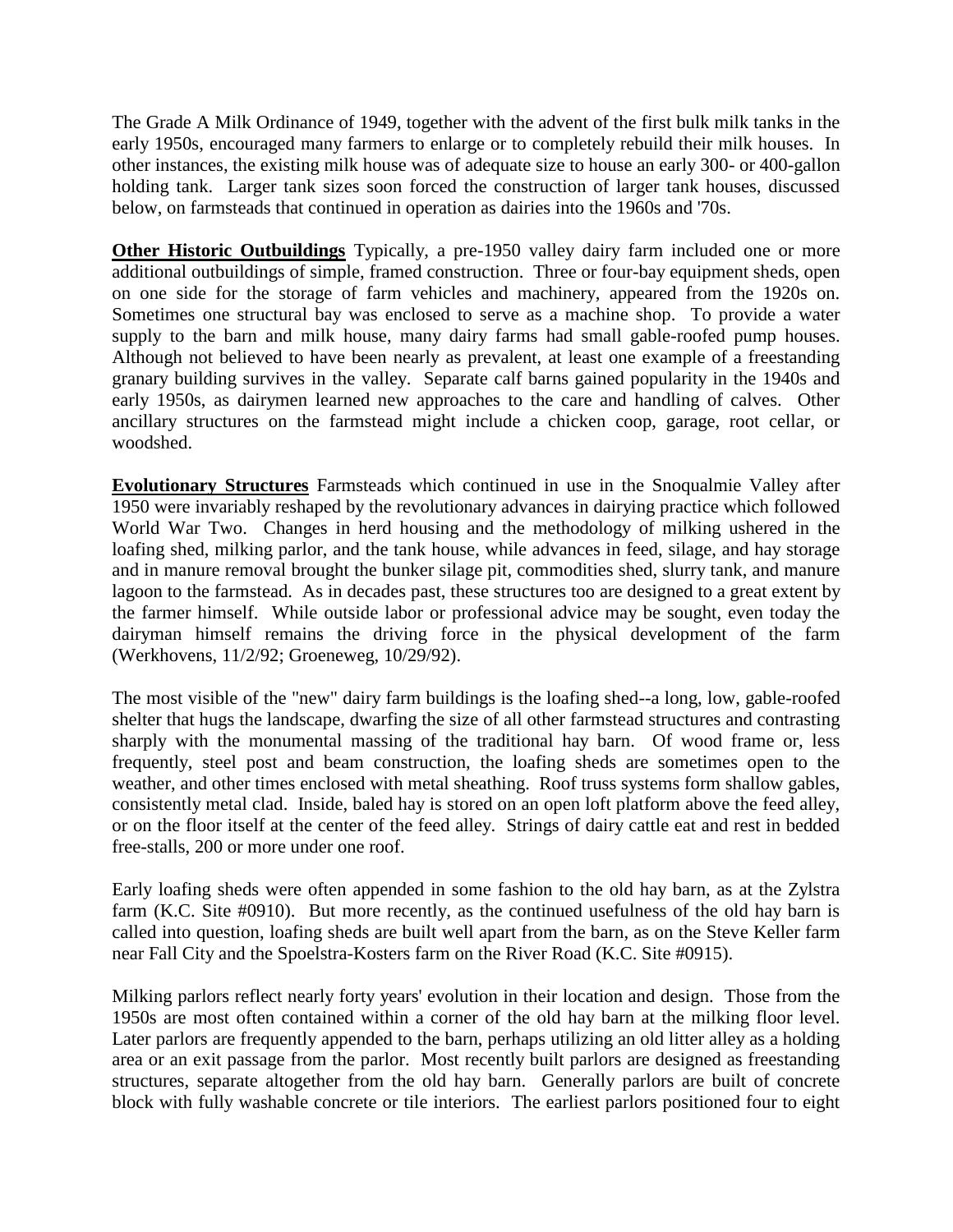cows in a linear or a herringbone arrangement, while the most recent installations, like those at the De Jong and Groeneweg farms, are parallel parlor configurations designed to milk twenty or more cows at one time.

Tank houses are the modern-day descendants of milk houses, and Snoqualmie Valley dairymen still commonly refer to them as such. They exist on virtually every evolutionary dairy farm in the valley. In close proximity to the milking parlor, the tank house is a gable-roofed structure of cement block or framed construction. The enormity of today's 30,000- to 40,000-gallon refrigerated tanks has required periodic extensions of, or additions to, twenty or thirty-year-old tank houses built for smaller herds. A primary siting consideration for tank houses is their accessibility to the tanker truck. The barnyard design must allow for the maneuvering of these large vehicles.

Other structures and features which may be found on the evolutionary dairy farmstead include: three-side, concrete silage bunkers often dug into a hillside site; compartmentalized commodities sheds that are open to machinery, built of concrete and steel or wood-framed with metal cladding; metal-clad machine shops; multiple portable calf hutches of molded plastic construction; and massive cylindrical slurry tanks for the storage of animal wastes, or alternatively, manure lagoons on graded-up sites between the farm complex and the pastures beyond.

# **III. Significance**

The dairy farmsteads of the Snoqualmie Valley collectively illustrate the 100-year history of Western Washington's most successful agricultural industry. Unlike the other river valleys of King County where industrial development and suburban sprawl have prevailed over farming, the Snoqualmie Valley can still claim a relatively strong concentration of dairies in an intact rural landscape. On a number of farmsteads in the valley, dairying activity ceased forty or fifty years ago, and these properties provide an especially informative window to the past. On evolutionary farms, where modern improvements of the past forty years overlay an historic core, 100 years of dairying history is even more fully reflected.

Family farmsteads were, and still remain, the central economic unit of the dairy industry in Western Washington. Juxtaposed with the many typical family farms in the Snoqualmie Valley is Carnation Farm, a corporate dairy enterprise with influence extending beyond the boundaries of county and state. Together, these farmsteads illustrate shifting patterns of settlement, landuse, agricultural progress, and technological change. Each farmstead reflects a dairy family's response to the river, the floodplain, and the valley road system. Each farmstead further conveys specific information on stages of dairying practice, government regulation, and market forces at work.

The design of the dairy farmstead, and the interrelationships of the buildings within the complex, reveal much about the way that it functioned over time. The physical appearance of the farmstead mirrors the fluctuating economic circumstances of the family, and of the dairy industry as a whole. The farmstead's form is a further reflection of the availability of building materials, of access to design sources and skilled labor, and perhaps even of traditional cultural preferences.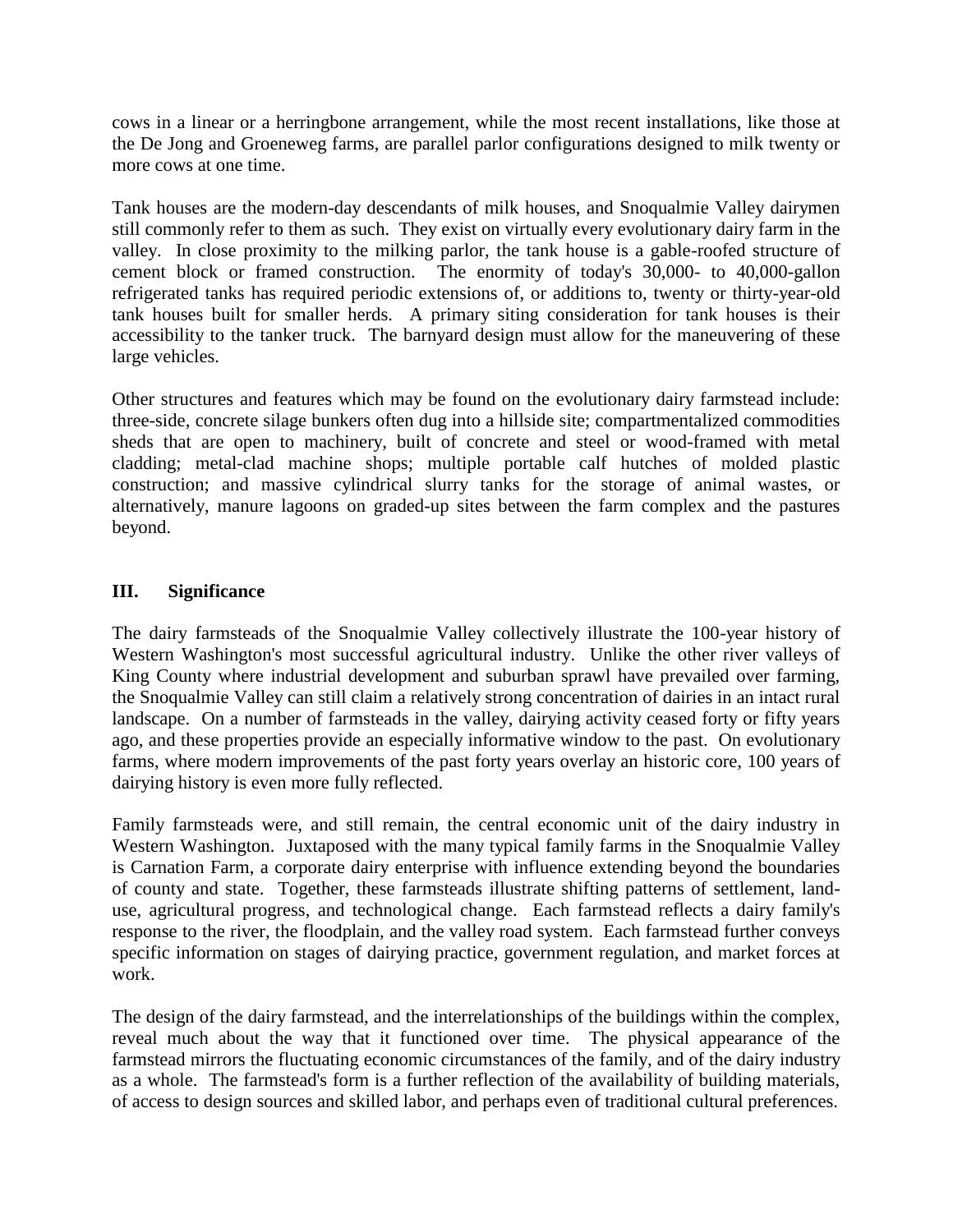## **IV. Registration Requirements**

To be eligible for listing as a King County Landmark, a Snoqualmie Valley dairy farmstead must strongly convey its historic character in both physical and associative ways, and it must possess documented significance within the historic period (1890 to 1950) of dairy farming in the valley.

An eligible farmstead must retain at a minimum the four basic components common to every dairy farm established in the historic period: a traditional hay barn, a farmhouse, a milk house, and open pastureland. Most dairy farmsteads have undergone changes over time, and it is these very modifications which so aptly illustrate the transformation of dairying activity. But to be landmark-eligible, there must remain tangible physical ties to the past. Both the traditional hay barn and the farmhouse must be forty years of age or older. The milk house need not be of that age, because the great majority have been long since converted to tank houses. The farmstead acreage must be of sufficient extent to convey the feeling of open pastureland in a rural setting, but need not coincide in size, configuration, or agricultural use with the original. Landmark boundaries should be drawn to include a sufficient buffer of acreage to protect the historic setting.

On farmsteads where no dairying has occurred since the early 1950s, there must still be physical evidence of dairy usage in the immediate barnyard setting and in the interior of the barn. Wholesale conversions of the surrounding acreage or complete adaptations of the key dairying buildings to new use would likely disqualify a farmstead for designation. Unless they are of exceptional age and/or architectural importance, all three of the pivotal farmstead buildings--hay barn, farmhouse, and milk house--should remain in fair condition or better.

On "evolutionary farms," where modern dairy techniques were practiced after 1950 (and in some instances, where dairying continues to the present day), there must remain ample visible evidence of the historic core of the farm despite the layering of new (post-1950) forms and functions. The early farmhouse and hay barn must possess integrity of design, materials, and workmanship, but alterations that have allowed the dairy to remain economically viable are expected and acceptable. The addition of loafing sheds to the hay barn, the installation of a milking parlor in or near the barn, the expansion of a tank house, or the enlargement of the farmhouse with a rear wing are examples of acceptable modifications on an "evolutionary farm." The presence of additional historic dependencies such as early equipment sheds, garages, or calf barns adds to the integrity and significance of the evolutionary farm. Because they reflect the progress of farming technology, the presence of post-1950 structures such as modern machine shops, loafing sheds, and milking parlors will not be considered to decrease a farmstead's significance or integrity.

In general, extensive fenestration changes and the application of non-historic siding to either farmhouse or hay barn could disqualify a farmstead for listing, but these should be carefully evaluated against other strengths in the farmstead complex. A standard exception should be the use of metal roofing material on the barn or other farm dependencies. Because metal roofing has actually prolonged the life of many historic outbuildings, its application should not be viewed as detrimental to integrity.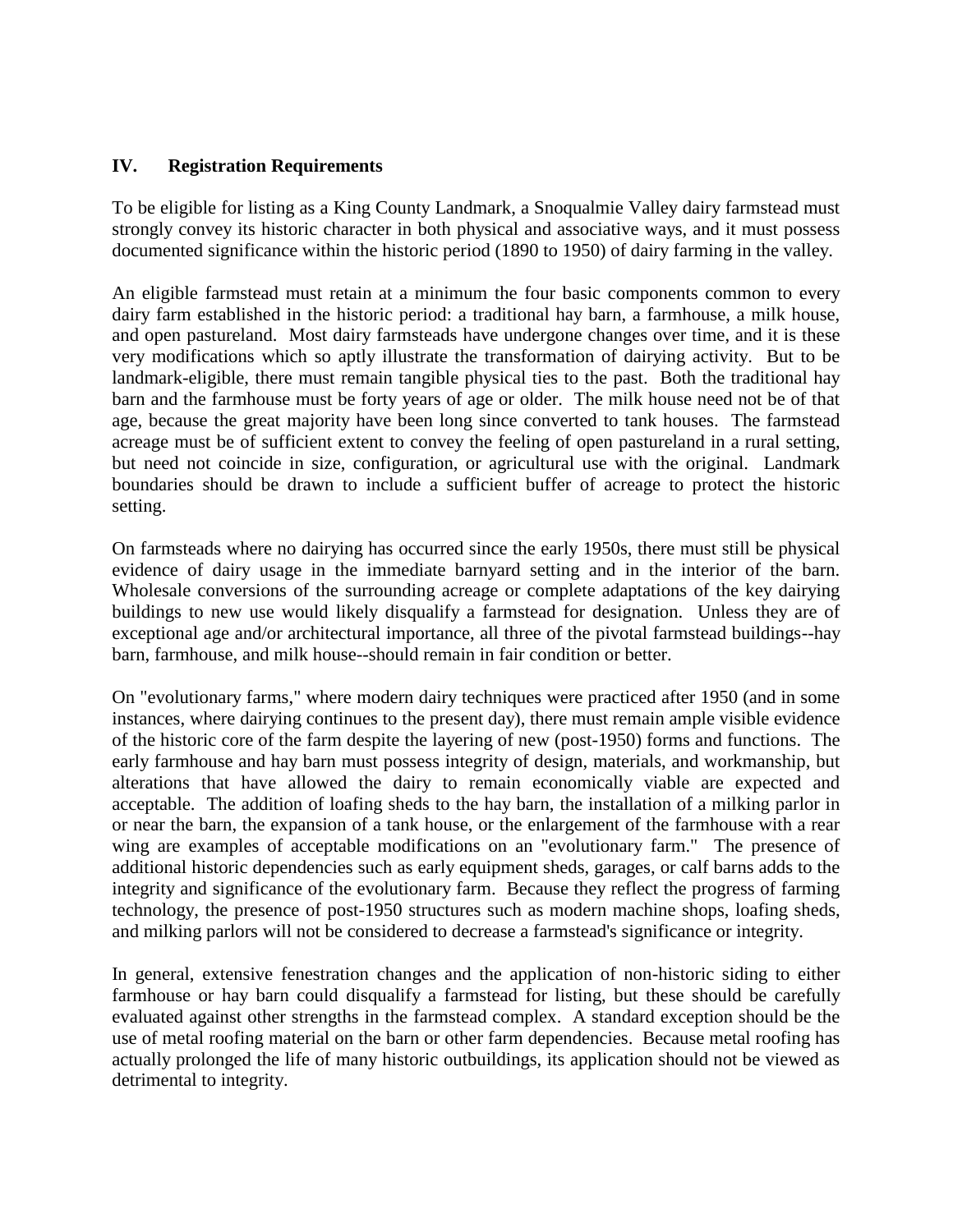It is the relationships between the individual elements of a dairy farmstead that best convey its historical, architectural, and cultural significance. Partial farmsteads and solitary farmstead structures, with the exception of traditional hay barns (discussed as a separate property type below), cannot be considered as landmark eligible in the context of dairy farming.

# **I. Name of Property Type: Hay Barns**

# **II. Description**

Traditional hay barns in the Snoqualmie Valley are those which were designed to provide storage for hay, housing for the herd, and shelter for the milking operation. After the mid-1950s, the hay barn as a building form was superseded by the loafing shed and milking parlor, and its construction ceased. While great numbers of these barns have disappeared from the valley landscape over the past few decades, many survive. Some have been left to decay, but others have been maintained to varying degrees and adapted to new use as components of modern-day farms.

The evolution of hay barns is outlined in general terms under the description of Dairy Farmsteads above. Three basic types of traditional hay barns, defined by the spatial organization of their interiors, are described below. Snoqualmie Valley hay barns, however, embody many variations of these basic types, and illustrate considerable over-lap in terms of construction date.

In barns built prior to 1910, loose hay was stored on the floor in a central location under a rather steeply pitched gabled roof, open to the ridgeline. Milking, and the winter housing of the small herd, were confined to one or more low, shed-roofed wings attached to the perimeter of the barn. Evidence of the milking wing function can be found in these barns today in remnants of stanchion lines, wooden gutters and mangers, and in the remains of whitewash on unfinished surfaces. Generally these barns retain a central wagon alley which passed, in the English tradition, from one side of the barn through to the other. Their structural systems were rudimentary, usually consisting of cedar poles planted five or six feet deep in the earth and roughly hewn beams. Milled lumber, readily available from local sawmills, was occasionally used in roof construction. Connections were sometimes pegged, with mortise and tenon joinery, other times nailed. Remnants of thick wood plank flooring, cedar shake roofing, and vertical split-cedar siding survive in some of these barns today.

A second basic barn type, constructed most frequently between 1900 and 1920, comprises those designed with partial lofts for the storage of hay. Loose hay was unloaded from a central wagon alley with the help of an overhead pulley and track. Milking occurred in shed wing additions or in sectioned-off, whitewashed areas under the loft. These barns typically had gabled, sometimes gambrel roof configurations with ventilators at the ridgeline. Their structural systems were often more sophisticated, with carefully hewn timber frames, increased use of milled lumber, and nailed connections. Exteriors were sometimes neatly finished with board-and-batten or shiplap siding.

From the early 1920s to the mid-1950s, as dairying reached its zenith in the valley, a third barn type became the standard of design. These full-lofted barns featured a large hay door, and a hay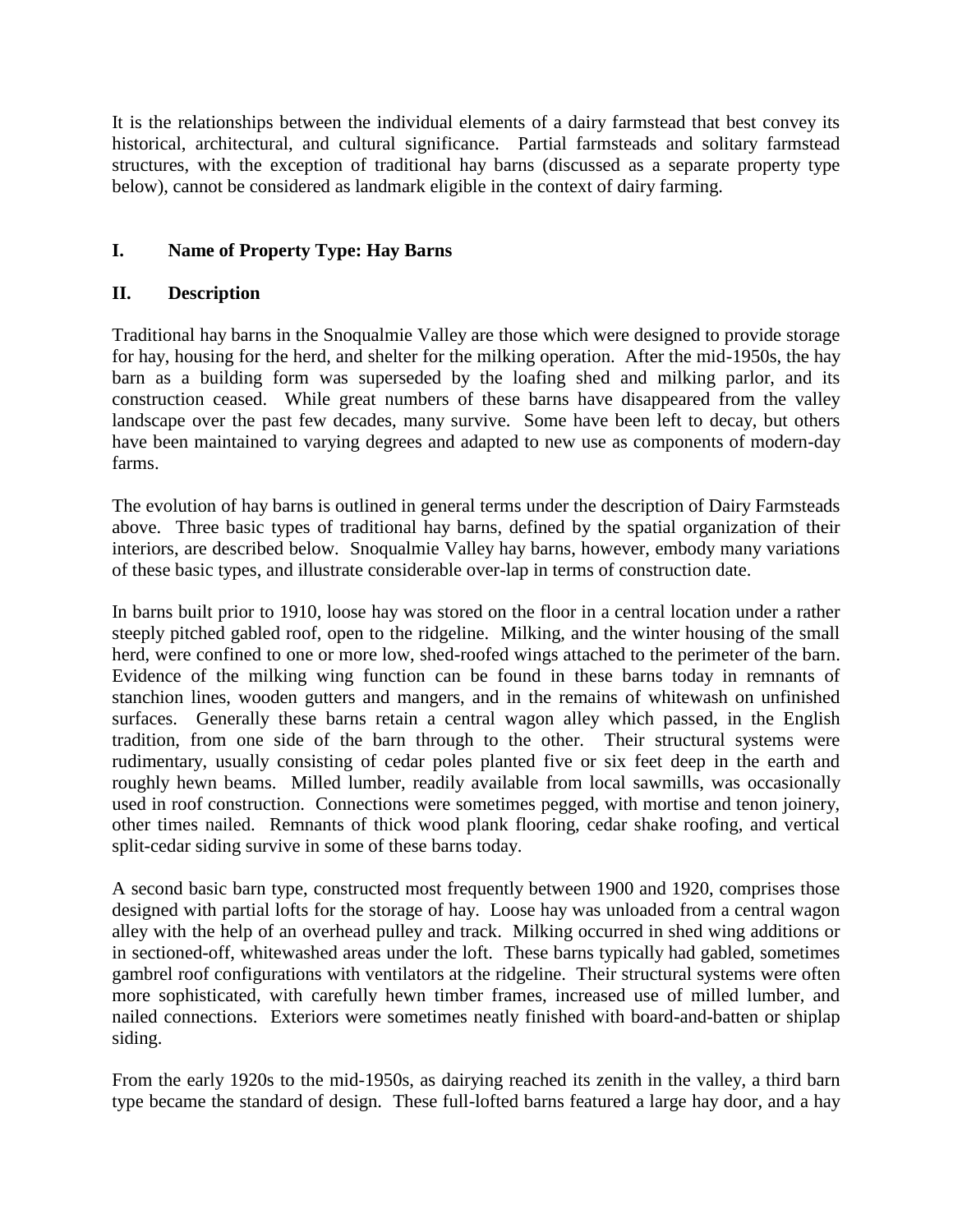hood that supported a track and carriage for unloading enormous quantities of harvested hay. Beneath the hay loft, an entire floor was devoted to milking where two or three rows of stanchions accommodated from fifty to ninety cows. These barns are almost exclusively associated with the familiar gambrel and bow-truss roof configurations, these typically punctuated at the ridge line by two to four ventilators. Milled wood framing systems; horizontal, tongue-in-groove or shiplap siding; glazed, operable windows; and concrete floors and foundations became the norm.

Few examples of hay barns in the valley survive without some degree of alteration. The most frequent kinds of modifications include the application of metal roofing, the insertion of cement floors and foundations where none existed originally, the adaptation of the milking floor for larger herds or new circulation patterns, and the addition of loafing sheds or milking parlors.

# **III. Significance**

Traditional Snoqualmie Valley hay barns, while clearly of greater significance within the context of an intact farmstead, may in some instances be considered as individually eligible for King County Landmark designation. More than any other single component of the farmstead, hay barns embody in their design nearly every aspect of the evolution of dairying in the valley. Hay barns may also possess, in and of themselves, architectural monumentality.

In their changing form and function, hay barns illustrate the rapid rise of dairying as a specialty branch of agriculture. The dramatic growth of the Snoqualmie Valley dairyman's herd in the 1920s, '30s, and '40s is reflected in the expanded dimensions of the full-lofted barn. The influence of government regulations is demonstrated by the spatial arrangements and finishes of the barn's interior. Perhaps most significantly, traditional hay barns tell the story of sixty years' progress in the science of dairy farming. Advancements in milking technology; hay, silage, and feed storage; herd housing; and manure management are all expressed in the hay barn's original design and in its adaptation over time.

Snoqualmie hay barns reflect an architectural response to the region's mild marine climate and to the flood-prone topography of the valley floor. Available construction technologies, the expediencies of local labor and materials, and evolving industry standards are illustrated in the barn's structure and fabric. Traditional hay barn design may also reveal much about the aesthetic preferences and the ethnic background of the owner and builder, as well as the economic circumstances of the dairy farm family.

# **IV. Registration Requirements**

To be eligible for listing as a King County Landmark, a traditional Snoqualmie Valley hay barn must be at least forty years old, and must by definition have been built to store hay, shelter the herd in winter, and house the twice-daily milking operation. A hay barn should only be considered for individual listing when the surrounding farmstead complex is missing, incomplete, or otherwise lacks sufficient integrity for treatment as a dairy farmstead.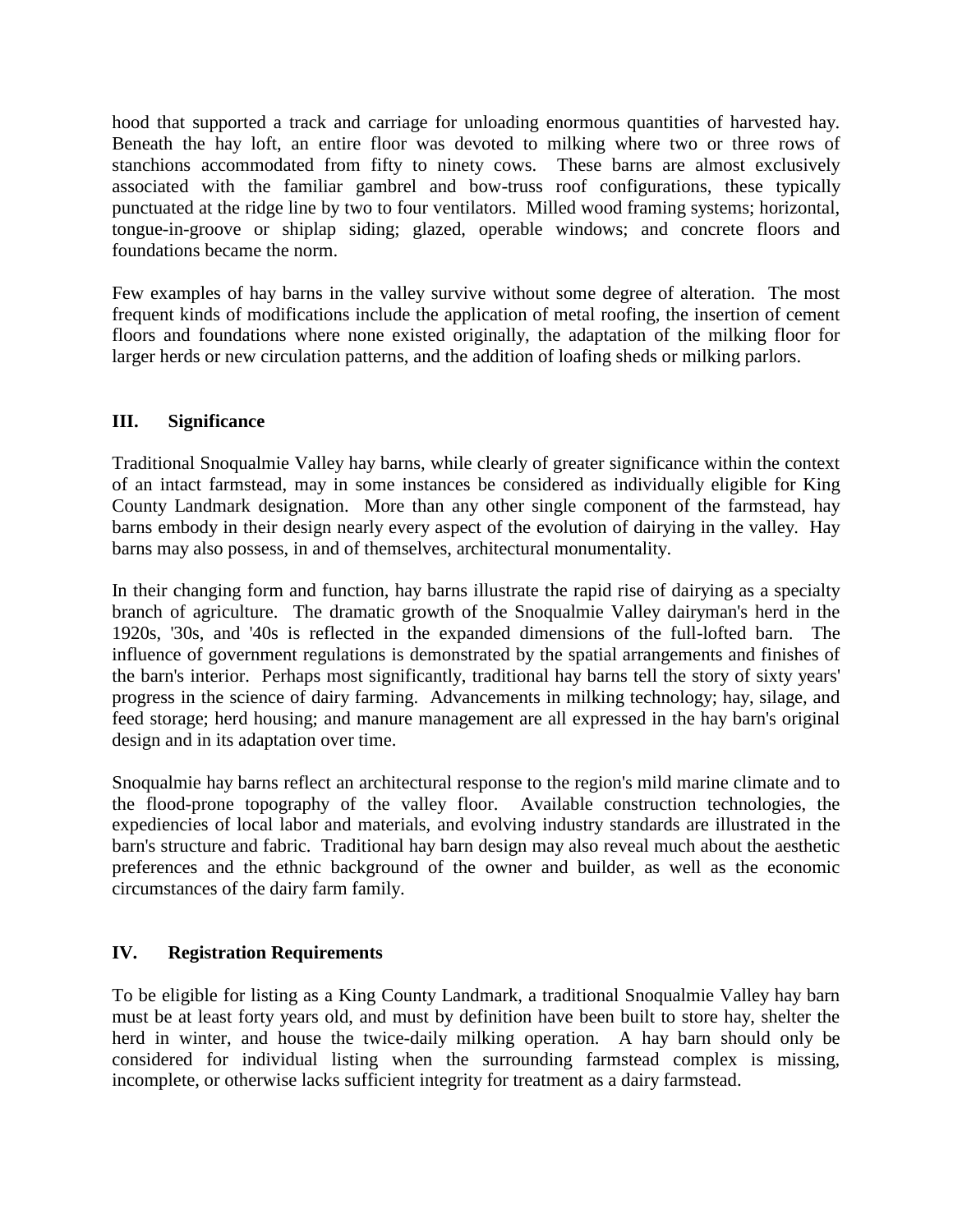The solitary hay barn should be readable as a product of its own time. Stricter standards of integrity of design, materials, and workmanship should be applied to a barn being individually nominated than are applied to a barn within a farmstead complex. The hay barn should exhibit strong integrity of location and feeling, but integrity of setting and association may be somewhat compromised by the loss of the farmstead complex. Unless of exceptional age or architectural significance, a hay barn should remain at least in fair condition to quality for designation.

The eligible traditional hay barn must retain its original structural system, although timber bracing or concrete foundations added to stabilize the structure over time are acceptable. The original roof configuration, along with any original windows and/or ventilators, must remain intact. Metal roofing, because of its important role in barn preservation, is allowable. Original exterior siding and original fenestration must still survive. The early overall spatial organization of the interior of the barn must remain discernable, with the hay storage area intact. There must be clear evidence of the wing or floor where milking historically occurred, including such features as stanchion lines, gutters, and whitewashed surfaces.

Early barn dependencies from the pre-1950 era such as silos, flatbarns, or milk houses should be included in the hay barn designation. No post-1950 additions to the barn are acceptable. Partial updating of the milking floor of a full-lofted barn is allowable as long as the original circulation pattern, i.e. feed and litter alleys and stanchion rows, are readable. For instance, an early milking parlor may have been installed in one corner of the barn.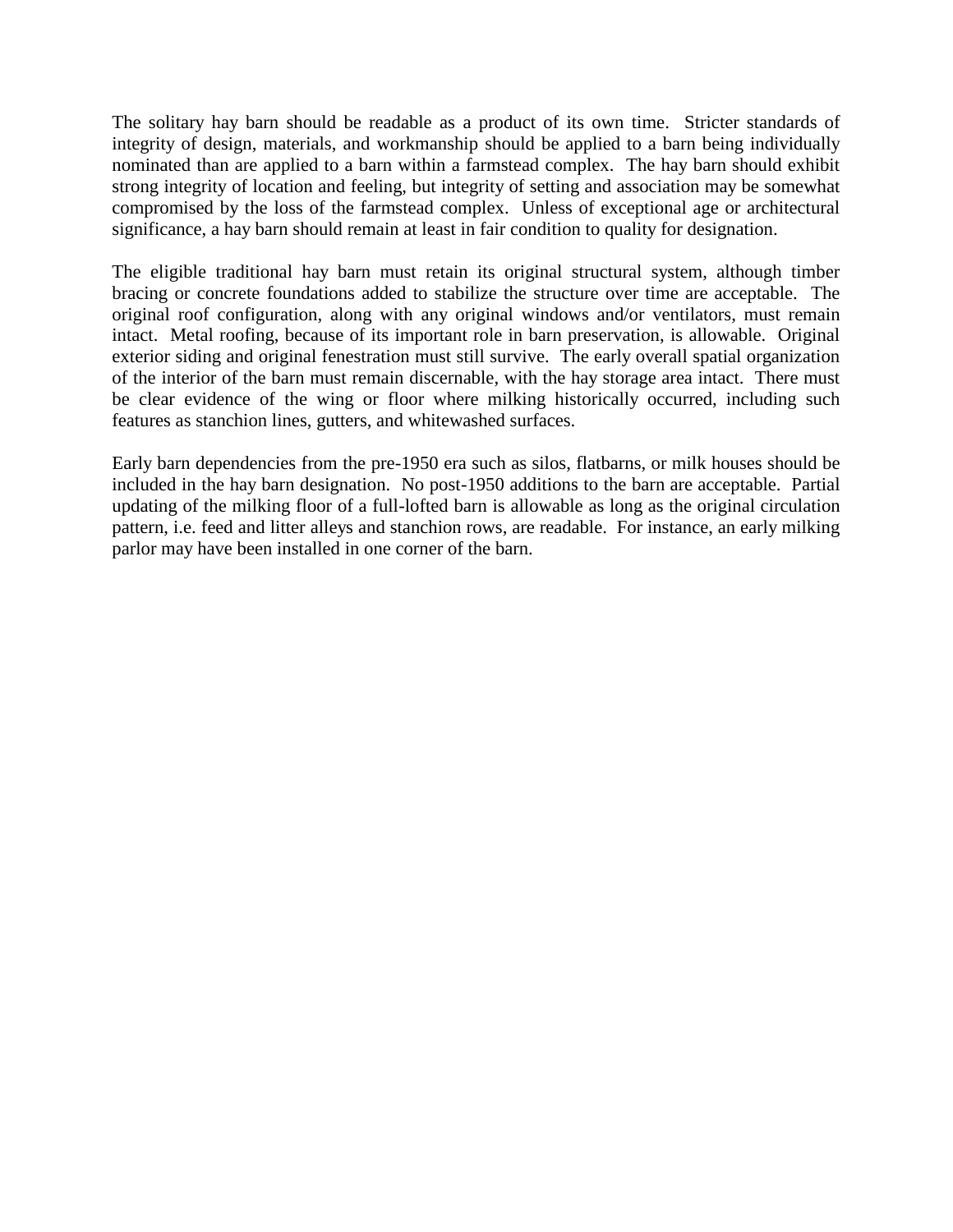## **G. SUMMARY OF IDENTIFICATION AND EVALUATION METHODS**

The Dairy Farm Properties in the Snoqualmie Valley Multiple Property Listing is a component of the preservation planning program of the King County Landmarks and Heritage Commission. Dairy farming has been identified as a subtheme within the larger context of countywide agricultural history. The Snoqualmie Valley was selected for documentation as one of the few Planning Areas in King County where dairying remains a predominant element of the cultural landscape.

The multiple property listing is based upon three phases of King County's Historic Sites Survey conducted in the Snoqualmie Valley: the first completed by Lael Kuhl in 1978, the second by Karen Bean in 1985, and the third by Florence Lentz in 1991. Together these survey-inventory efforts identified over 90 historic places in unincorporated portions of the Snoqualmie Valley, 42 of which were associated with the theme of dairy farming.

Two of these properties--a corporate farm of national significance to the dairy industry, and a family dairy farm dating from 1910--were selected for initial nomination. It is anticipated that at least another half-dozen dairy-related properties and one historic district may be eligible for King County Landmark designation and/or National Register listing under the registration requirements set forth in this document.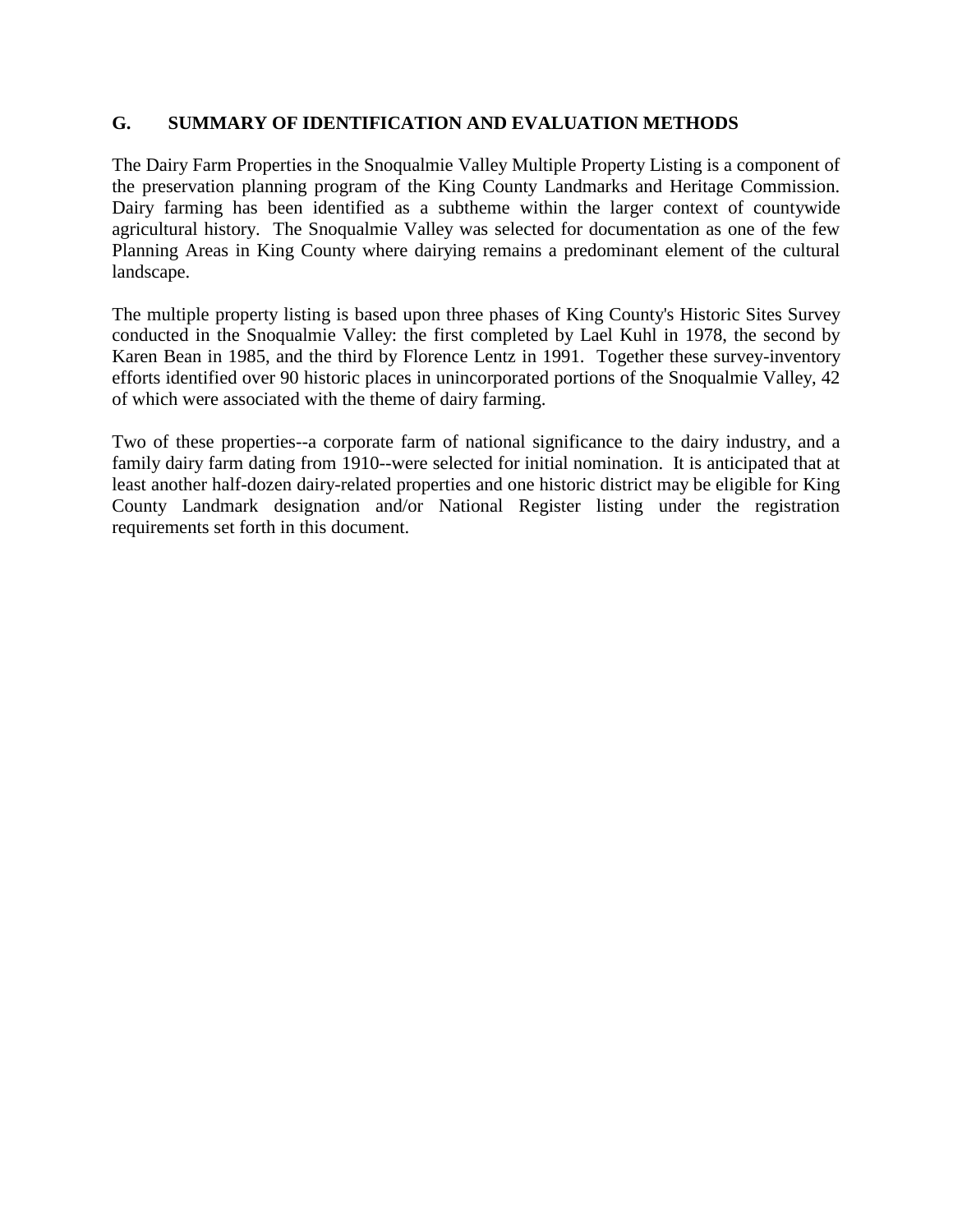#### **H. MAJOR BIBLIOGRAPHICAL REFERENCES**

#### **Books**

Carnation Research Farm. Carnation Research Farm, 1983.

- Bagley, Clarence. History of King County, Washington. Chicago-Seattle: S. J. Clarke Publishing Company, 1929.
- Corliss, Margaret. Fall City in the Valley of the Moon. Fall City, WA: 1972.
- Freeman, Dr. Otis and Upton, Dr. Rolland H. Washington State Resources. Seattle: The Washington State Resources Committee, c. 1957.

Funk, Don.

- Jist Cogitatin'. Duvall, WA: Duvall Historical Society, 1989.
- Hill, Ada S. A History of the Snoqualmie Valley. 1970.
- History of Snohomish County. William Whitfield, Ed. Chicago: Pioneer Historical Publishing Company, 1926.
- A History of Tolt/Carnation; A Town Remembered. Isabel L. Jones, Ed. Tolt, WA: Tolt Historical Society, 1987.
- Humstone, Mary. Barn Again! A Guide to Barn Rehabilitation. Washington, D.C.: National Trust for Historic Preservation, 1988.
- Louden Barn Plans. Fairfield, Iowa: Louden Machinery Company, 1915.
- Louden Barn Plans. Fairfield, Iowa: Louden Machinery Company, 1923.
- Marshall, James. Elbridge A. Stuart, Founder of Carnation Company. Los Angeles: Carnation Company, 1949.
- Radford's Combined House and Barn Plan Book. William A. Radford, Ed. Chicago: The Radford Architectural Company, 1908.
- Radford's Practical Barn Plans. William A. Radford, Ed. New York: The Radford Architectural Company, 1909.
- Vaughan, Thomas and Ferriday, Virginia. Space, Style, and Structure--Building in Northwest America. Vol. I. Portland, Oregon: Oregon Historical Society, 1974.
- Vignettes of Duvall's Historical Past. Vol. I. Duvall, WA: Duvall Historical and Old Stuff Society, 1992.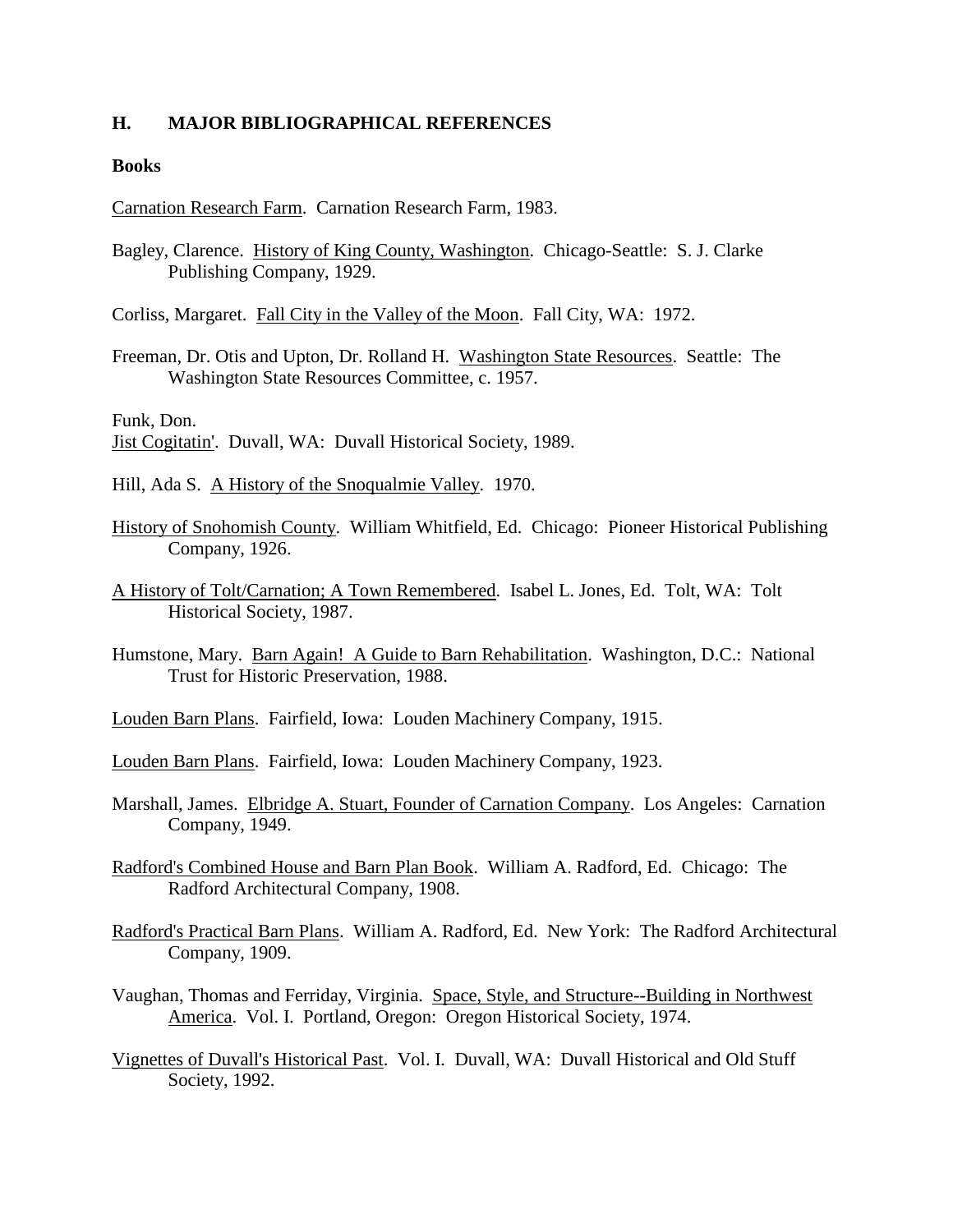Washington State Department of Agriculture. Atlas of Washington Agriculture. Olympia, WA: 1963.

Weaver, John D. Carnation--The First 75 Years. Los Angeles: Carnation Company, 1974.

#### **Periodicals**

- Battey, Dave. "Past and Present." Snoqualmie Valley Reporter. 1990-1991.
- "Darigold, 1908-1983." Issaquah Press. June 22, 1983.
- The Duvall Citizen. Selected items. Jan. 1912-Aug. 1916.
- Horn and Hoof. Seattle, WA. 1908-1912.
- Jackson, Ed. "Head Spokesman for Independent Dairymen." The Northwest Farm News. Bellingham, WA. Jan. 26, 1950.

King County Dairy Herd Improvement Association. Annual Report. 1925.

- Monthly Bulletin. State College of Washington, Western Washington Agricultural Experiment Station, Puyallup. Vols. 1-12. 1913-1925.
- The North-Pacific Rural. Seattle, WA Territory. 1877-1878.
- Northwest Dairyman and Horticulturist. Tacoma-Seattle. 1918-1932.
- Northwest Horticulturist, Agriculturist, and Dairyman. Tacoma-Seattle. 1900-1907.
- Pacific Coast Dairyman. Tacoma, WA. 1895-1900.
- Shatskin, Kate. "Dairy Dazed--Farms are failing due to oversupply, low prices." The Seattle Times/Seattle P.I.. April 21, 1991.
- "Sign Up 100 Per Cent Many Places..." The Northwest Farm News. Bellingham, WA. Jan. 12. 1950.
- United Dairymen's Association. Heritage of 50,000 Dairymen. 31st Anniversary Historical Report. 1949.
- Wagon Wheel. Duvall Historical Society. Selected issues. 1981-1992.

Washington Agriculturist. Washington State College, Pullman. 1908-1916.

#### **Government Reports and Publications**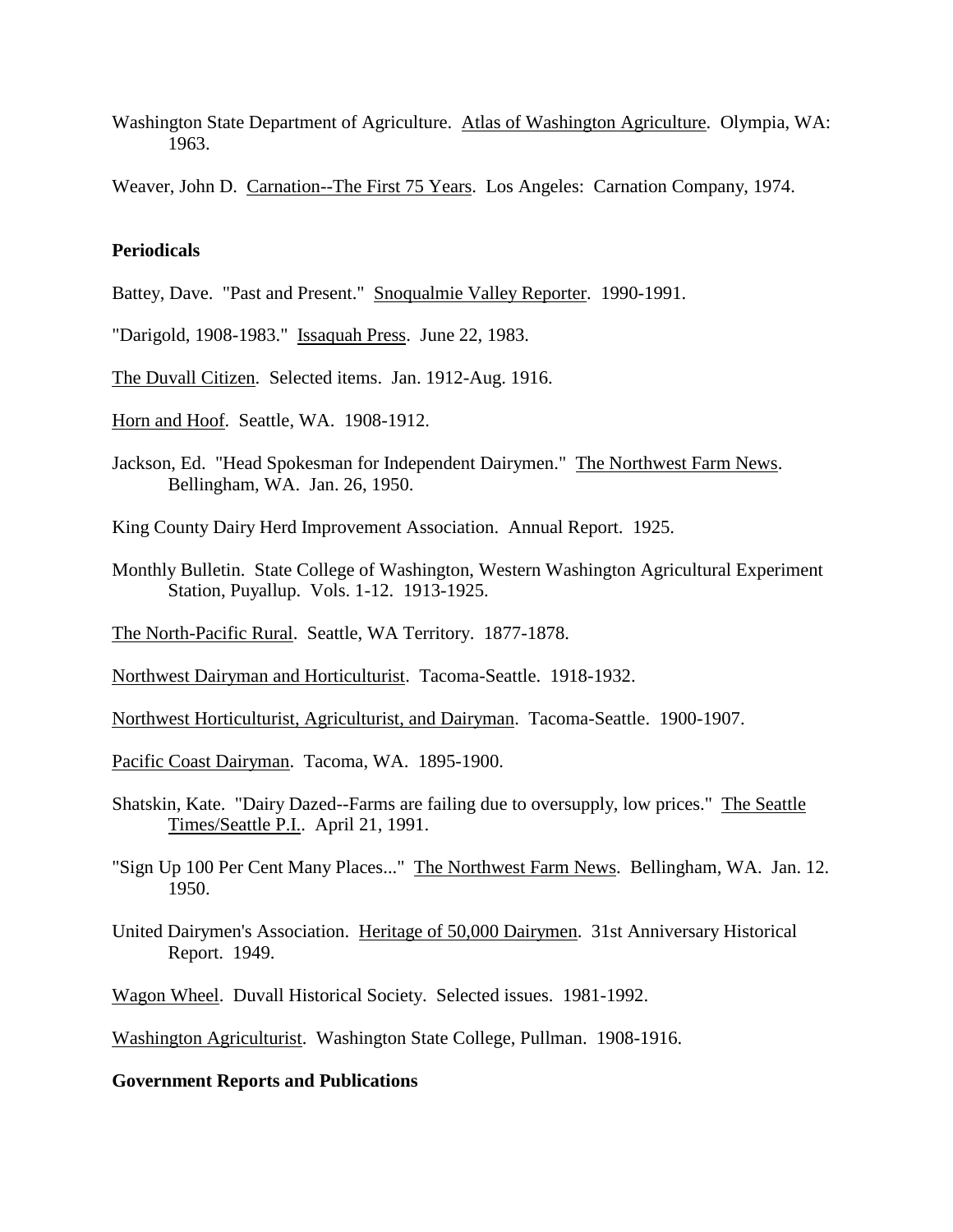King County Assessor Property Record Cards. WA State Archives, Puget Sound Branch.

- King County Historic Sites Inventory. Cultural Resources Division, King County Department of Parks, Planning, and Resources.
- Laws and Regulations Relating to Dairying, Livestock Sanitation, Horticulture, etc. Olympia: WA State Department of Agriculture, 1919.
- Lindeman, Glen and Holstine, Craig. "Grain Production Properties in Eastern Washington" Multiple Property Documentation Form. WA State Office of Archaeology and Historic Preservation, Feb. 1988.
- Lindeman, Glen and Williams, Keith. "Agriculture Study Unit." Revised by WA State Office of Archaeology and Historic Preservation, Sept. 1985.
- Revised Code of Washington. Chapter 15.36. Fluid Milk.
- Sullivan, Marilyn. "Historic Resources of Bothell, WA" Multiple Property Documentation Form. WA State Office of Archaeology and Historic Preservation, revised Jan. 1991.
- WA (State) Dairy and Food Commissioner. Alaska-Yukon-Pacific Exposition Model Dairy Barn Report. June 6, 1909.
- WA State Dairy and Food Commissioner. Biennial Reports. 1896-1912.
- WA State Department of Agriculture. Biennial Reports. Olympia: 1913-1970.
- WA State Department of Agriculture. Washington Livestock. Olympia: 1967.

### **Manuscripts and Papers**

Hanson, Leoni Waldemare. Papers, 1905-1964. WA State University, Holland Library.

Marts, Marion Ernest. "Geography of the Snoqualmie River Valley." M. A. Thesis, University of Washington. 1944.

Richards, Guy McLeod. Papers, 1887-1940. WA State University, Holland Library.

"Stories About the Pioneers of the Tolt-Carnation Area." Gathered by the Carnation Women's Club, recorded by Gurina Hjertoos. 1979.

#### **Maps**

Anderson Map of King County. 1894, corrected to 1904.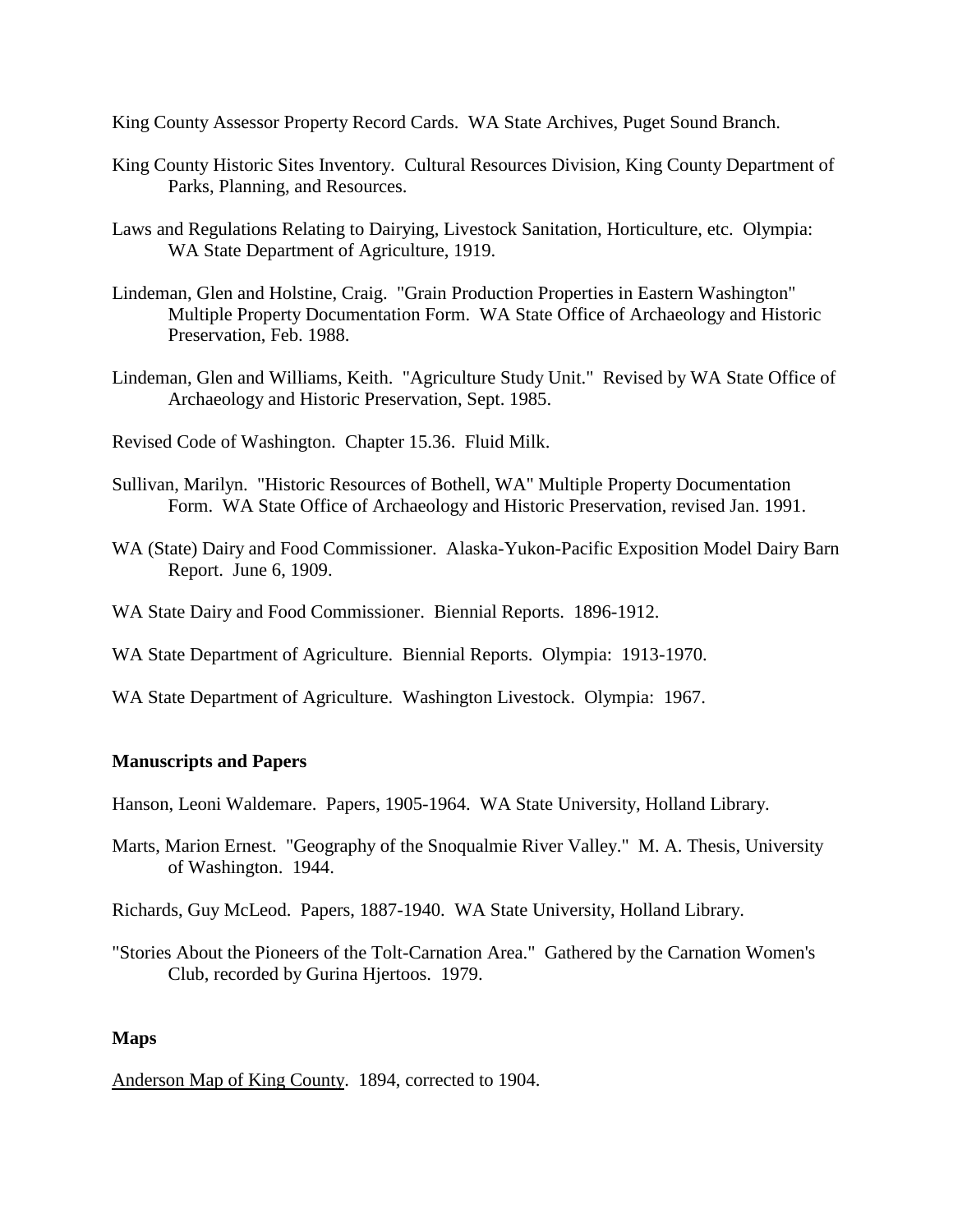Atlas of King County, Wash. Kroll Map Company. 1930, 1946.

Atlas of King, Snohomish, Kitsap and Mason Counties, 1926-27. Kroll Map Company.

Metsker's Atlas of King County Washington. 1946, 1960.

U.S.G.S. Topographic Maps. Carnation, Fall City, Monroe, and Snoqualmie quadrangles. 1953, and later revisions.

#### **Informants**

- Angerer, Rose and Leon. Former owners (mother and son) of Angerer farm near Fall City. Gig Harbor, WA.
- Battey, Dave. Upper Valley historian and author, owner of Monte Vista Farm. Snoqualmie, WA.
- Bellamy, Ruth Coy. Owner of Bellamy/Coy Bros. farm at Cherry Valley. Duvall, WA.

Bernard, Woody. Dairy Agent, King County Extension Service. Seattle, WA.

- Bowe, Verle. Daughter of barn-builder and contractor Horace Chipman. Duvall, WA.
- Boyd, Jeff. Manager, Normanbrook Farm. North Bend, WA.
- Burhen, Ray and Tove. Valley historians and owners of Unger farm. Duvall, WA.
- De Jong, Jerry. Second-generation owner of Everett De Jong farm on River Road. Duvall, WA.
- De Jong, Walter. Owner of several valley farms, inventor of parallel parlors, and proprietor of Sno-King Dairy. Monroe, WA.
- De Jong, Colleen. Daughter of Walt De Jong and Farm Manager of De Jong Dairy Farms. Monroe, WA.
- Evans, Theora. Former owner of Johnson farm. Fall City, WA.
- Faulds, Marie. Daughter of pioneer valley farmer Peter Faulds. Seattle, WA.
- Fish, Sylvia Dolder. Owner of Dolder farm near Carnation. Yakima, WA.
- Frohning, Elmer and Betty. Local historians and long-time owners of Frohning farm at Tualco Valley. Monroe, WA.

Groeneweg, Jacob. Owner of Hollandia Farms. Monroe, WA.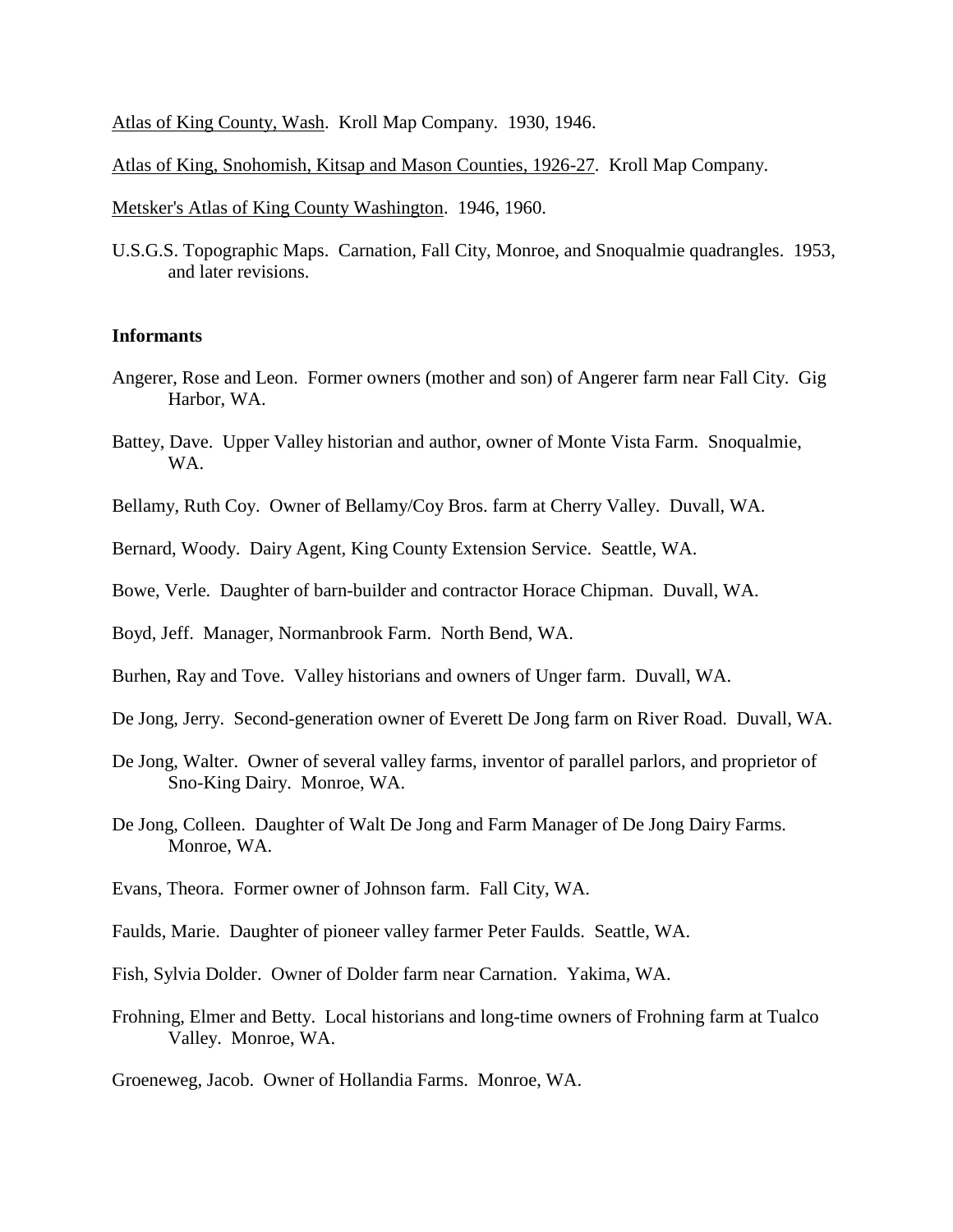Herman, Art. Long-time owner of Herman farm on River Road. Duvall, WA.

Jones, Isabelle. Long-time valley resident and Tolt historian. Carnation, WA.

Keller, Fred. Former valley dairyman and veterinarian. Redmond, WA.

Kosters, Bob and Mae. Historians, authors, and long-time valley dairy farmers. Duvall, WA.

Larson, Wes and Helen. Local historians and former dairy farmers. Carnation, WA.

Marty, Anton. Retired valley dairyman. Duvall, WA.

Miller, Allen. Local railroad historian. Monroe, WA.

Neilson, Donna. Former owner, Neilson farm. Monroe, WA.

- Norman, Marie. Long-time valley resident and former owner of Normanbrook Farm. North Bend, WA.
- Petersen, Mr. and Mrs. Gerald. Owners and former dairy farmers, Horrock farm. Carnation, WA.
- Quaale, William. Long-time dairyman at Vincent, and former owner of Quaale farm. Carnation, WA.
- Roetcisoender, Jim and Noma. Dairy farm owners (third generation) along River Road. Duvall, WA.
- Roney, Ward Jr. Former dairyman, third generation on River Road. Duvall, WA.
- Rupard, Florence. Long-time area resident and former owner of a River Road dairy farm. Duvall, WA.
- Rupard, Sam. Son of Florence and present dairyman on River Road. Duvall, WA.

Schefer, Kathleen. Former owner of dairy farm at Tolt--MacDonald Park. Carnation, WA.

Scott Peter. Retired Darigold field representative. North Bend, WA.

Sikes, Kenneth. Retired third-generation dairy farm owner at Vincent. Carnation, WA.

Sinnema, Cor and Helen. Retired, long-time dairy farmers at Vincent. Carnation, WA.

Sinnema, Ed. Retired, former dairyman at Broadacre Farm. Carnation, WA.

Sinnema, Jerry and Sally. Third-generation dairy farmers at Vincent. Carnation, WA.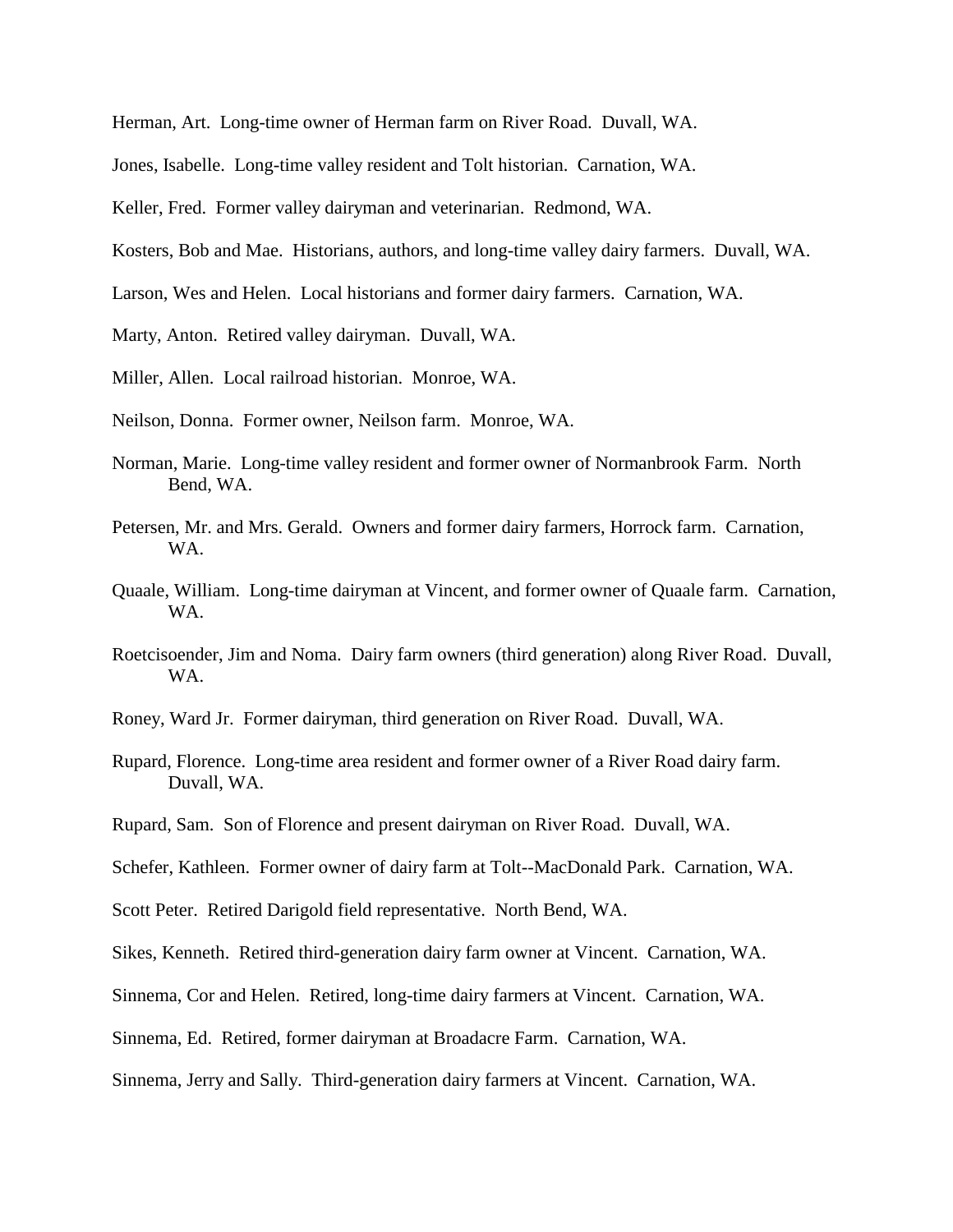Thorson, Roger. Descendant and present owner of Hjertoos farm. Carnation, WA.

Trecize, Beryl. Daughter of William Adair of Broadacre Farm near Vincent. Seattle, WA.

Venn, Bill. Owner-operator of Normanbrook Farm and dairy. North Bend, WA.

Wallace, Edna. Long-time valley resident. Carnation, WA.

- Werkhoven, Jim and Andy. Brothers currently dairying in Tualco Valley. Monroe, WA.
- Zaremba, Eleanor. Granddaughter of Horatio Allen, grew up on Allen Farm at Cherry Valley. Monroe, WA.

Zylstra, Mark. Second-generation dairyman on River Road. Duvall, WA.